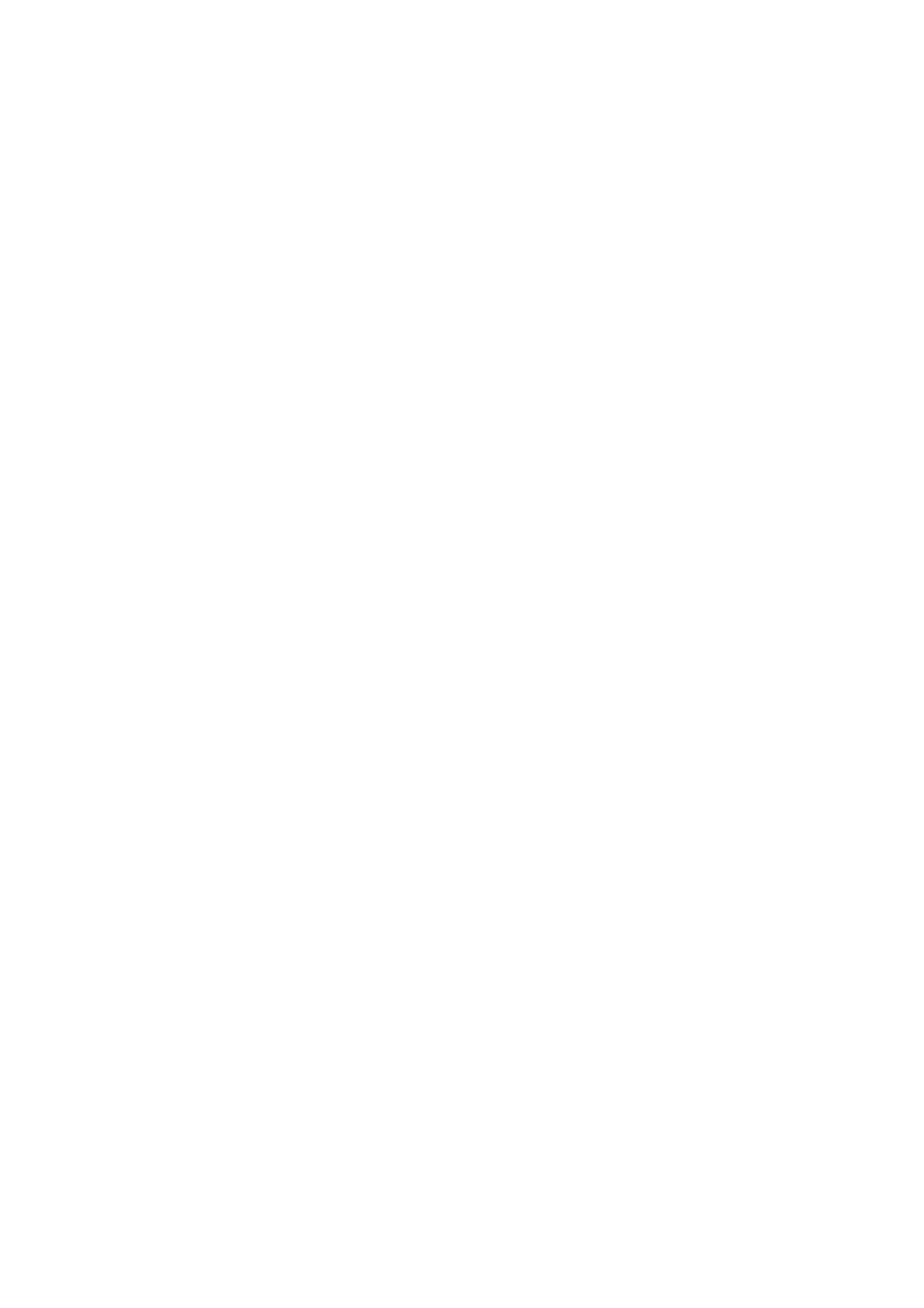# **Estimating gamma within the regulatory context**

| 1              | <b>Executive summary</b>                                                                                                             | 3  |
|----------------|--------------------------------------------------------------------------------------------------------------------------------------|----|
| 1.1            | <b>Instructions</b>                                                                                                                  | 3  |
| 1.2            | Primary conclusions about recent developments                                                                                        | 3  |
| 1.3            | Summary of detailed submissions in this report                                                                                       | 11 |
| $\overline{2}$ | <b>Market value or utilisation rate?</b>                                                                                             | 18 |
| 2.1            | Two parameters to be estimated                                                                                                       | 18 |
| 2.2            | Interpretation of theta                                                                                                              | 18 |
| 2.3            | A simple illustration                                                                                                                | 19 |
| 2.4            | Are other WACC parameters market value estimates?                                                                                    | 23 |
| 2.5            | Are market value or "utilisation" estimates consistent with the regulatory<br>framework?                                             | 26 |
| 2.6            | The October 2016 SAPN Tribunal decision                                                                                              | 28 |
| 2.7            | Final conclusions and implications                                                                                                   | 29 |
| $\mathbf{3}$   | Two rationales for the utilisation rate                                                                                              | 31 |
| 3.1            | Overview                                                                                                                             | 31 |
| 3.2            | Rationale 1: A pre-personal-tax and pre-personal costs regulatory<br>framework<br>32                                                 |    |
| 3.3            | Rationale 2: Personal taxes and personal costs are relevant, but the<br>allowed return on equity has already taken them into account | 33 |
| 3.4            | The QCA's rationale for a "utilisation" approach to gamma                                                                            | 37 |
| 4              | The interpretation of redemption rate estimates                                                                                      | 39 |
| 4.1            | Point estimates or upper bounds?                                                                                                     | 39 |
| 4.2            | The reliability of ATO tax statistics                                                                                                | 40 |
| 4.3            | The role of the equity ownership estimate                                                                                            | 42 |
| 5              | <b>Conclusions and key questions for the QCA to consider</b>                                                                         | 44 |
| 6              | <b>Appendix: Numerical example</b>                                                                                                   | 47 |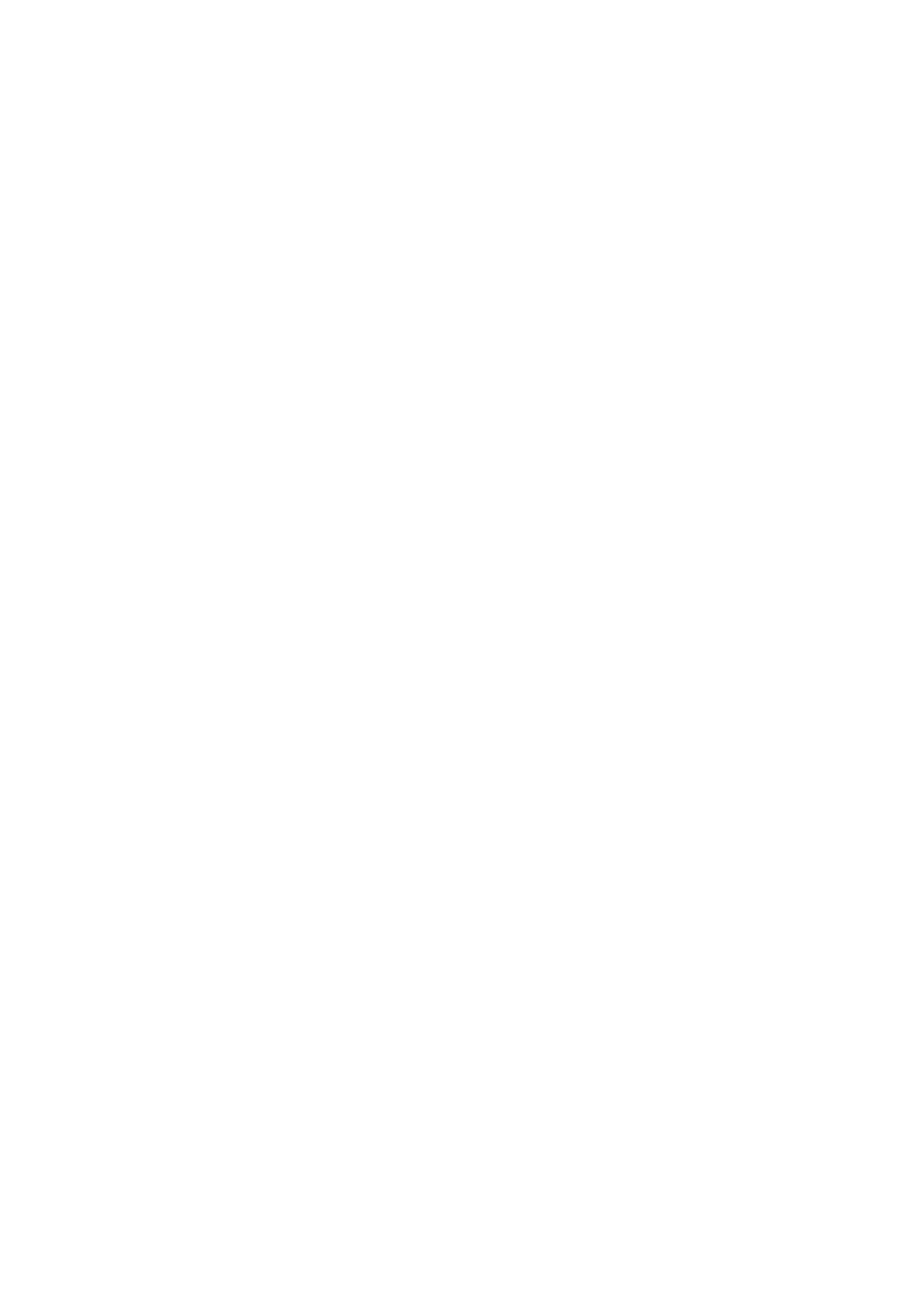# <span id="page-4-0"></span>**1 Executive summary**

### <span id="page-4-1"></span>**1.1 Instructions**

- 1 Frontier Economics has been engaged by Aurizon Network to provide expert advice in relation to the estimation of the value of dividend imputation tax credits, gamma ( ).
- 2 We note that we have previously provided a report on this topic in the context of Aurizon Network's submission to the QCA for UT5 dated November 2016 and titled "Estimating gamma for regulatory purposes."
- 3 We have now been asked to provide our views on two recent developments that are relevant to the estimation of the value of dividend imputation tax credits in the regulatory context:
	- a. The recent findings of the Federal Court in the *PIAC-Ausgrid* appeal proceedings; and
	- b. The AER's new rationale for its utilisation estimate of theta, as developed in the Tribunal hearings in relation to the Victorian distribution businesses (*Vic DB*) and in the AER's submissions to the Federal Court in relation to the recent *SAPN* appeal proceedings and in the AER's most recent regulatory determinations.

### <span id="page-4-2"></span>**1.2 Primary conclusions about recent developments**

#### *Recent developments*

- 4 The recent judgments and submissions in the proceedings set out above have explored, in more detail, the role of gamma in regulatory allowances.
- 5 In particular, the Federal Court has taken a "regulatory context" approach whereby gamma is interpreted in light of its role in setting regulatory allowances. In that context, the regulator first determines the *total* return required by equity holders (Step 1) and then deducts the estimated value of imputation credits (Step 2) – the remainder being included in the firm's allowed revenues. Thus, the revenues that would otherwise be available to equity holders are reduced by the estimated value of imputation credits, which in turn is determined by gamma.
- 6 In its recent submissions and determinations, the AER has recognised that *all* matters that affect the value that investors ascribe to imputation credits are relevant and should not be ignored. That is, every matter that might lead an investor to value a credit at less than the full face amount must be taken into account. The AER has also recognised (correctly in our view) that observed market prices *do* reflect all value-relevant matters. For example, share prices reflect all matters that investors consider when determining the value that they ascribe to dividends and they also reflect all matters that investors consider when determining the value that they ascribe to imputation credits. That is, every reason why investors do not value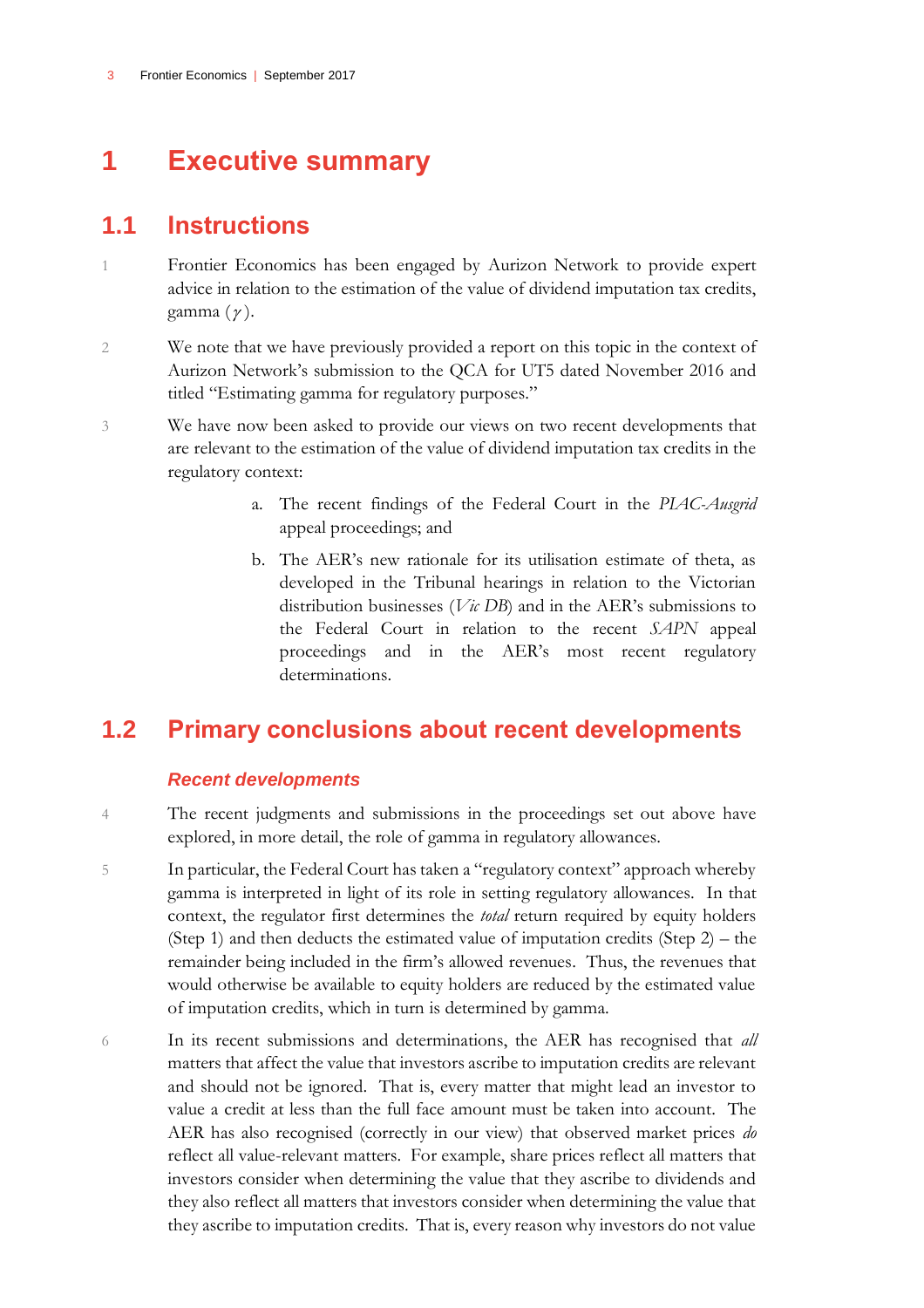imputation credits at the full face amount is reflected in the share price. In other words, the share prices reflect the *market value* of imputation credits.

- 7 The AER goes on to conclude that, because the market value of credits has already been captured in the share prices that the AER uses in Step 1 of its regulatory framework, the full face amount of credits should be used in Step 2 in order to avoid double counting. In our view, this is incorrect. Rather, within the regulatory context, the market value of credits must be used consistently throughout. Any inconsistency in the way gamma is defined and estimated in the different steps of the regulatory process will result in error.
- 8 In summary, the Federal Court's regulatory context approach to gamma and the AER's recognition that it is the market value of credits that is reflected in the share prices that are used to estimate the allowed return on equity are important new developments since the QCA has previously considered gamma. We agree that gamma should be interpreted in light of its role in the regulatory framework and we also agree that share prices reflect the market value of credits. However, we disagree with the AER's conclusion that the (inconsistent) face amount of the credits should be used in Step 2 of the regulatory framework. Our view is that the same interpretation and the same estimate of gamma (market value) must be used consistently throughout the regulatory framework.

#### *Why is an estimate of gamma required?*

9 To see why a consistent approach must be taken to gamma, it is useful to consider why it is necessary to estimate gamma at all. If the regulator had full confidence in its forward-looking estimates of the market risk premium (MRP), there would be no need to estimate gamma at all. For example, suppose the regulator had full faith in a one-stage dividend growth model<sup>1</sup> where an estimate of the prevailing required return on the market is given by solving.<sup>2</sup>

$$
P_0 = \frac{Div_1 + \theta \times IC_1}{r_m - g}.
$$

10 Rearranging this equation gives:

$$
r_m = \frac{Div_1}{P_0} + \frac{\theta \times IC_1}{P_0} + g.
$$

- 11 That is, the total required return on the market has three components:
	- a. The return from dividends;
	- b. The return from imputation credits; and

<sup>1</sup> We use a very simple one-stage model here for simplicity in making the relevant point. Precisely the same point could be made with a multi-stage model, but the mathematics would be more complicated.

<sup>&</sup>lt;sup>2</sup> In this formula, theta  $(\theta)$  represents the market value of credits that are distributed to equity holders, as a proportion of the face amount of those credits.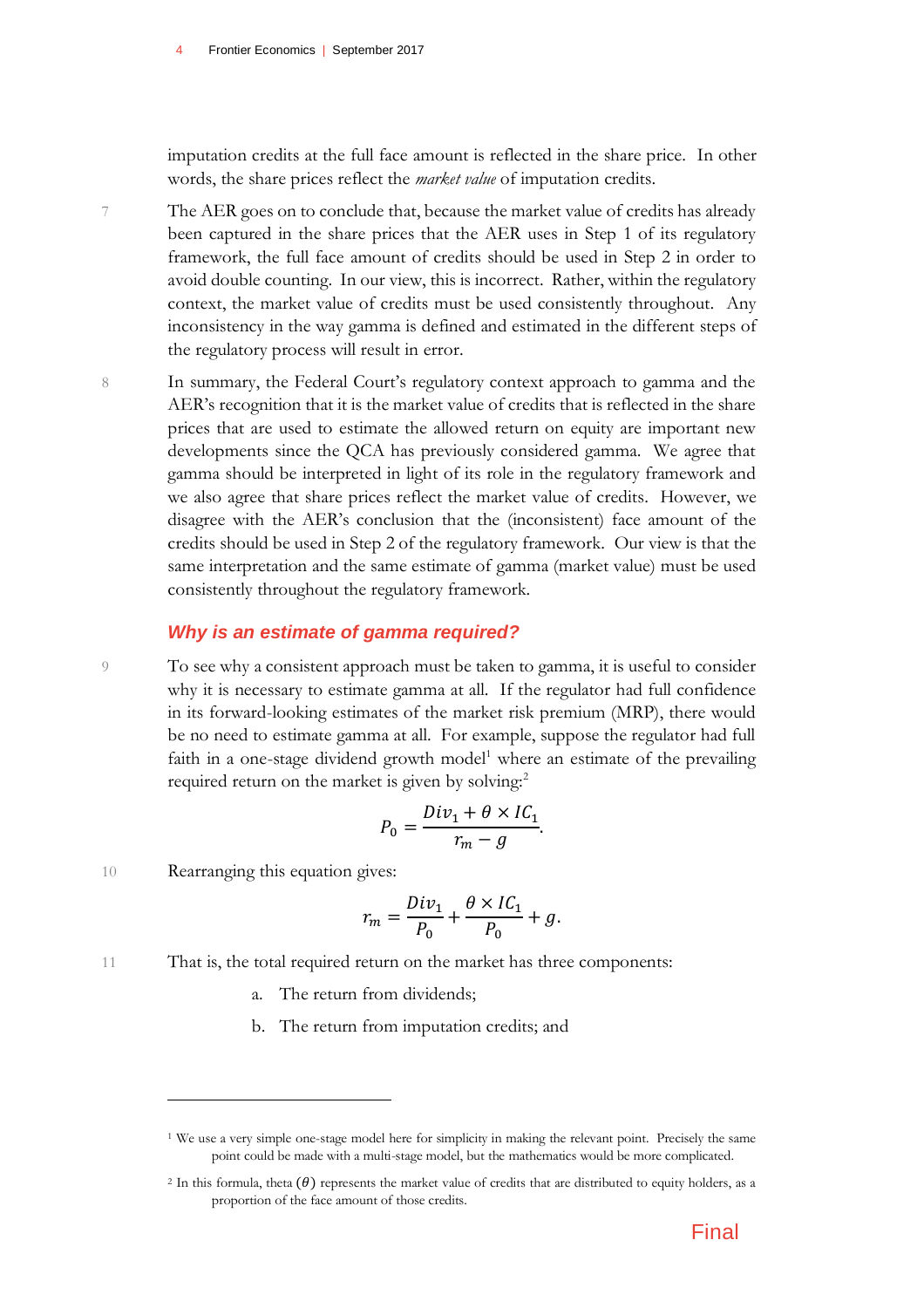- c. The return from capital gains.
- 12 In this formula, theta  $(\theta)$  represents the market value of credits that are distributed to equity holders, as a proportion of the face amount of those credits. For example, suppose the current stock market index is 5000, expected dividends are 260, the expected face amount of imputation credits distributed is 100 and those credits are estimated to be valued at 60% of the face amount, and growth of 4.6% p.a. is expected. In this case, the implied return on the market would be:

$$
r_m = \frac{Div_1}{P_0} + \frac{\theta \times IC_1}{P_0} + g
$$
  
=  $\frac{260}{5000} + \frac{0.6 \times 100}{5000} + 4.6\%$   
=  $5.2\% + 1.2\% + 4.6\% = 11\%$ .

- 13 Under the current regulatory framework, the forecasted dividends are "grossedup" by adding the estimated value of imputation credits. This is the term involving θ above. The result is an estimate of the *total* required return on the market, part of which is the estimated return from imputation credits. In Step 2 of the regulatory approach, the estimated value of imputation credits is then deducted, leaving the allowed return on equity that flows into the revenue allowance.
- 14 In the above example, the regulatory allowed revenues will be sufficient to provide investors with a return of 9.8%, the remaining 1.2% being provided via imputation credits. In the context of this example, we refer to the 11% figure as the total required return on equity and the 9.8% figure as the regulatory allowed return on equity. The assumed value of imputation credits results in the allowed return on equity being 1.2% less – the credits are deemed to replace part of the return that would otherwise have been made available to investors.
- 15 The above example shows that, in the regulatory process, there is a degree of circularity in grossing-up to add the value of imputation credits and then later deducting the value of imputation credits.
- 16 A more direct approach would be to simply estimate the allowed return on equity (ex imputation credits) directly. This could be done by solving:

$$
P_0 = \frac{Div_1}{r_m^* - g}.
$$

17 Rearranging this equation gives:

 $r_m^* = \frac{Div_1}{P}$  $\frac{dv_1}{v_0}$  + g. This ex-imputation estimate of the required return on equity could then be used directly to determine the allowed return on equity that flows into the revenue allowance. This can be done without an estimate of gamma at all.

18 In the example above, we have:

$$
r_m^* = \frac{Div_1}{P_0} + g
$$
  
=  $\frac{260}{5000} + 4.6\%$   
=  $5.2\% + 4.6\% = 9.8\%$ .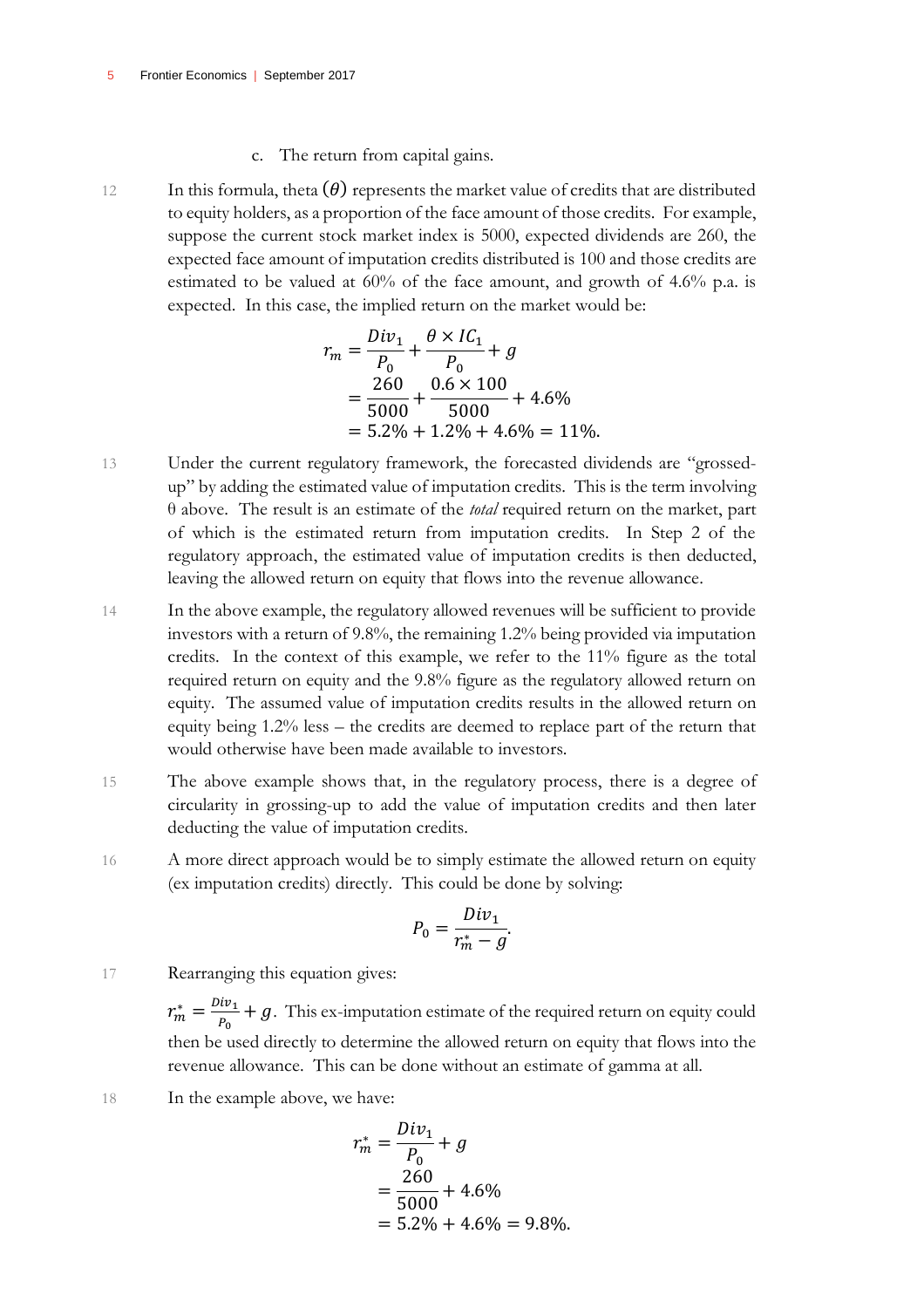- 19 In summary, if a regulator had full confidence in a prevailing (DGM) estimate of the MRP that required only current market data (as in the above example) there would be no need to estimate gamma at all. The regulator could directly estimate the return that equity holders would require from the firm (i.e., ex imputation credits) and set the regulatory allowance to enable the firm to pay that return. This would avoid the circularity of grossing-up to include the estimated value of credits in one step of the regulatory process and then removing the estimated value of credits in another.
- 20 However, regulators have indicated that they do not have full confidence in prevailing estimates of the MRP. Rather, material weight is applied to estimates based on the long-run average of historical excess stock market returns. This approach requires an estimate of gamma to allow such an average to be taken because part of the historical data period (pre-1987) occurred before imputation was introduced. For the pre-imputation period, the observed stock returns represent the entire return to equity holders, but in the post-imputation period they represent only part of the return – because equity holders also receive the benefit of imputation credits. Before a meaningful average can be taken, it is necessary to re-set all of the data to the same basis. This is done by "grossing up" the post-1987 data to add back the assumed value of imputation credits.
- 21 Consider the following simple example. Suppose that throughout a long historical period investors always require a total return on equity of 10% p.a. In the preimputation period, the stock market data would be expected to show an average return of 10%. But suppose that investors value imputation credits at 1.5% (where this is the market value, reflecting all value-relevant matters). In this case, the stock market data would be expected to show an average return of 8.5% over the postimputation period – the other 1.5% coming in the form of imputation credits that are not included in the standard data bases. Thus, the approach is to add back (gross up) the 1.5% value of imputation credits so that the pre- and postimputation data are on the same basis and can be sensibly averaged.
- 22 The result of this approach will then be an average of 10%, part of which is the return that investors obtain from imputation credits. The imputation component of the return (1.5%) is then removed in Step 2 of the regulatory approach leaving the 8.5% return that investors require from the firm. It is that 8.5% figure that then feeds into the regulatory calculation of the allowed revenues.

#### *The same "value of imputation credits" must be used consistently throughout the regulatory framework*

23 The AER now recognises that observed stock prices reflect the market value of credits – they reflect every consideration that investors make when determining how much value they obtain from a credit. The AER recognises that the reduction in the required return measured using stock market data, from 10% to 8.5% in the above example, will reflect the *market value* of credits. Consequently, the grossingup must also reflect the same market value of credits. The whole point of the grossing-up step is to reverse the reduction in the required return. If that reduction is due to the market value of the credits, which the AER now recognises, the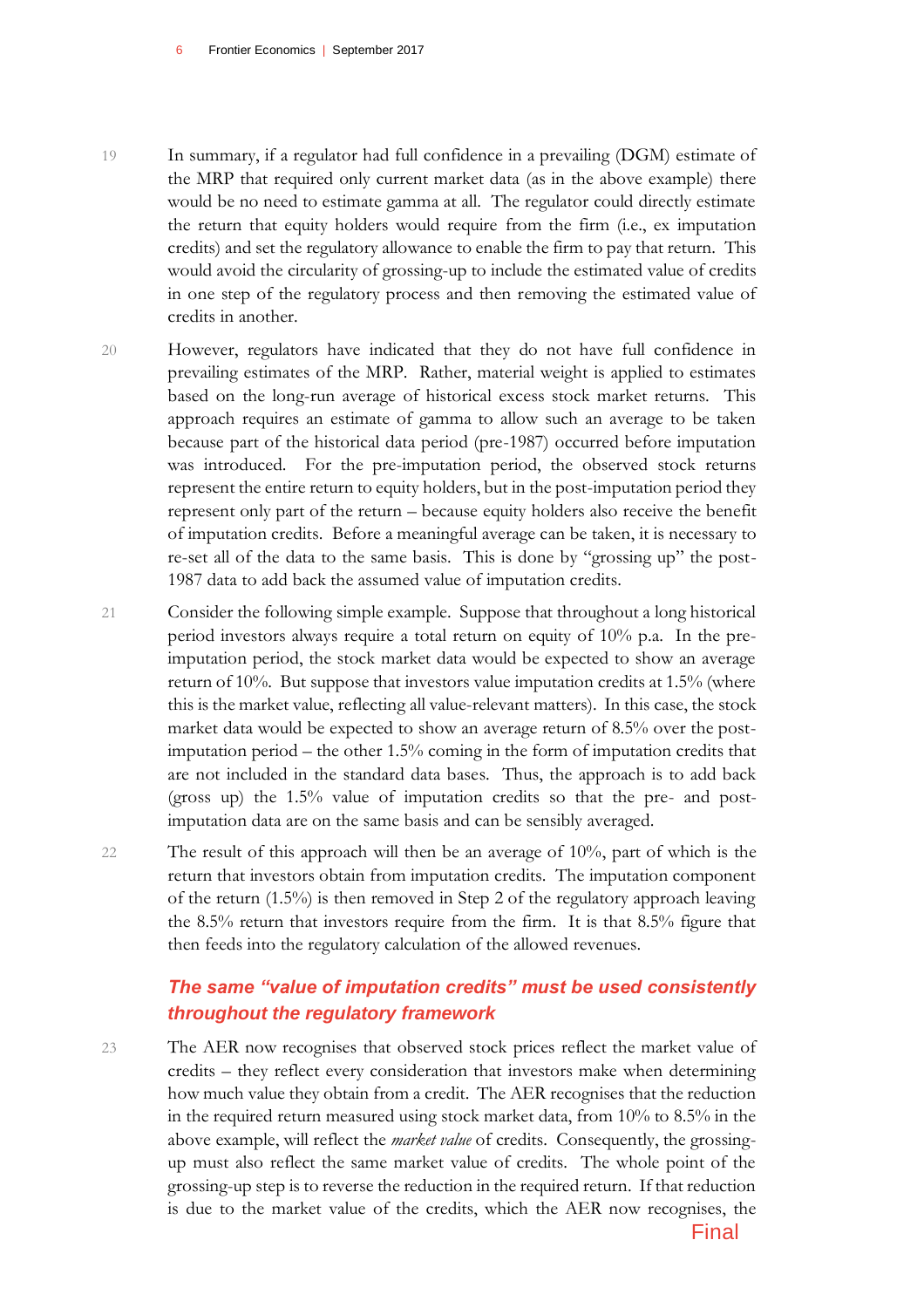grossing-up must be on the same basis. Such internal consistency is an obvious necessity. However, the AER suggests that adding back the same market value of credits would amount to "double-counting." But it is not double counting at all – if the observed equity return has been reduced by 1.5% in relation to the market value of credits, that same 1.5% must be added back when estimating the total required return on equity.

24 That is, the same market value of imputation credits must be used consistently throughout the regulatory process. It is clear, and the AER now recognises, that the stock market data that regulators use in the regulatory model will reflect the market value of credits. That same market value must therefore be used when grossing-up that stock market data to properly reverse that effect in the stock market data. The same market value again must then be subtracted when setting the allowed revenues in Step 2 of the regulatory approach. If a regulator uses a different definition and a different estimate of the "value of credits" from what investors have embedded into the stock market data that the regulator relies upon, the internal inconsistency will result in the regulatory model producing output that has no meaningful interpretation.

#### *The relevance of "pre personal tax and pre personal costs"*

- 25 In the above examples, all of the returns are expressed on a pre personal tax and pre personal costs basis. That is, the return is provided to investors, who are then individually responsible for paying any personal taxes or costs out of it. There is nothing special or unique about this – it is the standard approach used generally for finance and valuation tasks. Specifically, this is not, in any sense, a special approach for dividend imputation applications and it is certainly not unique to, and was not developed by, Officer (1994).<sup>3</sup>
- 26 Of course, the pre personal costs and taxes return will depend on the quantum of those personal costs and taxes. For example, suppose investors require a net return of 5% and must pay personal taxes and costs that amount to 2%. In that case, the required return, pre personal taxes and costs, will be 7%. That is, the quantum of personal taxes and costs that investors must bear is reflected in the pre personal tax and pre personal tax required return. In other words, that return includes compensation for the personal taxes and personal costs that relate to the return on equity. That is, because it is computed on a pre personal tax and pre personal costs basis, the allowed return on equity compensates investors for the personal taxes and personal costs that they will bear in relation to that return on equity. The AER now recognises this point.
- 27 It follows that imputation credits must also be considered on a pre personal tax and costs basis, such that investors are similarly compensated for the personal taxes and costs that they bear in relation to those credits. This is precisely the role of gamma.

<sup>3</sup> Officer, R. R., 1994, The cost of capital of a company under an imputation system, *Accounting and Finance*, 34, 1, 1-17.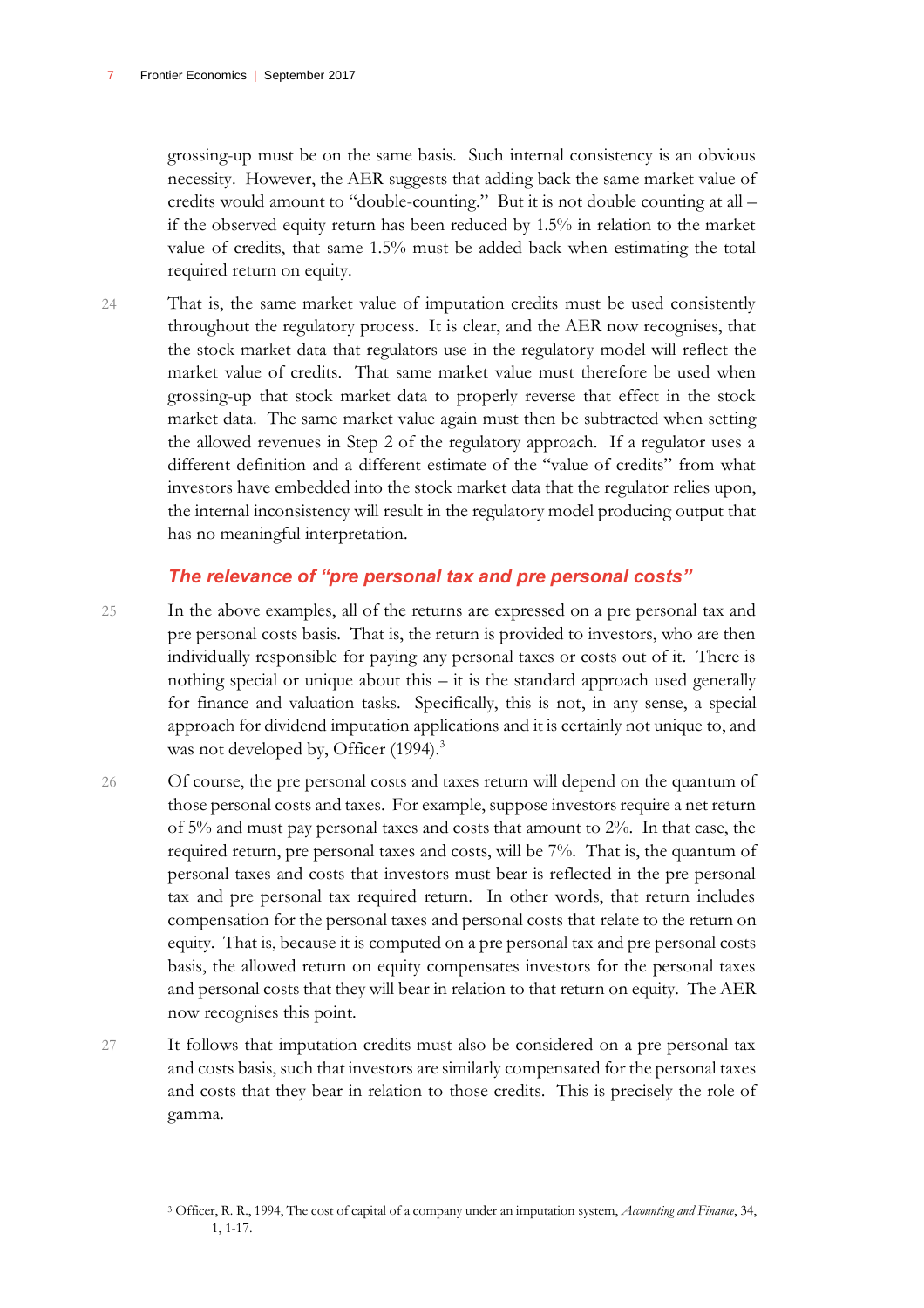8 Frontier Economics | September 2017

- 28 Consider a regulated firm with equity RAB of \$1,000 and allowed return on equity of 7%. In this case, the regulator would allow a return to equity holders of \$70, out of which those equity holders would have to pay any personal taxes and costs that are due, which we assume to be \$20 in this example. Now suppose that the regulator (in Step 2 of the regulatory approach) proposes to reduce that return to equity holders by \$10 because the regulator considers that equity holders (in aggregate) are able to redeem credits with a face amount of \$10. That is, equity holders redeem \$10 of credits and are then responsible for any personal taxes and costs that pertain to those credits. Clearly, this would only balance if the personal taxes and costs in relation to the return on equity were identical to the personal taxes and costs in relation to imputation credits.
- 29 But suppose the personal taxes and costs in relation to imputation credits were higher than for the allowed return on equity, such that investors were indifferent between redeeming \$10 of credits or receiving \$7.50 of allowed return on equity. That is, the \$10 of redeemed credits involves \$2.50 of additional personal taxes and costs beyond those that would apply to \$10 of allowed return on equity. In this case, the allowed return on equity should be reduced by \$7.50 in relation to the \$10 of credits that are available to be redeemed – because those two quantities have equivalent value to investors.
- 30 The AER's position is that the (pre personal tax and pre personal costs) allowed return on equity already includes compensation for personal taxes and costs, so allowing compensation for personal taxes and costs in relation to imputation credits would amount to double counting. Consequently, the AER treats every dollar of credits available for redemption as being valued at the full face amount. Thus, in the example above, the allowed return on equity would be reduced by the full face amount of \$10 and shareholders would be under-compensated by \$2.50.
- 31 Where the AER has fallen into error here is that gamma does not reflect the same personal taxes and costs that are already compensated in the allowed return on equity. Rather, gamma only reflects personal taxes and costs above and beyond those that have already been included in the allowed return on equity. Thus, in the example above, the \$2.50 are *additional* costs that apply to \$10 of imputation credits beyond those that apply to \$10 of allowed return on equity.
- 32 The error arises from the fact that the AER's reasoning on this point is too simplistic. It states that, because the allowed return on equity is stated on a pre personal tax and pre personal costs basis, imputation credits must be evaluated on the same basis, in which case any personal taxes or personal costs that pertain to imputation credits must be omitted from consideration. This leads the AER to treat every dollar of imputation credits available for redemption as being valued at the full face amount. The result is that the AER's regulatory allowance provides:
	- a. full compensation for all personal taxes and costs that pertain to the allowed return on equity; and
	- b. no compensation at all for the additional personal taxes and costs that apply to imputation credits,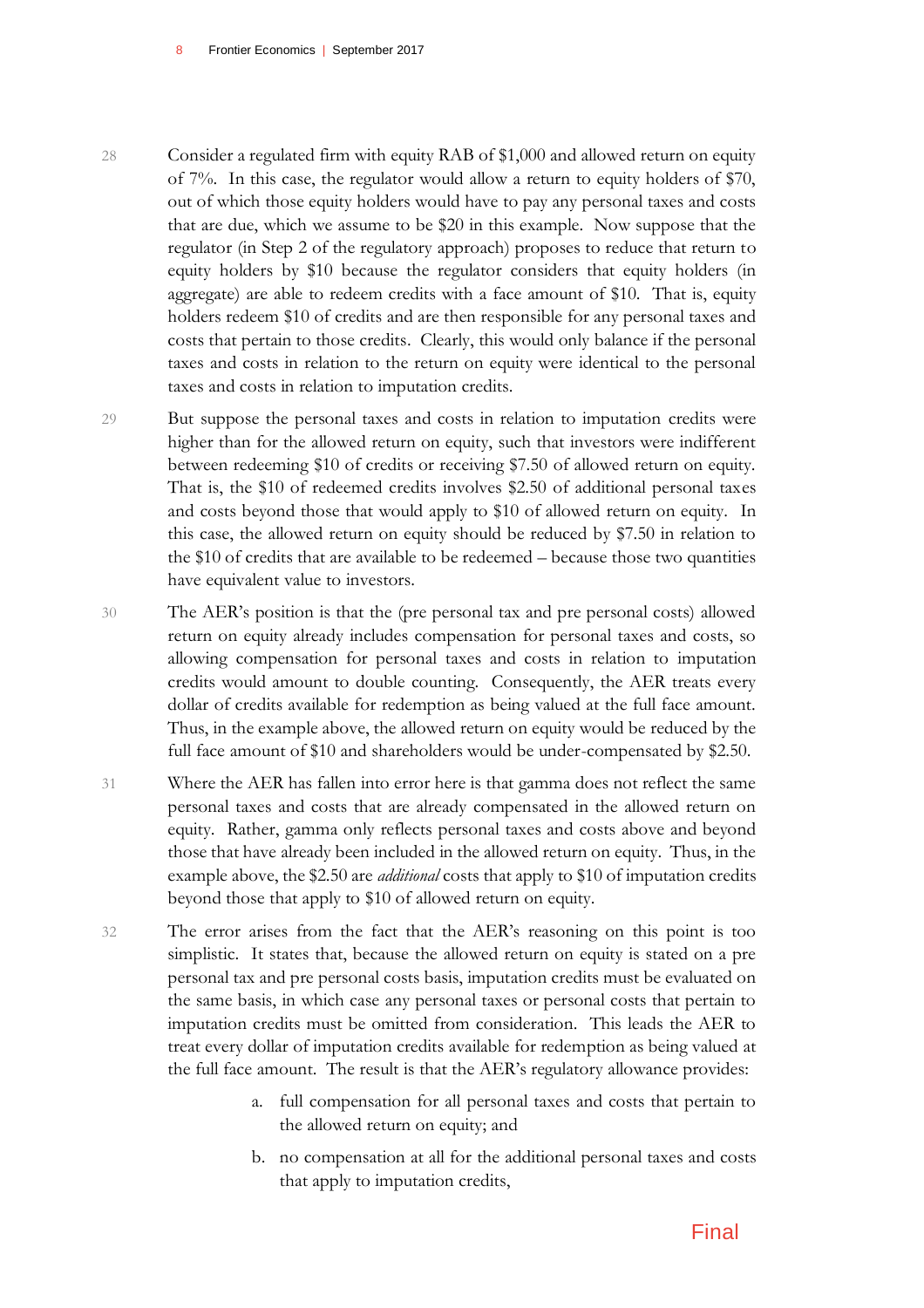which results in equity holders being systematically under-compensated.

#### *A starting point upper bound for gamma*

- 33 This leads to the question of quantifying the effect of the additional personal taxes and costs that pertain to imputation credits above and beyond those that pertain to the allowed return on equity. The starting point here is to note that a credit can only have value if it is redeemed. Thus, the first task is to determine the proportion of credits that are redeemed.
- 34 The best and most direct estimate of the redemption proportion is obtained using Australian Taxation Office (ATO) tax statistics. The ATO publishes data on:
	- a. Total credits created by the payment of corporate tax; and
	- b. Total credits redeemed via personal tax returns.
- 35 Hathaway (2013)<sup>4</sup> showed that this data indicated a redemption rate of approximately 30% and the AER has updated that figure in subsequent determinations to 34%. 5
- 36 If there were no additional personal taxes and costs that applied to imputation credits, the 34% of credits that were redeemed would be valued at the full face amount and gamma would be 0.34. Thus, the 34% redemption rate represents a starting point upper bound for gamma.
- 37 In Section 4.2 of this report, we note that the AER and QCA have both questioned the reliability of certain aspects of the ATO tax statistics. We note that no question has been raised about the reliability of the ATO's data in relation to corporate tax returns (credits created) or personal tax returns (credits redeemed), however it is difficult to derive and reconcile other items – items that are not required to compute the redemption rate. In our view, the fact that two data items are required for the calculation, and both are robust, means that the ATO estimate of the redemption rate can be relied upon. Thus, the upper bound for gamma is 34%.
- 38 The AER's preferred estimate of the redemption rate comes from the equity ownership approach, whereby the AER estimates the proportion of Australian shares owned by Australian residents and assumes that residents will redeem all credits that are available to them. In its most recent decisions, the AER's equity ownership estimates of the redemption rate vary between 0.28 and 0.47, with a mid-point of 0.375.<sup>6</sup> We note that this is slightly above the ATO tax statistics estimate of 0.34. The reason for the difference is that the equity ownership estimate does not reflect the effects of the 45-day rule (which prevent resident investors from redeeming some of the credits distributed to them) or any other reason why a resident investor may not redeem all credits that they receive.

<sup>4</sup> Hathaway, N., 2013, "Franking credit redemption ATO data 1988 to 2011," Capital Research, September.

<sup>5</sup> AER, July 2017, AusNet Services Gas access arrangement 2018-2022: Draft Decision, Attachment 4, p. 4- 15.

<sup>6</sup> AER, July 2017, AusNet Services Gas access arrangement 2018-2022: Draft Decision, Attachment 4, p. 4- 29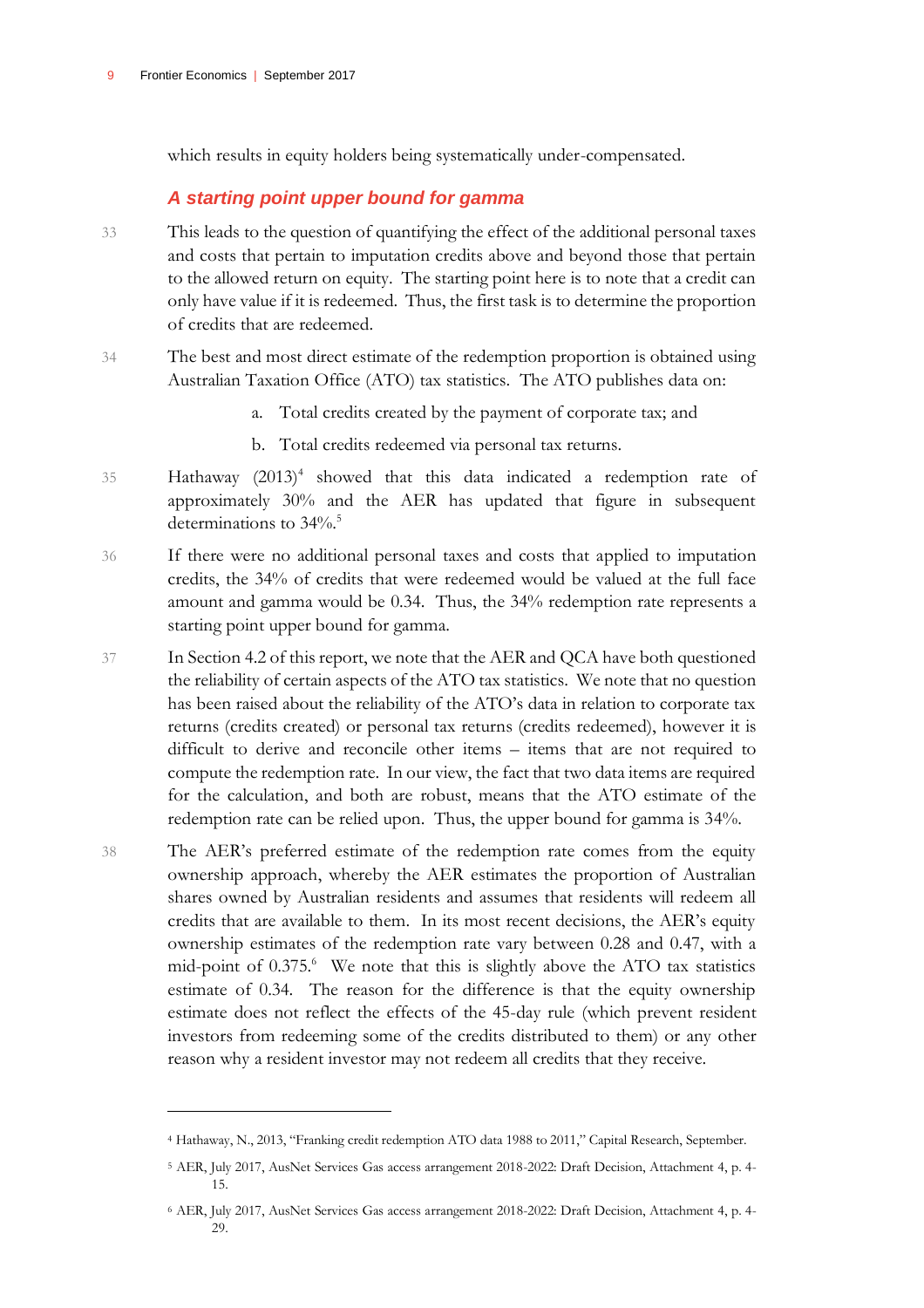39 As set out above, our view is that the ATO tax statistics provide a reliable and more direct estimate of the redemption rate and therefore should be used. That data currently indicates an upper bound for gamma of 0.34.

#### *A point estimate below the upper bound*

40 The final step is to determine the effect of any personal taxes and costs that apply to imputation credits, beyond those that apply to the allowed return on equity. This is done by comparing the market value of imputation credits to the market value of the return on equity allowance via a dividend drop-off analysis, as set out in Section 2 of this report. That analysis produces a gamma estimate of 0.25, which is below the upper bound of 0.34. That is, for every \$100 of credits created, the tax statistics tell us that \$66 are not redeemed and therefore have no value. The \$34 that are redeemed have a value of \$25. That is, the allowed return on equity should be reduced by \$25 in relation to the \$34 face amount of credits that are redeemed. That implies that each credit redeemed has a value of 74 cents in the  $dollar<sup>7</sup>$  – the other 26 cents being personal costs that apply to imputation credits beyond those that apply to the allowed return on equity. The nature of those additional personal costs is set out in Section 2 of this report.

#### *The effect on Aurizon Network's submission*

- 41 The analysis above indicates that gamma should be interpreted in light of its role in setting regulatory allowances. The role of gamma is to determine the extent to which each dollar of imputation credits that is created will reduce the allowed return on equity that investors would otherwise receive. Thus, gamma must reflect:
	- a. The extent to which some of the credits that are created will not be redeemed by investors and will therefore have no value; and
	- b. The extent to which those credits that are redeemed may be valued at less than the full face amount due to additional personal costs that apply to imputation credits over and above those that apply to the allowed return on equity that the credits are replacing.
- 42 The market value approach that was the basis of Aurizon Network's UT5 submission on gamma is entirely consistent with this regulatory context. Our conclusion is that the recent developments summarised above confirm and strengthen the approach that Aurizon Network has taken in its UT5 submission.

#### *An updated QCA estimate*

43 Finally, even if the QCA determines that its current approach is to be maintained, the most recently available data should be used. In its Market Parameters Decision, the QCA stated that its 0.47 gamma was obtained as the product of:

 $70.25 \div 0.34$ .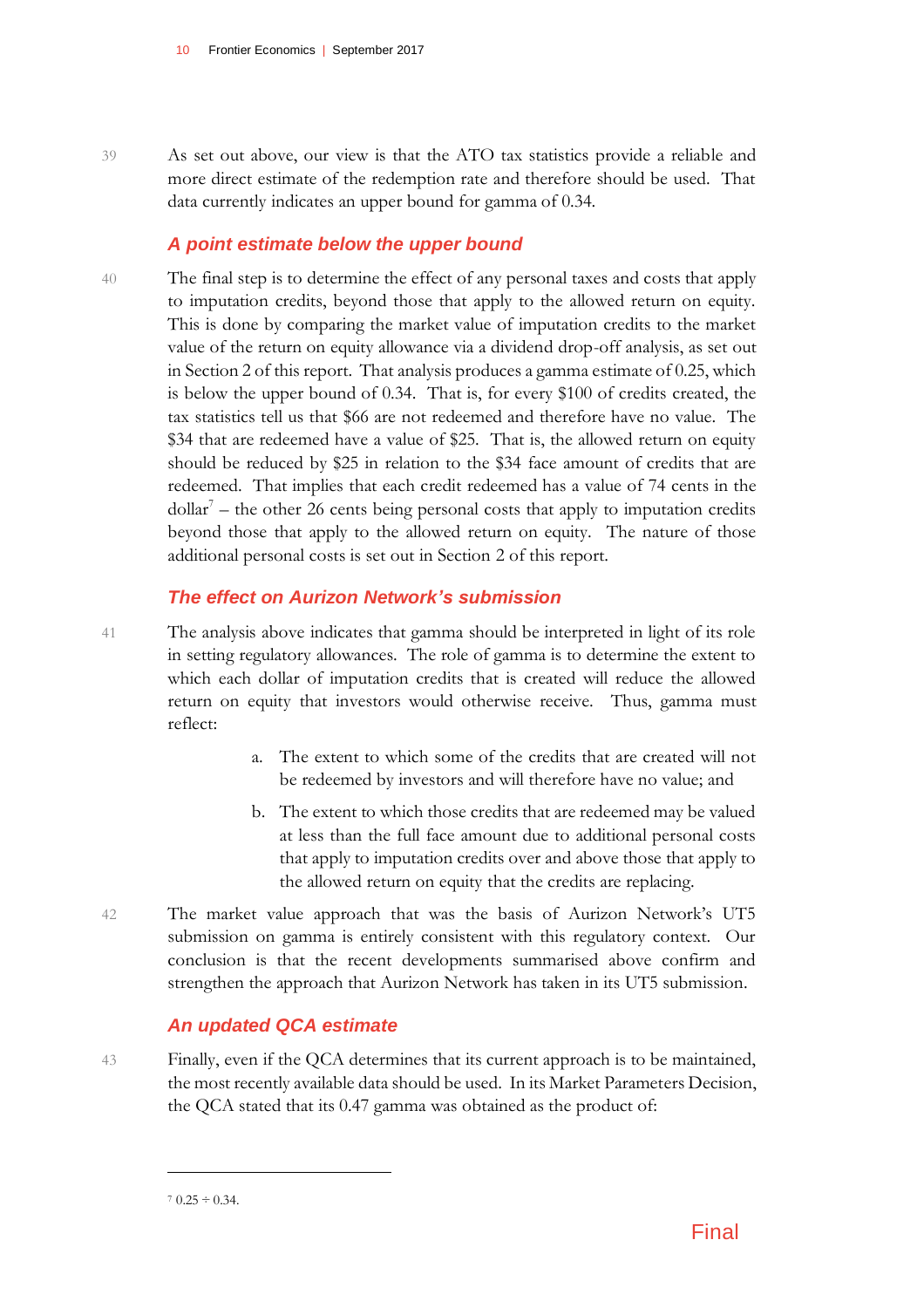- a. A distribution rate of 0.84 based on an analysis of the distribution rates of the top 20 listed companies by market capitalisation; and
- b. An estimate of the utilisation rate of 0.56 based on equity ownership of Australian listed companies.<sup>8</sup>
- 44 In its recent AusNet Gas determination, the AER presents updated estimates of those two quantities, being  $0.83$  and  $0.46$  (range of  $0.38$  to  $0.55$ ), respectively.<sup>9</sup> The product of those two estimates is 0.38. Thus, application of the Market Parameters approach to the current data produces a gamma of 0.38.

### <span id="page-12-0"></span>**1.3 Summary of detailed submissions in this report**

#### *Background and context*

- 45 In its submission to the QCA for UT5, Aurizon proposed that gamma should be interpreted in terms of the market value of imputation tax credits and that it should be estimated accordingly from the observed prices of traded securities – consistent with the QCA's approach to all other WACC parameters.
- 46 The primary rationale for that submission rests on the role of gamma within the regulatory process. The regulator first estimates the *total* return required by equity holders and then deducts the estimated value of imputation credits. Thus, the allowed return on equity that would otherwise be available to equity holders is reduced by the estimated value of imputation credits. In this context, gamma must be interpreted in terms of the value of imputation credits relative to the value of the allowed return on equity that they are replacing. For example, \$100 of credits are created, \$34 of credits are redeemed, and those redeemed credits are valued at 74% relative to the allowed return on equity they are deemed to replace, gamma will be  $0.25^{10}$  and the allowed return on equity should be reduced by \$25 in relation to the \$100 of credits that were created.
- 47 In previous decisions, the QCA has interpreted gamma in terms of the proportion of credits that are available for redemption. This approach assumes that every credit that is redeemed is considered by the investor to have a value equal to the allowed return on equity that it is replacing. That is, the relative value of credits is assumed rather than being estimated from market data.
- 48 Since Aurizon's UT5 submission, the Federal Court has released its decision in the *PIAC-Ausgrid* appeal proceedings, wherein the AER had also adopted a "utilization" approach rather than a market value approach. In those proceedings, the Australian Competition Tribunal had ruled that the National Electricity Rules (NER) required the AER to estimate the market value of imputation credits. The Federal Court decided that the Tribunal had been too quick to focus on the word

<sup>8</sup> QCA, 2014, Market Parameters Decision, p. 29.

<sup>9</sup> AER, July 2017, AusNet Services Gas access arrangement 2018-2022: Draft Decision, Attachment 4, p. 4- 29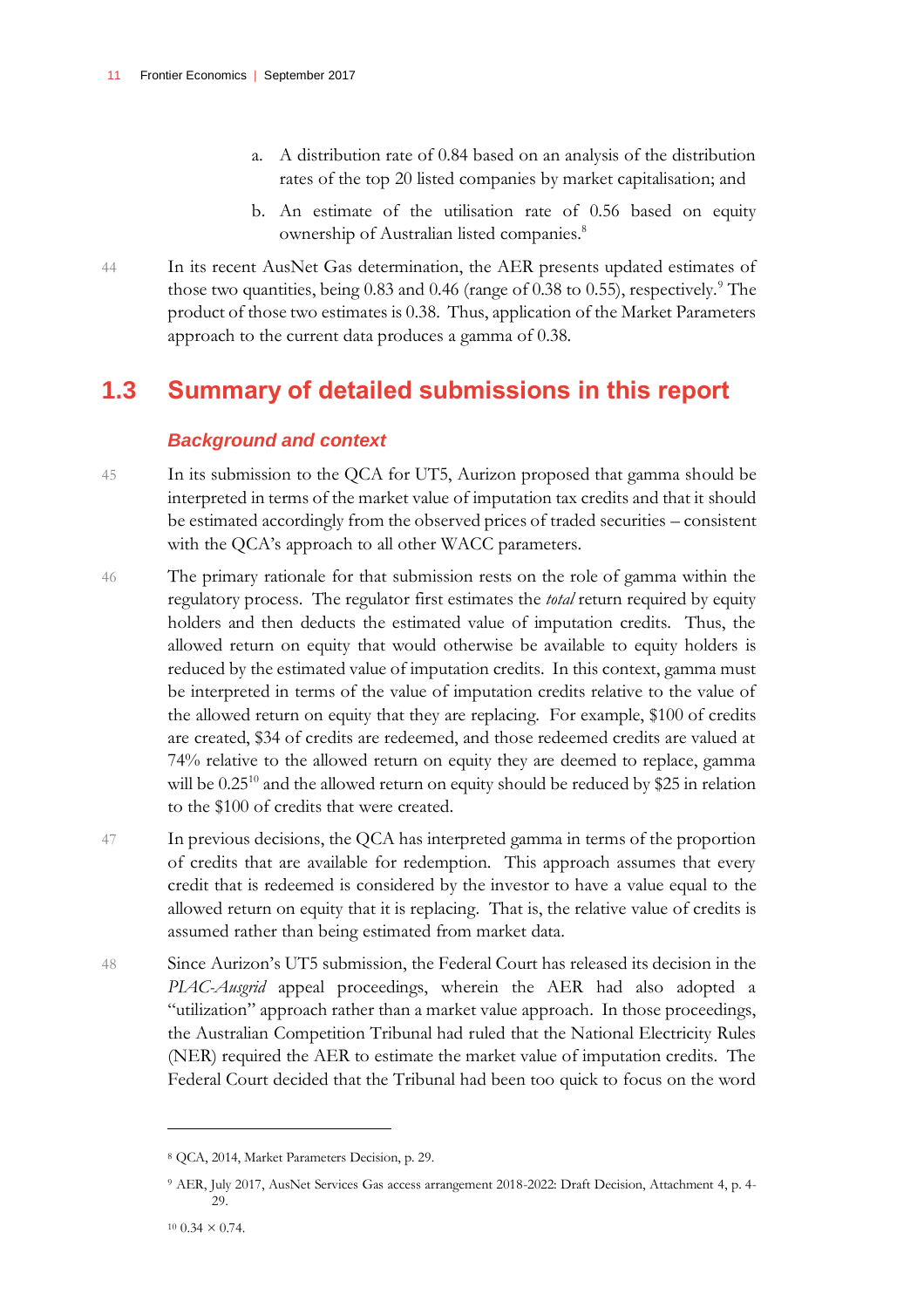"value" in the NER and had not properly considered the role of gamma within the regulatory framework.

49 This report demonstrates that, within the regulatory framework, gamma represents the value of imputation credits relative to the allowed return on equity. That is, applying the "regulatory context" test set out by the Federal Court affirms that gamma must be estimated in terms of the market value of credits relative to the allowed return on equity they are replacing. This interpretation, in turn, affirms the market value estimate of 0.25 in Aurizon Network's UT5 submission.

#### *The competing approaches for interpreting and estimating gamma*

- 50 Two methods for interpreting and estimating gamma have been proposed:
	- a. The *market value* approach posits that gamma should be estimated from the observed prices of traded securities in the same way that other WACC parameters are estimated. This approach produces an estimate of the extent to which investors value credits relative to the allowed return on equity that those credits will replace. It is an estimate of the allowed return on equity that investors would give up in order to receive a dollar of credits.
	- b. The *redemption* or *utilisation* approach posits that gamma should be estimated as the proportion of credits that are available for investors to redeem. This approach considers the extent to which investors might value the credits they redeem at less than the full face amount to be irrelevant.

#### *Gamma must be interpreted and estimated in a way that is consistent with its role in the regulatory framework*

51 The Federal Court has held that the approach that is used to interpret and estimate gamma must be consistent with the role of gamma in the regulatory framework. We agree with that conclusion and consider that this construction of the exercise can only lead to a market value estimate of gamma that *does* take account of the evidence that investors value the credits that they redeem less than the full face amount. Thus, when a regulator reduces the allowed return on equity that a firm is able to provide to its investors, to reflect the assumed value of credits, the relevant standard must be a measure of how much investors value those credits relative to the allowed return on equity that the credits are deemed to replace.

#### *The role of gamma in the regulatory framework*

- 52 The regulatory framework operates in two steps:
	- a. In the first step, the regulator estimates the *total* required return on equity. This estimate reflects personal taxes and personal costs that relate to the allowed equity returns. In this report, we use a simple example where the regulated firm has equity of \$1,000 and investors require a return on equity of 7%, of which 2% is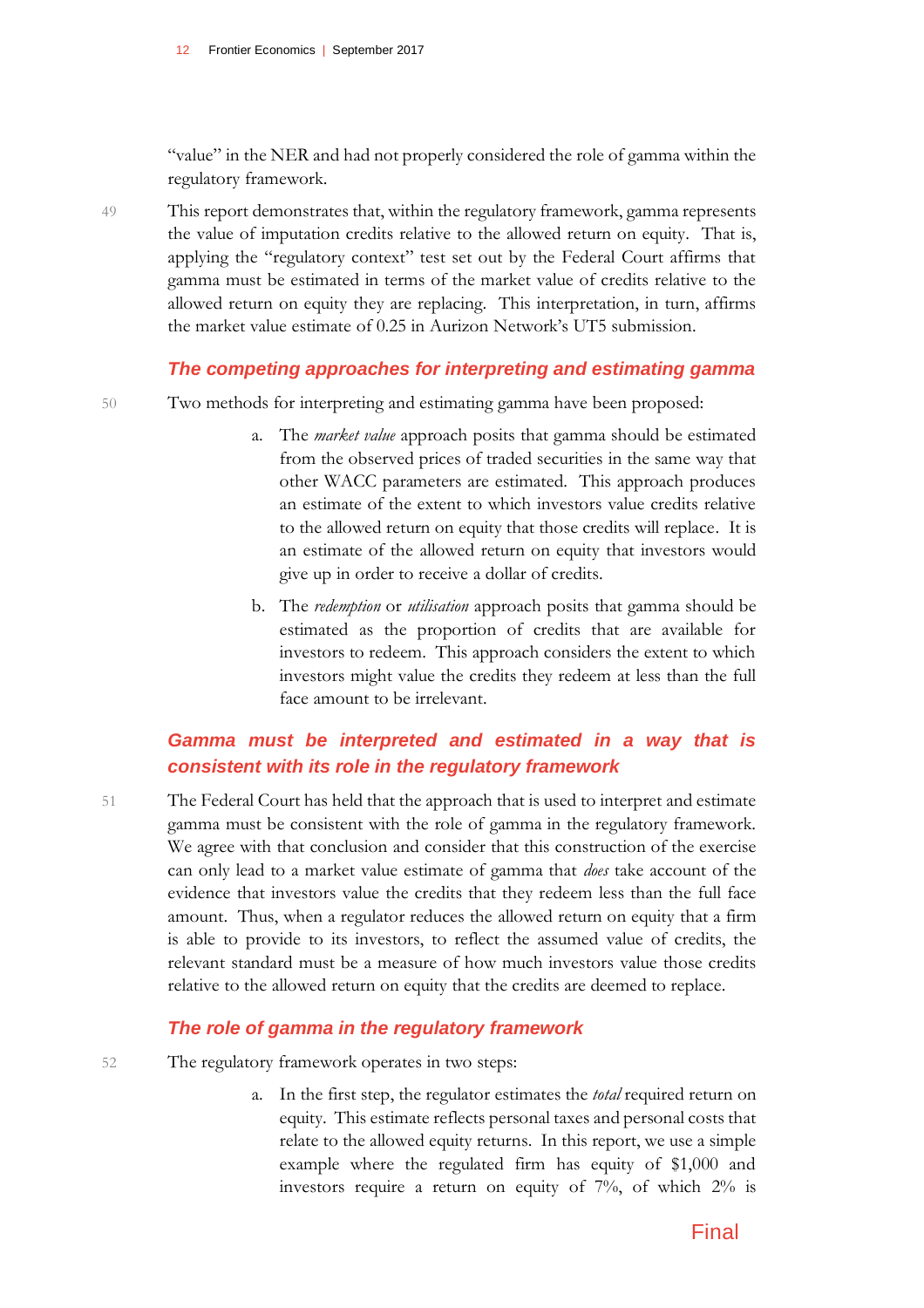$\overline{a}$ 

compensation for personal taxes and personal costs. That is, investors require a return of \$70, of which \$20 is to compensate them for the personal taxes and costs that they bear in relation to that allowed return on equity.

- b. In the second step, the regulator deducts "the value of imputation credits" and sets the allowed revenues so that the firm is able to pay the difference to investors as the allowed return on equity. For example, if the regulator estimates that the value of imputation credits is \$5, it will allow the firm to charge prices sufficient to provide a return on equity of \$65.
- 53 That is, gamma plays the role of determining the amount by which the allowed return on equity will be reduced to reflect the imputation credits that investors will receive. It is a form of relative valuation – the rate at which investors would exchange the allowed return on equity for imputation credits. Thus gamma must reflect the value of credits *relative to* the allowed return on equity those credits are replacing, rather than imposing an assumption that every credit that is available for redemption is valued at the full face amount.
- 54 There are a number of reasons why imputation credits are less valuable to investors than the full face amount, including:
	- a. Some credits are distributed to non-residents who cannot redeem them and therefore do not value them at all;
	- b. Some credits are distributed to resident investors who are prevented from redeeming them by the 45-day rule;
	- c. Some credits are distributed to residents who simply fail to redeem them;
	- d. Investors have to wait longer to receive any benefit from the credits – whereas dividends are available to investors immediately, the investor only receives a benefit from credits when their personal tax return is finalised after the end of the tax year;
	- e. There is a compliance and administration cost involved in tracking and redeeming credits;
	- f. Resident investors will rationally adjust their portfolios until the last dollar of credits they receive just offsets the cost they bear by concentrating their portfolio into franked dividend paying stocks and away from what would otherwise be optimal. Thus, the *net* benefit of the redeemed credits would, on average, be approximately half of the face amount.<sup>11</sup>

<sup>&</sup>lt;sup>11</sup> That is, in the absence of any other effects, the first additional credit redeemed would be valued at almost the full face amount because obtaining it would move the investor's portfolio only slightly away from their optimal portfolio. The last credit redeemed would be valued just above zero as the investor would rationally continue to adjust their portfolio until the cost of moving further away from the optimal portfolio started to exceed the benefit of redeeming additional credits. Consequently, the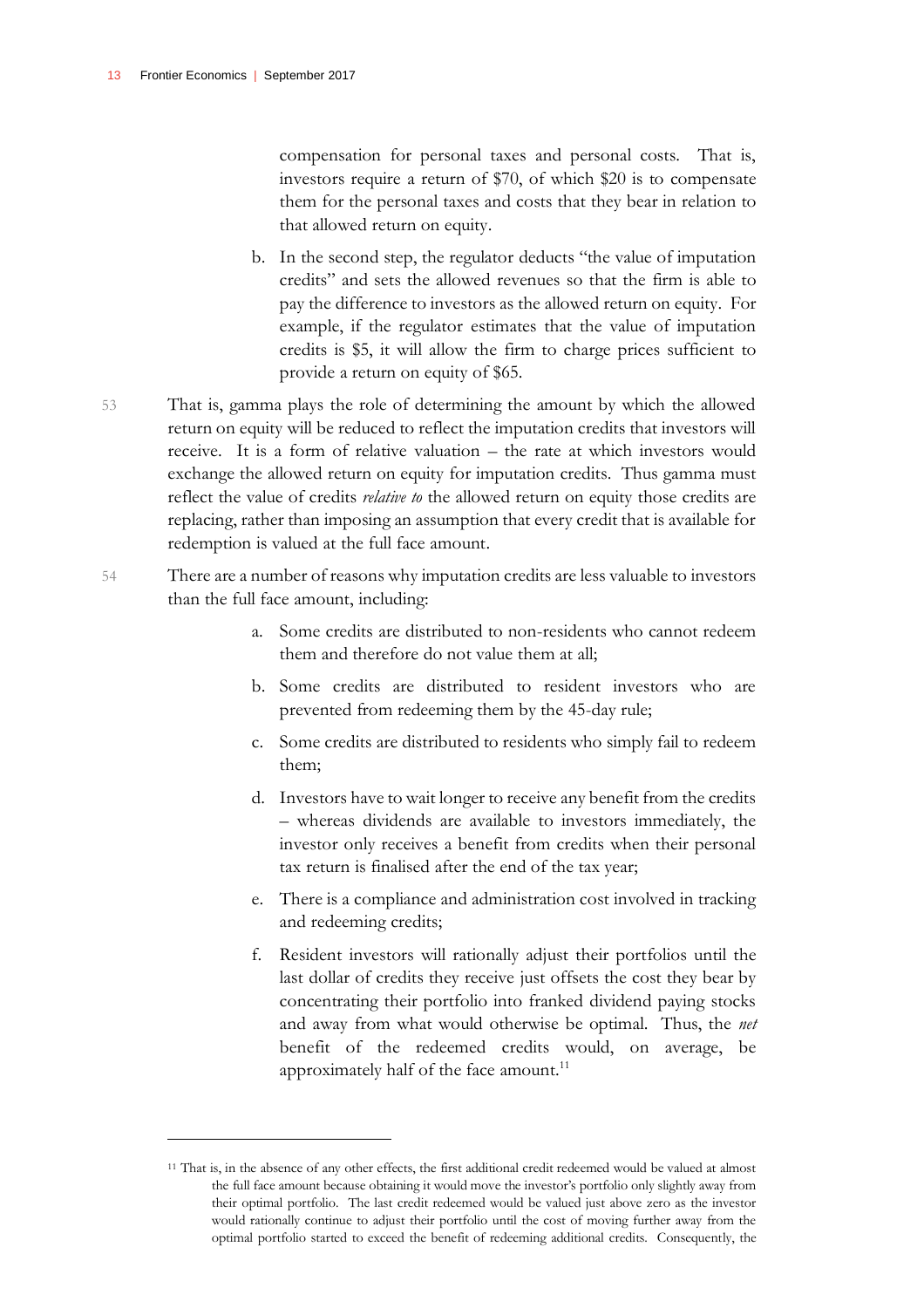- 55 Anything that equally affects the value of imputation credits and the returns that the firm is allowed to provide to its equity holders will have no effect on the relative value between them, and therefore no effect on gamma. For example, investors pay personal tax on imputation credits at the same rate as on the returns they receive from the firm. If this were the only factor to consider, investors would value a dollar of imputation credits equal to a dollar of return from the firm because the same tax cost would be imposed on both. It is for this reason that the personal taxes that investors pay on the credits they receive does not appear in the above list.
- 56 The personal taxes and personal costs that apply to the allowed return on equity are already taken into account in the first step of the regulatory process above. That is, to the extent that investors will have to bear personal taxes or costs on the allowed return on equity, they will increase the return they require – their required return will already reflect the extent to which that return will be reduced by personal taxes or costs. Thus, the second step requires an estimate of gamma that reflects only those personal taxes and costs that apply only to imputation credits, making them less valuable relative to the allowed return on equity that those credits are deemed to replace. When we say "taken into account" we mean that these costs are reflected in the market value of the return on equity. No explicit adjustment has been made for them – rather these costs are simply embedded in the market value information, reflecting the return required by equity investors inclusive of the investors' personal taxes and personal costs.

#### *The QCA and AER approaches to gamma are relevantly the same*

57 Although the recent set of litigation in relation to gamma has related to AER decisions made under the National Electricity and Gas Laws and Rules, the QCA has followed the AER's approach to gamma in a number of key relevant respects. Thus, it is apprehended that the QCA may consider these cases to be relevant to QCA's approach to gamma. In particular, the key issue in these cases has been the question of how the value of distributed credits (which the AER and QCA both refer to as the "utilisation rate") should be interpreted and estimated.

#### *The recent Federal Court decision*

- 58 In relation to the Federal Court's decision on the AER's appeal from the *PIAC-Ausgrid* Tribunal,<sup>12</sup> our view is that:
	- a. The Court has correctly identified that gamma must be interpreted and estimated in a way that is consistent with the regulatory framework in which it operates; and

average of the values of the additional credits redeemed would be approximately half of their face amount.

<sup>12</sup> Australian Energy Regulator v Australian Competition Tribunal (No2) [2017] FCAFC 79.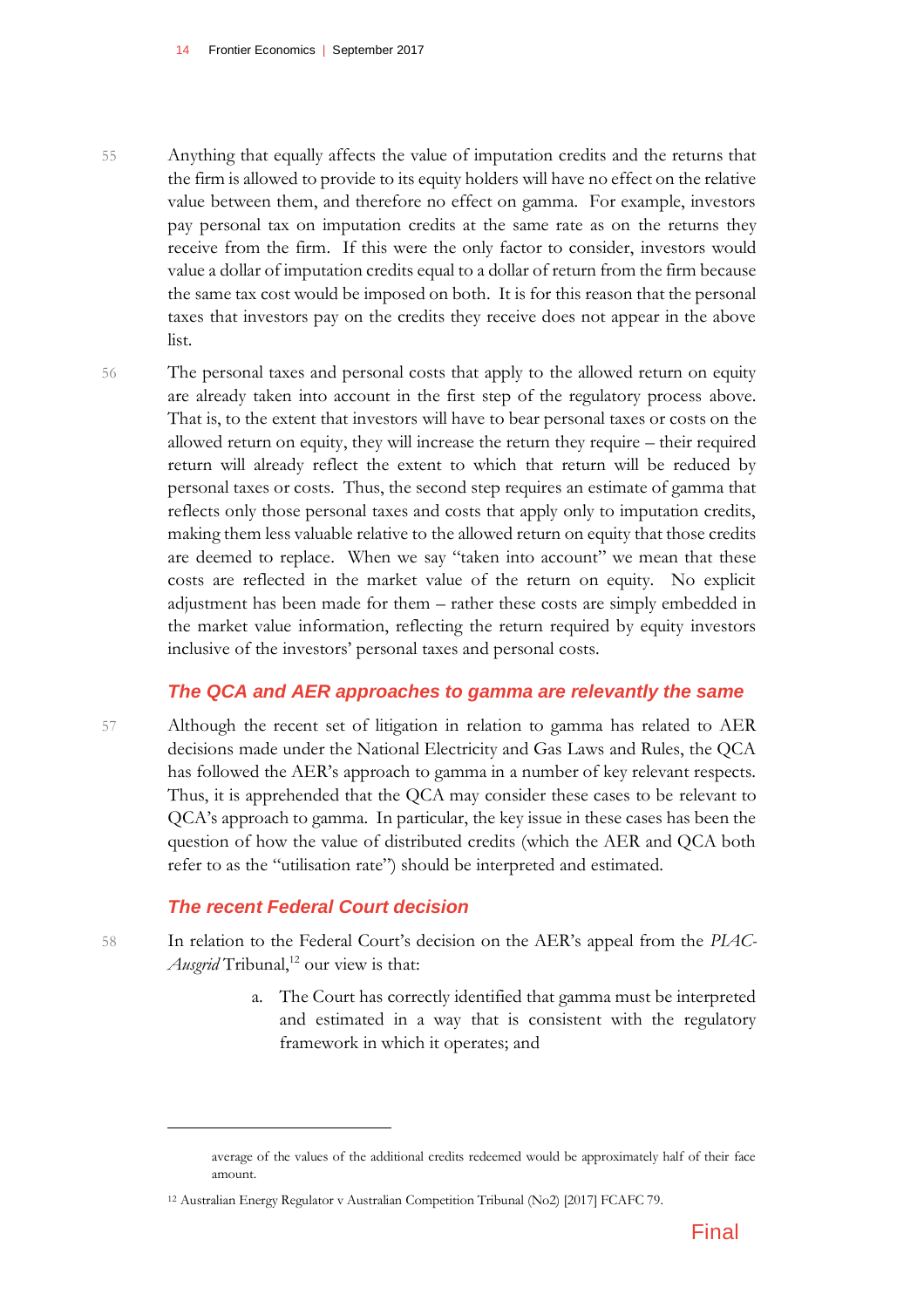- b. The Court has also correctly identified that the regulatory framework requires returns to be derived on a "post-company tax and pre-personal tax and personal costs basis."<sup>13</sup> That is, the returns must be such that they are sufficient to cover any personal costs and personal taxes that relate to them. Thus, the \$70 in the example above is an estimate of the "pre-personal tax and prepersonal costs" allowed return on equity that investors would require. The \$20 of personal taxes and costs would then be paid out of that.
- 59 However, the fact that it would be wrong for gamma to reflect any personal taxes or costs that *equally* affect the allowed return on equity, <sup>14</sup> does not imply that gamma should reflect *no* personal costs or taxes at all – even those that apply only to credits.
- 60 Disregarding any personal taxes and costs that apply only to credits would result in investors receiving no compensation at all in relation to them. Whereas investors are properly compensated for the personal taxes and costs that apply to the allowed return on equity, they would receive no compensation at all for the additional personal costs that apply only to imputation credits. The result would be an internally inconsistent implementation of the regulatory model whereby investors are properly compensated for all personal taxes and costs that apply to the allowed return on equity, but not compensated at all for the additional personal costs that apply to imputation credits. In our view, such an outcome would fail the Court's "regulatory context" test of consistency within the regulatory framework.

#### *The AER has provided two rationales for its "utilisation" approach to gamma*

- 61 In its 2014 Market Parameters Decision, the QCA followed the approach to gamma that the AER was advocating at that time. This was the rationale that the regulatory model derives required cash flows before personal taxes and costs, and therefore WACC parameters (including gamma) should be estimated on that basis. It is undoubtedly the case that the allowed return on capital is indeed before personal taxes and costs – investors receive the allowed return and then they are responsible for paying any personal taxes or bearing any personal or other transactions costs out of that return.
- 62 However, this does not mean that personal taxes and costs are irrelevant. If personal taxes or costs increased, investors would increase the pre-personal taxes and costs return that they required.
- 63 Moreover, it is clear that all other WACC parameters are estimated in a way that reflects the extent to which personal taxes and costs affect the returns that investors require. For example, the risk-free rate is estimated with reference to

<sup>13</sup> AER v ACT, 2017, Paragraph 751.

<sup>14</sup> And which have therefore already been considered in the first step of the regulatory process.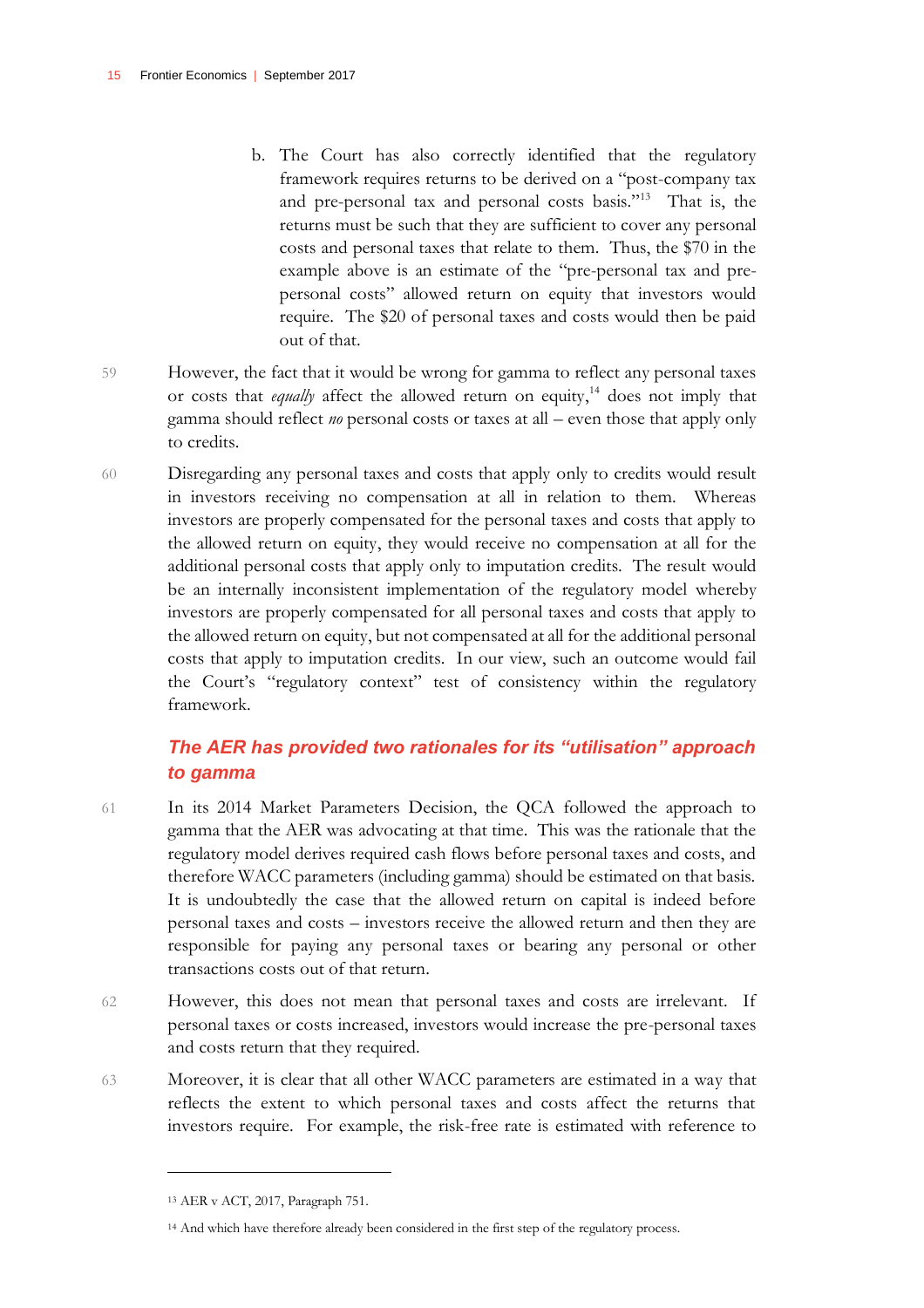traded prices of government bonds, where those prices reflect *all* considerations that investors make (including personal taxes and costs) when determining the net value of a government bond to them. Similarly, beta and market risk premium estimates are based on traded share prices, which reflect all considerations that investors make when determining the value they obtain from a particular share.

- 64 In its more recent submissions and determinations, the AER has made an important concession – that its return on equity calculations are indeed based on market values that *do* fully reflect personal taxes and costs, and indeed every consideration that investors make when determining the return on equity that they would require from the regulated firm.<sup>15</sup>
- 65 However, the key point at this stage is that, to date, the QCA has relied upon the AER's original rationale, and the AER now proposes an entirely new rationale. Thus, it is important to be clear about whether:
	- a. The QCA endorses the AER's original rationale, which the AER's recent submissions contradict, being that the regulatory model derives required cash flows without taking into account personal taxes and costs, and therefore WACC parameters (including gamma) should be estimated on that basis; or
	- b. Return on equity calculations are indeed based on market values that do fully reflect personal taxes and costs, and indeed every consideration that investors make when determining the return on equity that they would require from the regulated firm – in which case a different rationale would be required to justify the "utilisation" approach to gamma.
- 66 In our view, the AER's recent concession that its estimate of the required return on equity *does* include compensation for personal taxes and costs provides further support to Aurizon Network's UT5 submission that compensation should also be provided for any additional personal taxes and costs that apply only to imputation credits. Otherwise, investors would be properly compensated for the personal taxes and costs that apply to the allowed return on equity, but they would not be compensated at all for any additional personal taxes and costs that apply only to imputation credits.

#### *Estimation approaches*

 $\overline{a}$ 

67 In Paragraph 54 above, we set out a number of reasons why investors in aggregate would value imputation credits less than the allowed return on equity they are deemed to replace. This then raises the question of which of those reasons are taken into account by the various estimation methods that have been proposed. In relation to those reasons:

<sup>15</sup> See for example, *Victorian Distribution Businesses* Tribunal hearing transcript, p. 650. The AER made similar submissions to the Federal Court in the *SAPN* appeal proceedings. See also, AER, July 2017, AusNet Services Gas access arrangement 2018-2022: Draft Decision, Attachment 4, p. 4-133.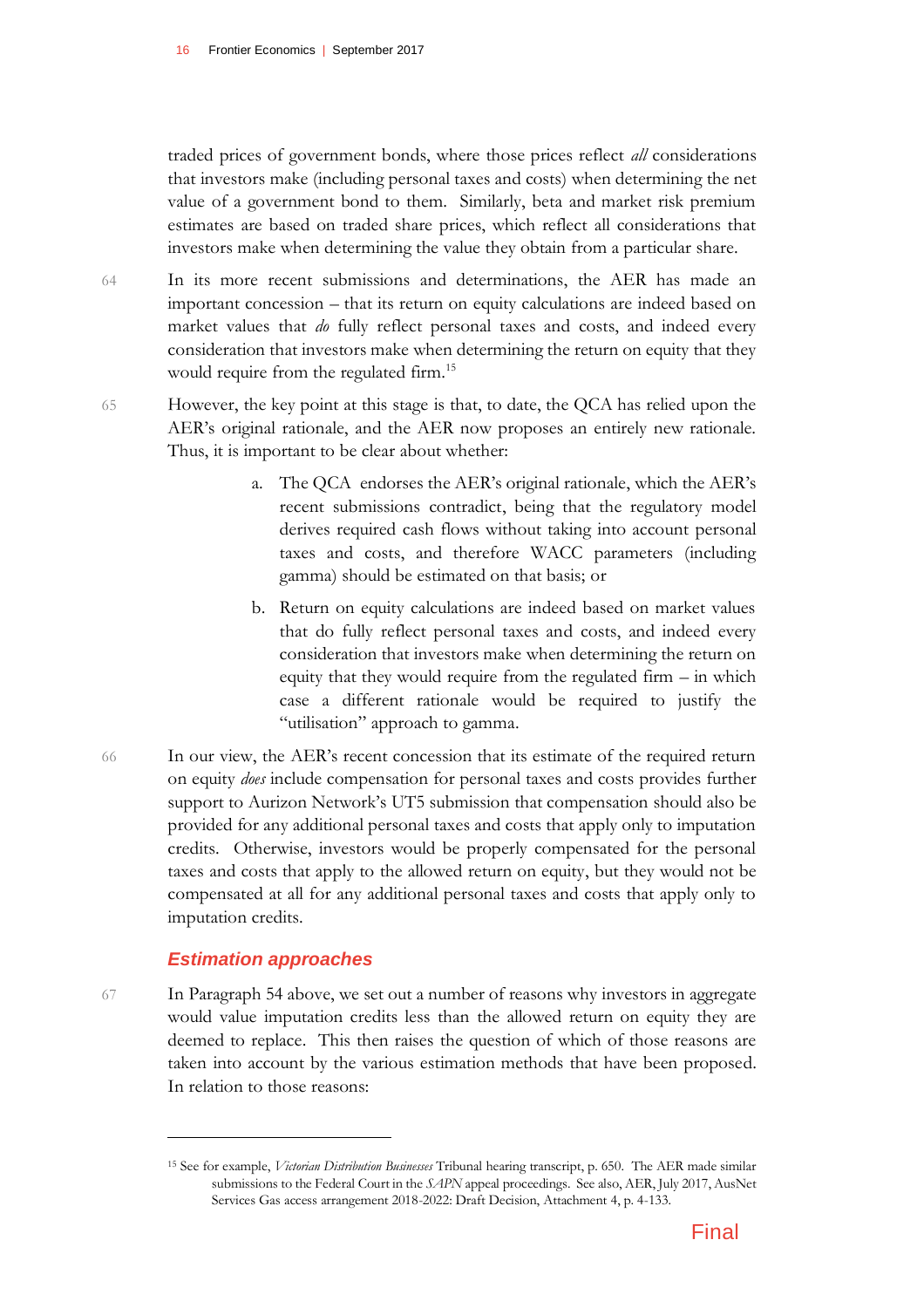- a. The equity ownership approach uses Australian Bureau of Statistics data to produce an estimate of the proportion of Australian shares that are owned by resident investors. This provides a noisy estimate of the effect of (a) only – the fact that some credits are distributed to non-residents who obtain no value from them;
- b. ATO tax statistics provide a direct estimate of the proportion of credits that are redeemed – the ratio of redeemed credits (from personal tax returns) to created credits (which are equal to total corporate tax paid). This provides an estimate of the effects of (a)- (c) – a direct estimate of the proportion of credits that are *actually* redeemed from the Tax Office, including all reasons why a credit may not be redeemed; and
- c. The dividend drop-off approach estimates the market value of credits relative to allowed equity returns. This is done by comparing the fall in the market price of a share over the exdividend day with the dividend and credit that separate from the share. It estimates the extent to which the value of the credit was capitalised into the share price. This method provides a direct estimate of the extent to which investors value imputation credits relative to other forms of return. This estimate includes all of the effects set out in Paragraph 54, and any other reasons why investors would capitalise credits into the stock price at less than the full face amount.

#### 68 Consequently:

- a. If one accepts that theta does properly represent the rate at which investors would exchange their allowed return on equity for imputation credits, dividend drop-off analysis would provide a direct estimate, ATO tax statistics would provide an upper bound, and the equity ownership estimate would be of little relevance because the ATO estimate provides a tighter upper bound.
- b. If one concludes that theta should be interpreted as the proportion of credits that are redeemed, the ATO approach would provide a direct estimate and the equity ownership approach would provide an upper bound (because it does not consider the effects of the 45 day rule or indeed *any* reason why investors would not redeem credits other than their ineligibility as foreign investors).

#### *Conclusions and key questions for the QCA to consider*

69 In Section 5 of this report, we summarise the new issues that have been raised by the recent Federal Court decision and by the AER's change of rationale in relation to the utilisation interpretation of gamma. We set out a series of questions for the QCA to consider and clearly address in its UT5 determination. In our view it would benefit stakeholders in the interests of regulatory transparency for the QCA to provide clear responses to those questions.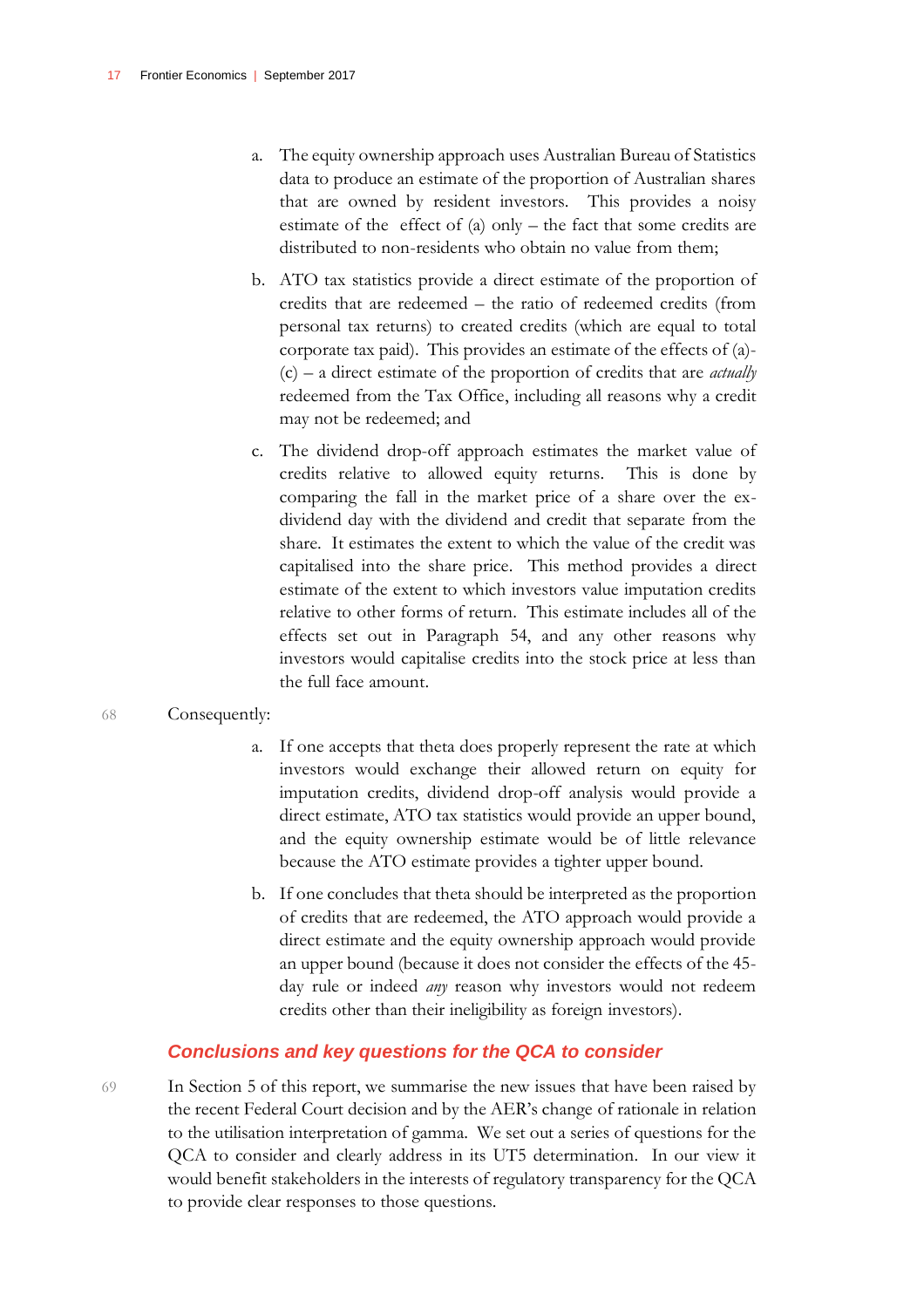# <span id="page-19-0"></span>**2 Market value or utilisation rate?**

### <span id="page-19-1"></span>**2.1 Two parameters to be estimated**

70 In our previous report on gamma<sup>16</sup> we noted that there is broad agreement between all regulators and experts that gamma  $(\gamma)$  should be estimated as the product of two parameters:  $\gamma = F \times \theta$ . The first parameter (*F*) is the distribution rate – the proportion of created imputation credits that are attached to dividends and distributed to shareholders. The second parameter  $(\theta)$  is variously defined as "the value of distributed imputation credits" or as "the utilisation rate." While there is dispute about how each component of gamma should be interpreted and estimated, there is broad agreement that gamma is to be estimated as the product of these two components.<sup>17</sup>

### <span id="page-19-2"></span>**2.2 Interpretation of theta**

- 71 Our previous report also noted<sup>18</sup> that two different interpretations of the second parameter, theta, have been proposed:
	- a. a *market value* interpretation; and
	- b. a *redemption proportion* interpretation.
- 72 It logically follows that:

- a. If the *market value* interpretation is adopted, we should use estimation methods that are designed to estimate the market value of credits; and
- b. If the *redemption proportion* interpretation is adopted, we should use estimation methods that are designed to estimate the proportion of credits that are (or are likely to be) redeemed.
- 73 The evidence demonstrates that estimates of the market value of credits are materially lower than estimates of the proportion of credits that might be redeemed. (Of course, if the two approaches produced similar estimates, there would be no reason for any debate.)
- 74 Since Aurizon's UT5 submission, the Federal Court has released its decision in the *PIAC-Ausgrid* appeal proceedings. The key component of the Federal Court Decision was the introduction of a "regulatory context" test whereby gamma must be interpreted (and estimated) in a way that is consistent with its role within the regulatory framework.

<sup>16</sup> Frontier Economics, 2016, *Estimating gamma for regulatory purposes*, November, pp. 12-13.

<sup>17</sup> See, for example, the QCA's 2014 Market Parameters Decision, pp. 32; 89.

<sup>18</sup> Frontier Economics, 2016, *Estimating gamma for regulatory purposes*, November, pp. 12-13.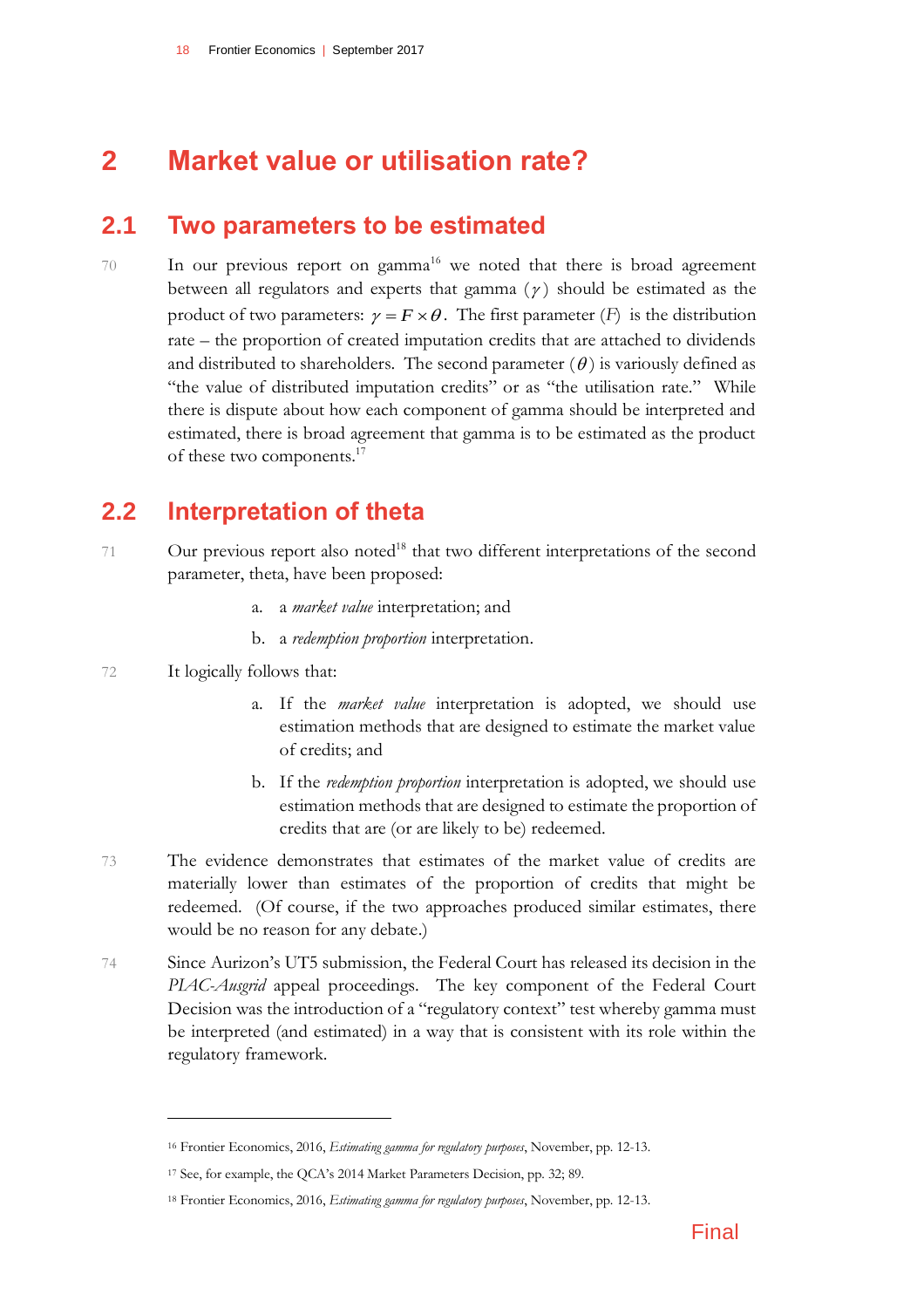75 We demonstrate below that, within the regulatory framework, gamma represents the value of imputation credits relative to the allowed return on equity they are deemed to replace. That is, applying the "regulatory context" test set out by the Federal Court affirms that gamma must be estimated in terms of the market value of credits relative to the allowed return on equity they are replacing. This interpretation, in turn, affirms the market value estimate of 0.25 in Aurizon Network's UT5 submission.

### <span id="page-20-0"></span>**2.3 A simple illustration**

#### *The value of credits relative to the allowed return on equity*

- 76 In recent years there has been extensive litigation involving the interpretation of gamma across a number of overlapping cases. To create a simple framework for analysing the key issue of what gamma actually means, we begin with the following analogy.
- 77 Consider an accountant with a charge-out rate of \$50/hr who performs a task that takes exactly one hour, but which also incurs \$20 of costs for photocopying which are passed on to the client at cost. The accountant would invoice the client for \$70, which would cover the \$20 of costs and leave a \$50 net benefit. Now suppose that the client is a resident of Malaysia and proposes to pay part of the bill in the form of 30 units of Malaysian currency. In this case, the accountant would note that each unit of Malaysian currency can be converted into 35 Australian cents (after all relevant fees and charges), so the 30 units of Malaysian currency are equivalent in value to AUD \$10.50. Thus, the accountant would reduce the required payment of Australian dollars to \$59.50. That is, the accountant would be indifferent between receiving \$70 or \$59.50 plus 30 units of Malaysian currency.
- 78 Now consider the regulatory setting where a business has \$1,000 of equity capital. Suppose that investors require a return on equity of  $7\%$ , of which  $2\%$  is to cover the effects of personal taxes and personal costs that they would incur. In this case, the business would be allowed to charge prices so that it was able to provide a \$70 return on equity to its shareholders, \$20 of which would cover shareholder level taxes and costs, leaving \$50 of net benefit.
- 79 Now suppose that the firm's shareholders will also be provided with \$30 (face amount) of imputation credits. Under the regulatory framework, the allowed revenues will be reduced by the "value" of those credits. This means that the allowed return on equity provided to the shareholders will be reduced by the estimated value of the credits. Thus, what is required is an estimate of the relative value of imputation credits on the one hand and the allowed return on equity on the other. For example, if investors in aggregate value the receipt of a dollar of credits equal to the receipt of 35 cents of return on equity, the relative valuation is 0.35 and investors would be left whole if their allowed return on equity was reduced by \$10.50 in relation to the \$30 of credits that they will receive.
- 80 In the regulatory setting, theta represents this relative valuation. It encapsulates all of the reasons why imputation credits have a different value to investors in aggregate relative to the allowed return on equity. Importantly, theta does not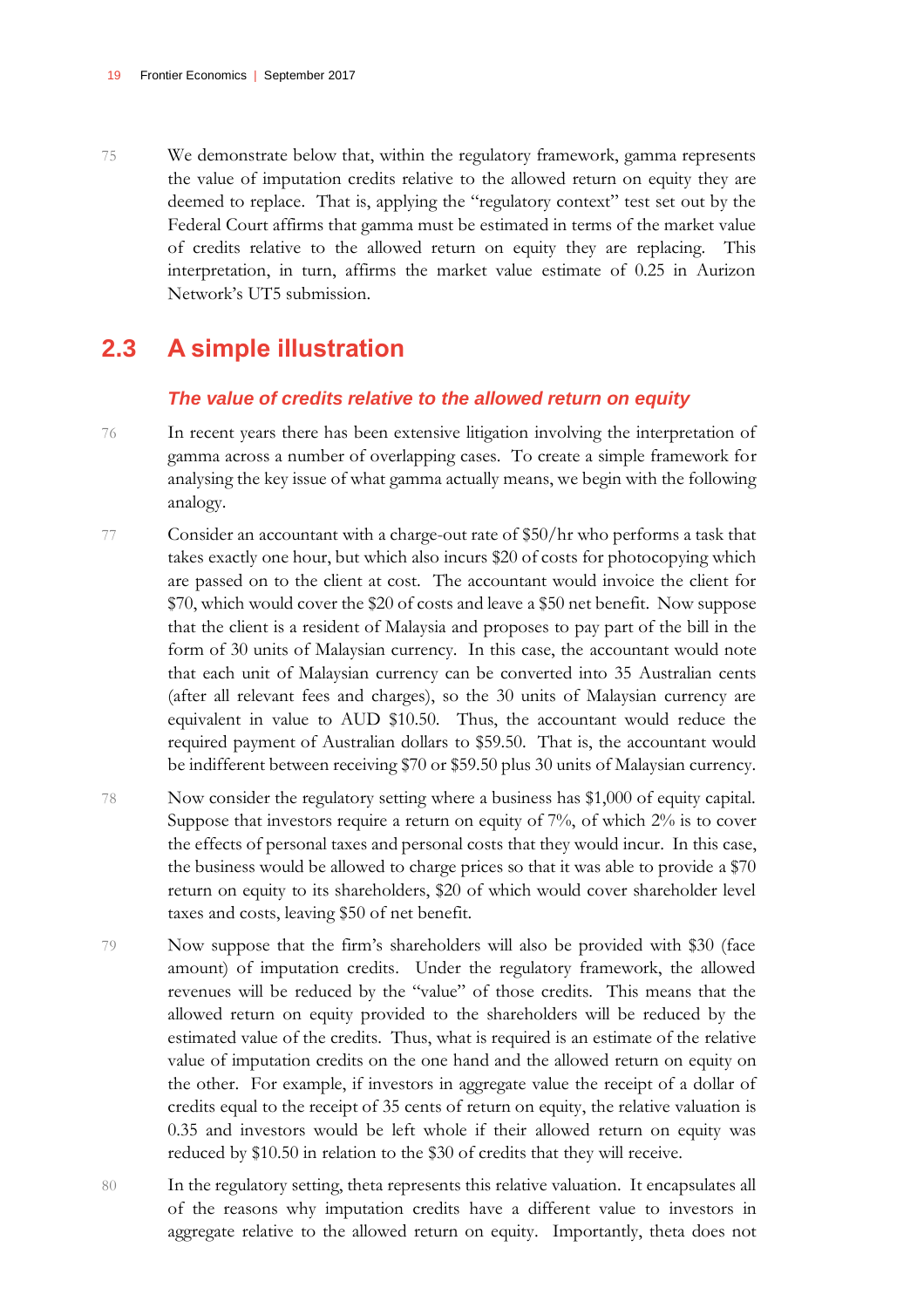encapsulate any factors that are in common – because those common factors have already been taken into account, including them again in the theta estimate would amount to double-counting.

#### *Why are credits less valuable than allowed equity returns?*

- 81 However, there are a number of reasons why imputation credits are less valuable to investors than dividends or capital gains, including:
	- a. Some credits are distributed to non-residents who cannot redeem them and therefore do not value them at all;
	- b. Some credits are distributed to resident investors who are prevented from redeeming them by the 45-day rule;
	- c. Some credits are distributed to residents who simply fail to redeem them;
	- d. Investors have to wait longer to receive any benefit from the credits – whereas dividends are available to investors immediately, the investor only receives a benefit from credits when their personal tax return is finalised after the end of the tax year;
	- e. There is a compliance and administration cost involved in tracking and redeeming credits;
	- f. Resident investors will rationally adjust their portfolios until the last dollar of credits they receive just offsets the cost they bear by concentrating their portfolio into franked dividend paying stocks and away from what would otherwise be optimal. Thus, the *net* benefit of the redeemed credits would, on average, be approximately half of the face amount.
- 82 For all of these reasons, and possibly others, the value to investors of imputation credits is lower than the value of the equity returns that the regulator allows the firm to provide. Theta represents the extent of this difference – the relative valuation, or ratio of the value of the credits that investors receive to the value of the allowed return on equity that they must give up under the regulatory model. That is, theta reflects the additional personal costs that apply only to imputation credits and not to the allowed return on equity.
- 83 In our view, theta should be estimated in a way that captures *all* of the reasons why credits are less valuable than the allowed return on equity, and we show below that the market value approach does exactly that. By contrast, a redemption rate approach reflects the fact that some credits are distributed to non-residents (item (a) in the list above) but none of the other reasons why credits are less valuable to investors.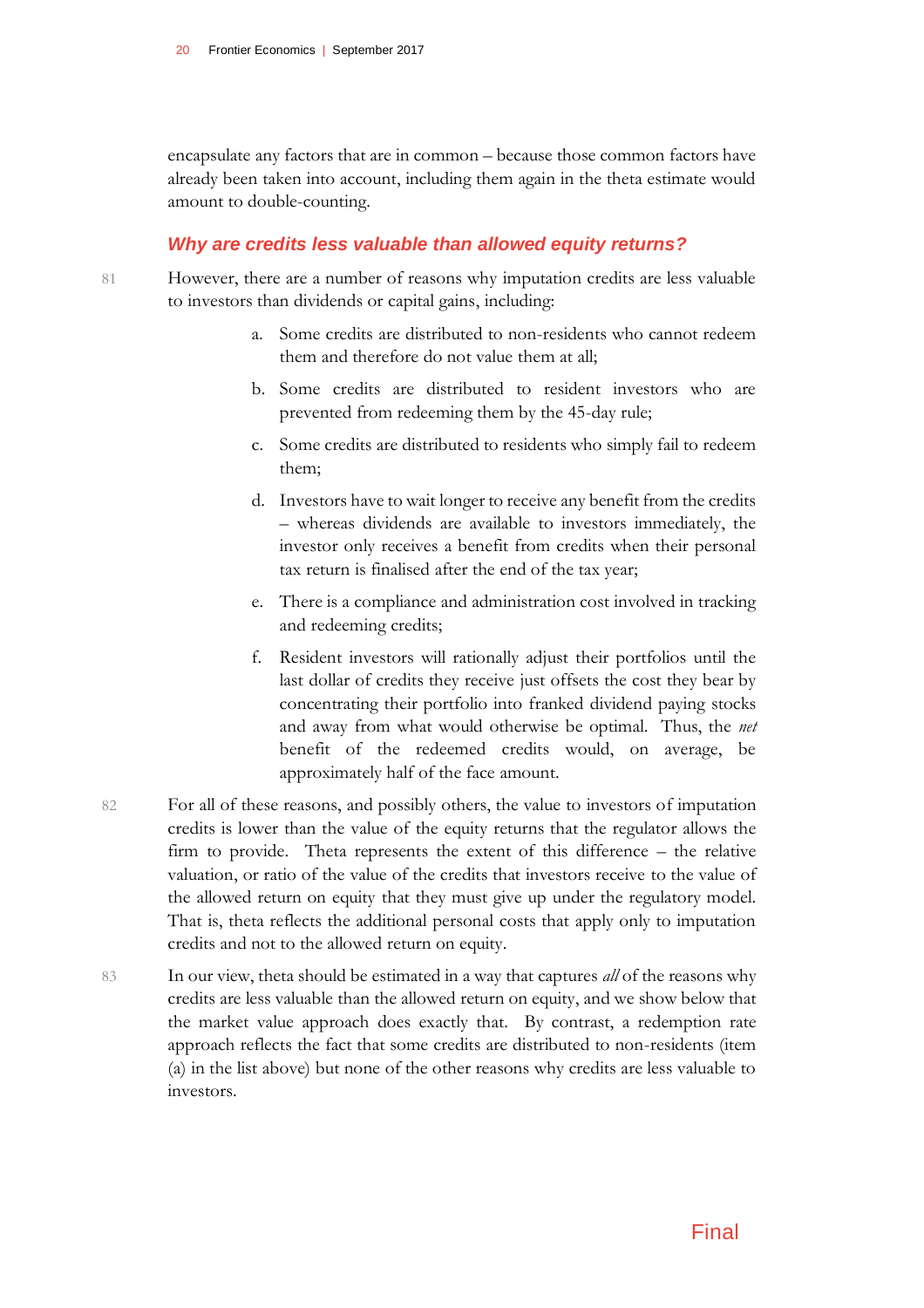### **2.3.1 The February 2016** *PIAC-Ausgrid* **decision of the Australian Competition Tribunal**

- 84 In our previous report,<sup>19</sup> we noted that the specific issue of whether theta should be interpreted as the *value* that distributed credits have to investors (relative to the value of the allowed return on equity) or as the *proportion* of credits that are available for redemption was the subject of a merits review appeal brought by several NSW electricity networks. The regulatory framework used by the AER is relevantly the same as that used by the QCA. Both are based on the work of Officer  $(1994)^{20}$ which demonstrates that, in a dividend imputation tax system, the value of imputation credits forms part of the return to equity holders.
- 85 In the *PIAC-Ausgrid* case, the NSW network businesses submitted that theta should be estimated in a way that captures *all* of the reasons why credits are less valuable than allowed equity returns, $21$  whereas the AER submitted that theta should be estimated in a way that reflects only the fact that some credits are distributed to non-residents who obtain no value from them.<sup>22</sup>
- 86 In the *PIAC-Ausgrid* case,<sup>23</sup> the Tribunal held that gamma must be interpreted as the value of credits (i.e., reflecting *all* of the reasons why credits are less valuable than allowed equity returns) to investors and not simply as the proportion of credits that might be available for redemption:

We consider that, by placing most reliance on the equity ownership approach and effectively defining the utilisation rate as the proportion of distributed imputation credits available for redemption, the AER has adopted a conceptual approach to gamma that redefines it as the value of imputation credits that are available for redemption. This is inconsistent with the concept of gamma in the Officer Framework for the WACC.<sup>24</sup>

…the Tribunal does not accept the AER's approach that imputation credits are valued at their claimable amount or face value (as it said in the Final Decisions: the measure is what can be claimed). The value is not what can be claimed or utilised.<sup>25</sup>

#### **2.3.2 The May 2017 decision of the Federal Court of Australia**

 $\overline{a}$ 

87 The AER appealed the Tribunal's decision in the *PIAC-Ausgrid* case to the Federal Court, which held that the AER's Ground 17, in relation to gamma, was made

<sup>19</sup> Frontier Economics, 2016, *Estimating gamma for regulatory purposes*, November, pp. 16-18.

<sup>20</sup> Officer, R. R., 1994, The cost of capital of a company under an imputation system, *Accounting and Finance*, 34, 1, 1-17.

<sup>21</sup> That is, all of the reasons set out in Paragraph 81 above.

<sup>22</sup> That is, only reason (a) in Paragraph 81 above.

<sup>23</sup> Applications by Public Interest Advocacy Service Ltd and Ausgrid Distribution [2016] ACompT 1 (26 February 2016).

<sup>24</sup> *PIAC-Ausgrid*, Paragraph 1100.

<sup>25</sup> *PIAC-Ausgrid*, Paragraph 1081.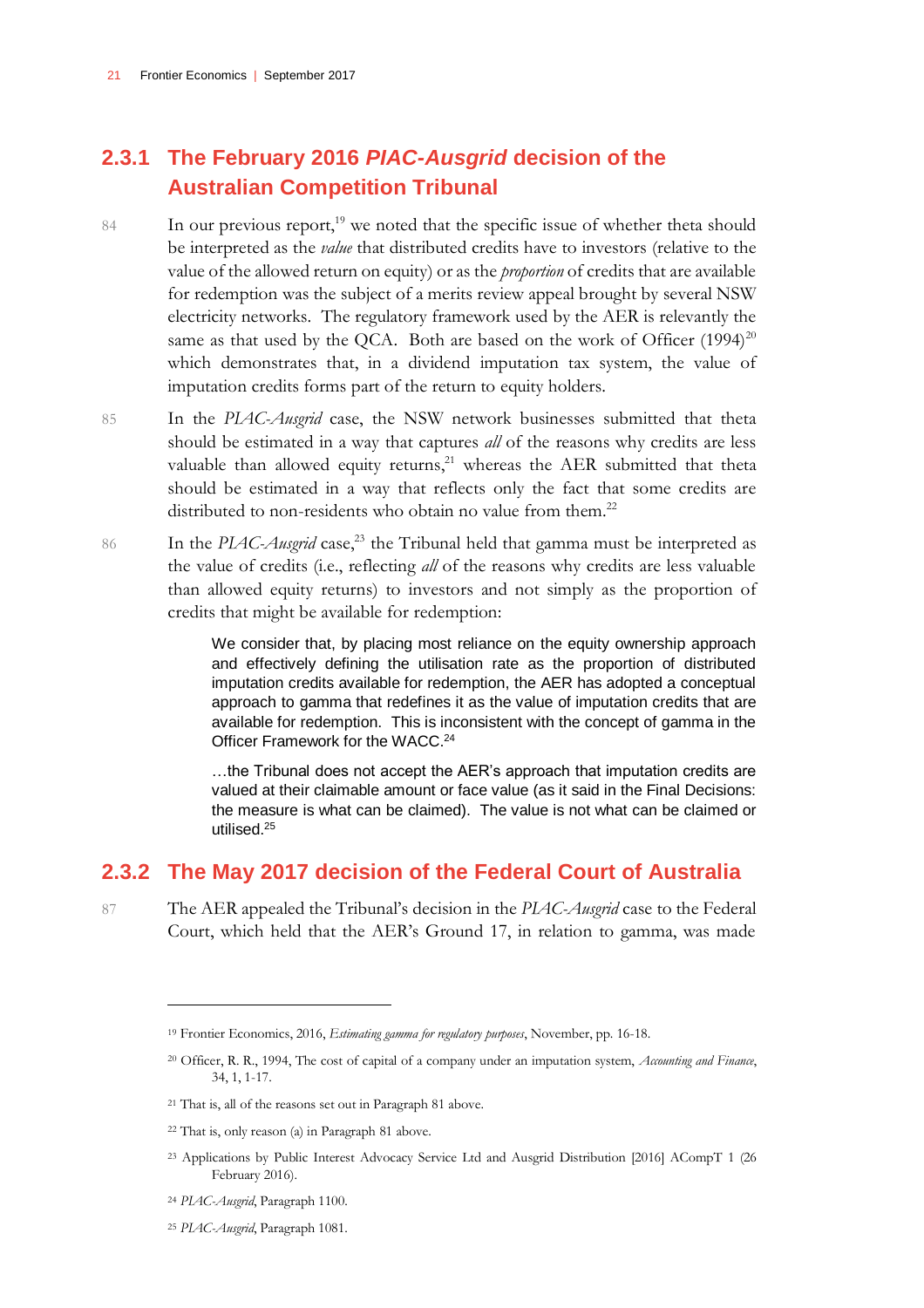out.<sup>26</sup> The Court held that the Tribunal had erred in its interpretation of r 6.5.3 of the NER, which states that "gamma is the value of imputation credits." The court stated that the word "value" should not be interpreted in isolation and that gamma must be interpreted and estimated in a way that is consistent with the regulatory framework in which it operates:

In our opinion, the expression "the value of imputation credits" is to be construed as a whole, in its context and having regard to the subject matter of the exercise. It would be an error to limit attention to the word "value" and give it a meaning in isolation. In essence, we think this is what the Tribunal did. The Tribunal thereby misunderstood the function of imputation credits under the Rules in relation to the return on capital and the tax building block. $27$ 

- 88 In making its decision, the Court did not hold that the AER's approach to the determination of gamma was the correct approach. Rather it determined that the Tribunal had erred in its focus on the word "value" that appears in the National Electricity Rules, giving too little weight to the role and purpose of gamma within the regulatory framework. It is for the AER to now consider how gamma should be determined in the context of the Court's decision. We comment further below on how the AER has recently considered this matter.
- 89 That is, the Federal Court has introduced a "regulatory context" test whereby gamma must be interpreted (and estimated) in a way that is consistent with its role within the regulatory framework. Within the regulatory framework, the role of gamma is to reduce the allowed return on equity that could otherwise be paid to equity holders in relation to the estimated value of imputation credits that they receive. Thus, within the regulatory framework, gamma must represent the value of imputation credits relative to the value of the allowed return on equity that those credits are replacing.
- 90 We note that the list set out in Paragraph 81 above are things that apply to credits only, and will therefore affect the value of credits *relative to* the allowed return on equity. This is what should be reflected in the estimate of theta.

#### 91 The Court's decision gives rise to two questions of fact:

- a. Whether other WACC parameters are estimated using market values that already incorporate investors' tax positions and transaction costs; and
- b. Whether consistency with the regulatory WACC framework requires an estimate of gamma that reflects all of the reasons why investors would value credits less than the full face amount, or only the extent to which non-residents are unable to redeem credits.

We consider these two questions in more detail in the following sections.

<sup>26</sup> Australian Energy Regulator v Australian Competition Tribunal (No2) [2017] FCAFC 79, Paragraph 757.

<sup>27</sup> AER v ACT, 2017, Paragraph 751.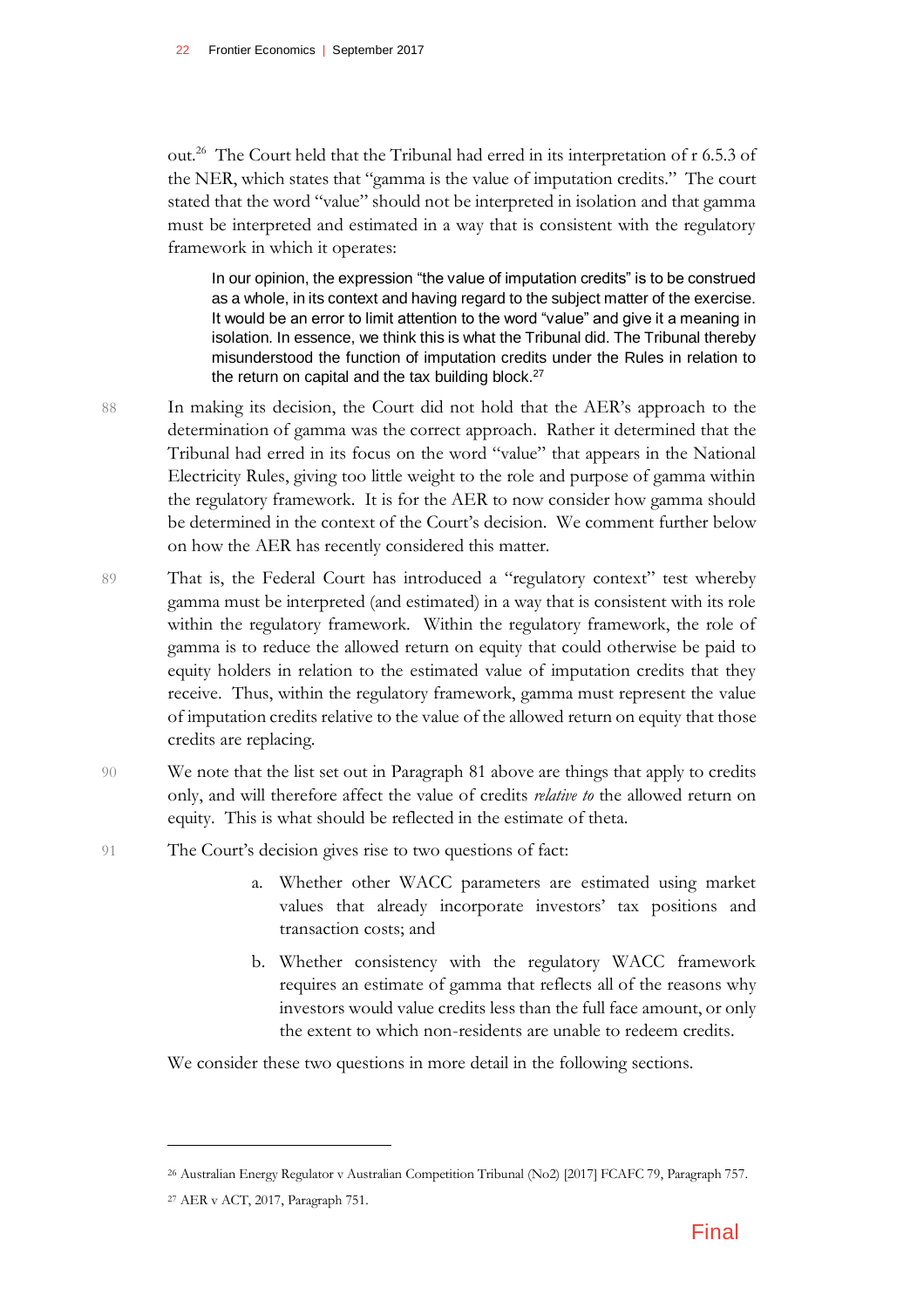### <span id="page-24-0"></span>**2.4 Are other WACC parameters market value estimates?**

92 In this section, we consider the AER's recent views on whether the WACC parameters reflect market values and how that applies to the determination of gamma. We explain that other WACC parameters *are* market value estimates that *do* reflect the effects of personal taxes, personal costs, and every other consideration that investors make when determining how much they would be prepared to pay for stocks or bonds. Indeed, as we note below, in subsequent cases the AER itself now recognises that other WACC parameters *are* market value estimates that *do* reflect the effects of personal taxes and personal costs. This would seem to make the court's finding on this point difficult to reconcile.

93 For example, in the recent *Victorian Distribution Businesses* Tribunal hearing, the AER conceded that other WACC parameters *are* market values that *do* reflect the effects of personal taxes and personal costs. The AER submitted that:

> Obviously, the amount of dividends is observed as well but they're observed at their dollar value, but the market values are the asset prices, and they do – that's quite right, that they already incorporate the effects of the differences in investors' tax positions and transaction costs.<sup>28</sup>

and that:

…those matters are incorporated into the asset prices and, therefore, they are incorporated into the allowed rate of return and, therefore, they are incorporated into the allowed revenues for the service provider…these personal costs, personal valuation matters will be reflected in the return on equity, will be included in the allowed revenues.<sup>29</sup>

94 Similarly, in its recent AusNet Gas draft decision the AER again suggests that any personal taxes or costs that result in imputation credits being valued by investors at less than the full face amount will already be captured by the AER's estimate of the required return on equity:

> Consistent with the post-company tax framework in the rules, the AER values redeemed imputation credits at their full face value on a pre-personal cost/tax basis. To the extent investors value redeemed imputation credits at less than their face value due to personal cost, this will be picked up in the market value of the stock which drives the difference between the pre and post personal cost return on equity.<sup>30</sup>

95 In the remainder of this section, we explain how other WACC parameters are estimated in a way that reflects the effects of any personal taxes and costs. In general, investors will consider any personal taxes and costs when determining how much to pay for an asset, in which case market prices reflect personal taxes and

<sup>28</sup> *Vic DB* Tribunal hearing transcript, p. 650.

<sup>29</sup> *Vic DB* Tribunal hearing transcript, p. 650.

<sup>30</sup> AER, July 2017, AusNet Services Gas access arrangement 2018-2022: Draft Decision, Attachment 4, p. 4- 133.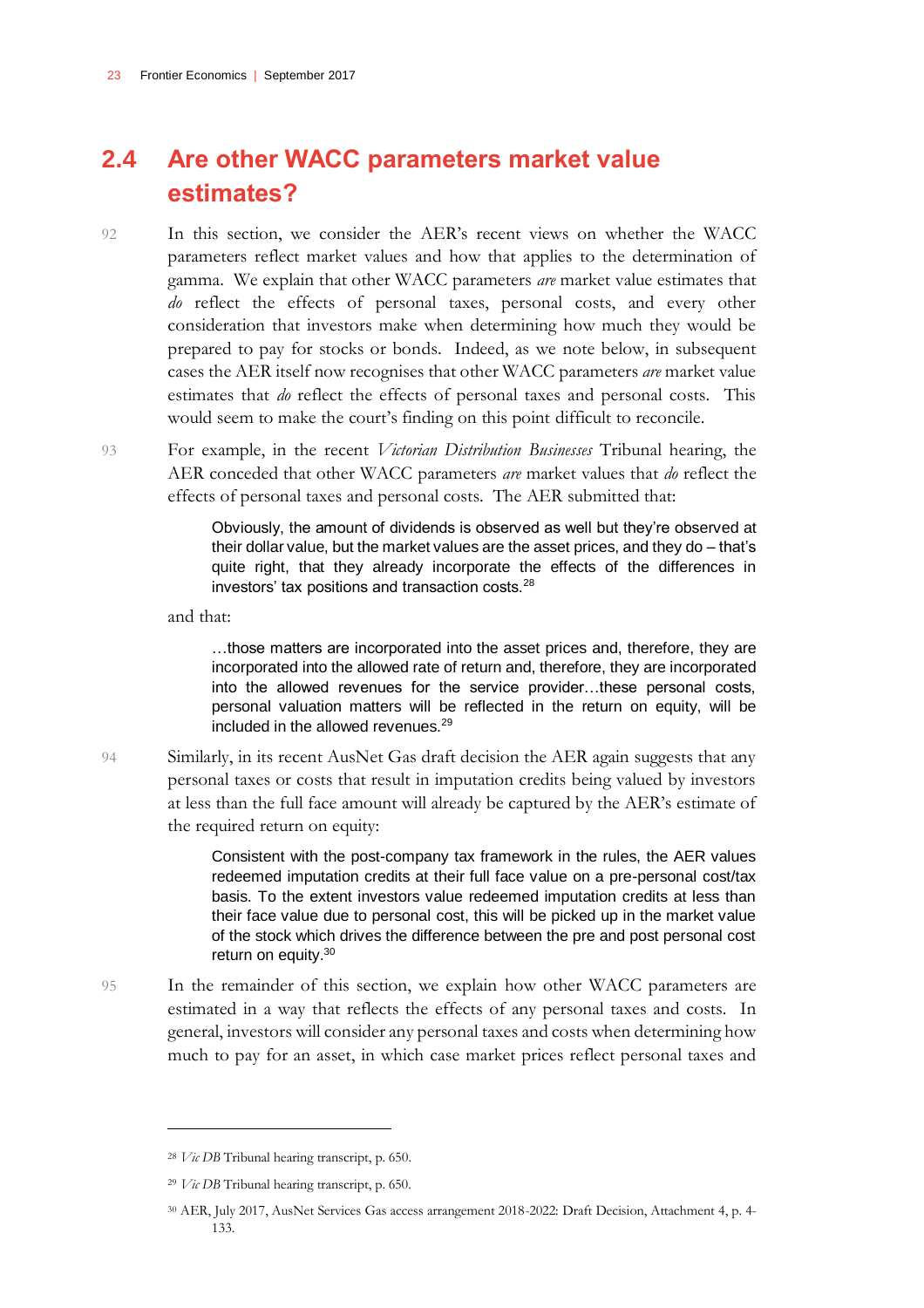costs. The resulting estimates of required return are such that investors are responsible for paying any personal taxes and costs out of that return.

#### *Risk-free rate*

- 96 The first WACC parameter we consider is the risk-free rate, which is estimated as the yield on government bonds. The yield is computed as the discount rate that equates the present value of the cash flows to be received by the bond holder with the prevailing market price of the bond.
- 97 The market price of the bond will obviously reflect all of the considerations that investors make when determining the value of the bond to them, including the expected impact of any personal taxes associated with investing in the bond, and any expected personal or transactions costs incurred by the bond holder when investing in the bond.
- 98 Thus, the risk-free rate that is derived, and used in the WACC calculation, will include compensation that investors require in relation to personal taxes and personal costs – and every other consideration that investors make when considering how much they would be prepared to pay for a government bond.

#### *Return on debt*

- 99 The return on debt is computed in the same way as the risk-free rate, except that corporate bonds are used instead of government bonds.
- 100 Again, the market price of the bond will obviously reflect all of the considerations that investors make when determining the value of the bond to them, including the impact of any personal taxes and any personal or transactions costs.
- 101 Thus, the return on debt that is derived, and used in the WACC calculation, will include compensation that investors require in relation to personal taxes and personal costs – and every other consideration that investors make when considering how much they would be prepared to pay for a corporate bond.

#### *Market risk premium – dividend growth model estimate*

- 102 One set of evidence that the QCA considers when estimating the market risk premium (MRP) is dividend growth model estimates – the Cornell approach. Just as for the bond yields above, the implied return on the market portfolio is computed as the discount rate that equates the present value of the cash flows (in this case, dividends) to be received with the prevailing market price of the portfolio of shares.
- 103 The market price of shares will obviously reflect all of the considerations that investors make when determining the value of the shares to them, including the impact of any personal taxes and any personal or transactions costs.
- 104 Thus, the MRP that is derived will include compensation that investors require in relation to personal taxes and personal costs – and every other consideration that investors make when considering how much they would be prepared to pay for shares.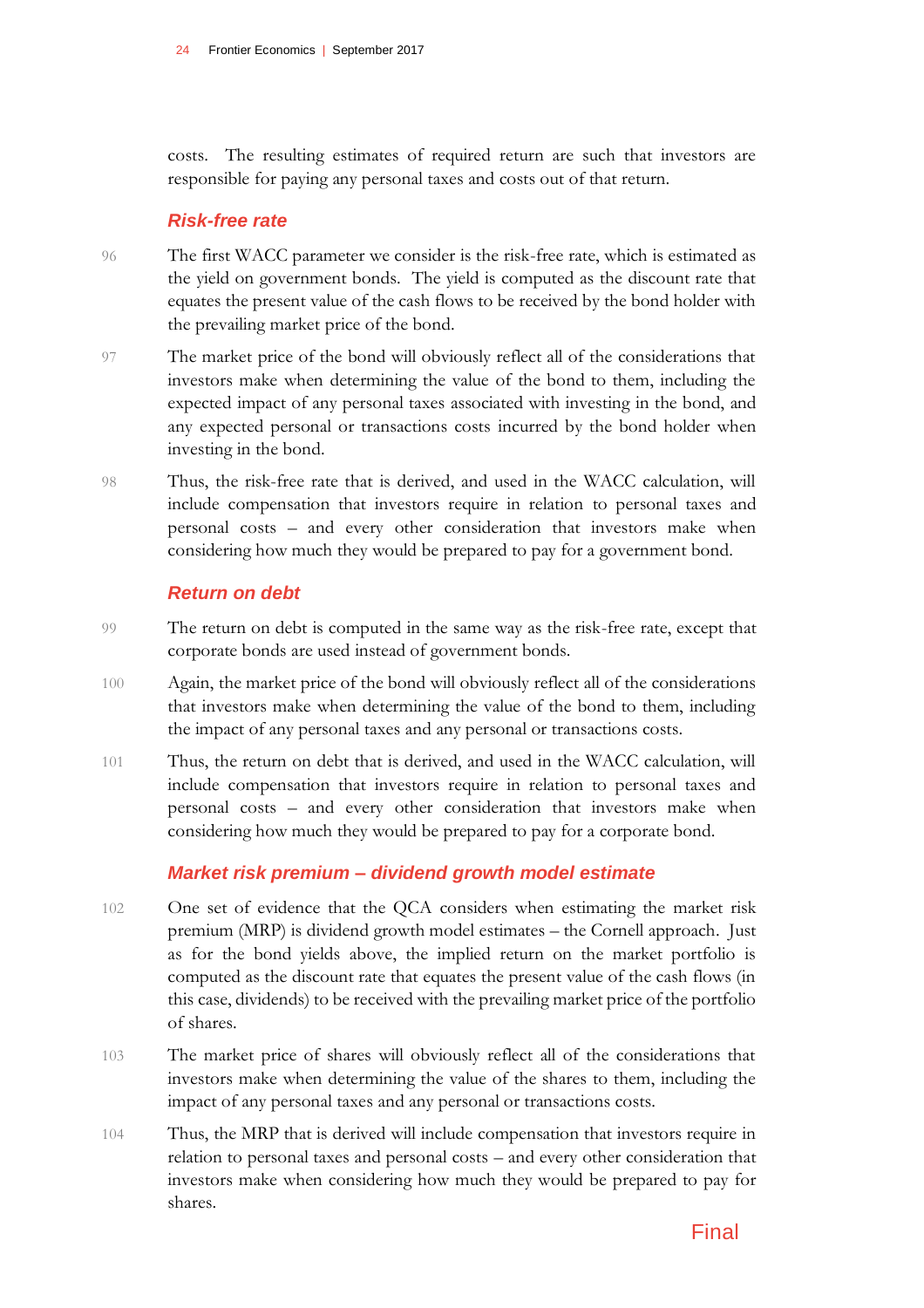#### *Market risk premium – historical excess returns*

105 When estimating the MRP, the QCA also considers evidence from historical excess returns. This evidence is based on the annual returns of a broad portfolio of shares, calculated from the observed market prices of those shares. The idea behind this method is that the price that investors would be prepared to pay to buy shares today is the present value of the expected dividend over the next year and the expected sale price at the end of the year:

$$
S_t = \frac{E[DIV_{t+1}] + E[S_{t+1}]}{1 + r_{m,t}}
$$

.

- 106 This is precisely the same as for the parameters above the implied return on the market portfolio is computed as the discount rate that equates the present value of the cash flows to be received (in this case, from dividends and the sale of the share a year later) with the prevailing market price of the portfolio of shares.
- 107 As above, the current share price will reflect all of the considerations that investors make when determining the value of the shares to them, including the impact of any personal taxes and any personal or transactions costs.
- 108 Thus, the market return that is derived will include compensation that investors require in relation to personal taxes and personal costs – and every other consideration that investors make when considering how much they would be prepared to pay for shares.

#### *Equity beta*

- 109 The QCA estimates equity beta from a regression analysis of stock returns (for domestic comparator firms) on returns from a broad market index. As explained above, the returns, which are derived from observed market prices, will reflect all of the considerations that investors make when determining the value of the shares to them, including the impact of any personal taxes and any personal or transactions costs.
- 110 Thus, the equity beta will also reflect any compensation that investors require in relation to personal taxes and personal costs – and every other consideration that investors make when considering how much they would be prepared to pay for shares.

#### *Conclusion*

111 In our view, the evidence set out above clearly supports the contention that other WACC parameters *are* market value estimates that *do* reflect the effects of personal taxes, personal costs, and every other consideration that investors make when determining how much they would be prepared to pay for stocks or bonds. This is because they are all derived from the observed prices of traded securities. It then follows that the estimates of the required return on equity and debt are estimates that include the compensation that investors require in relation to personal taxes and personal costs.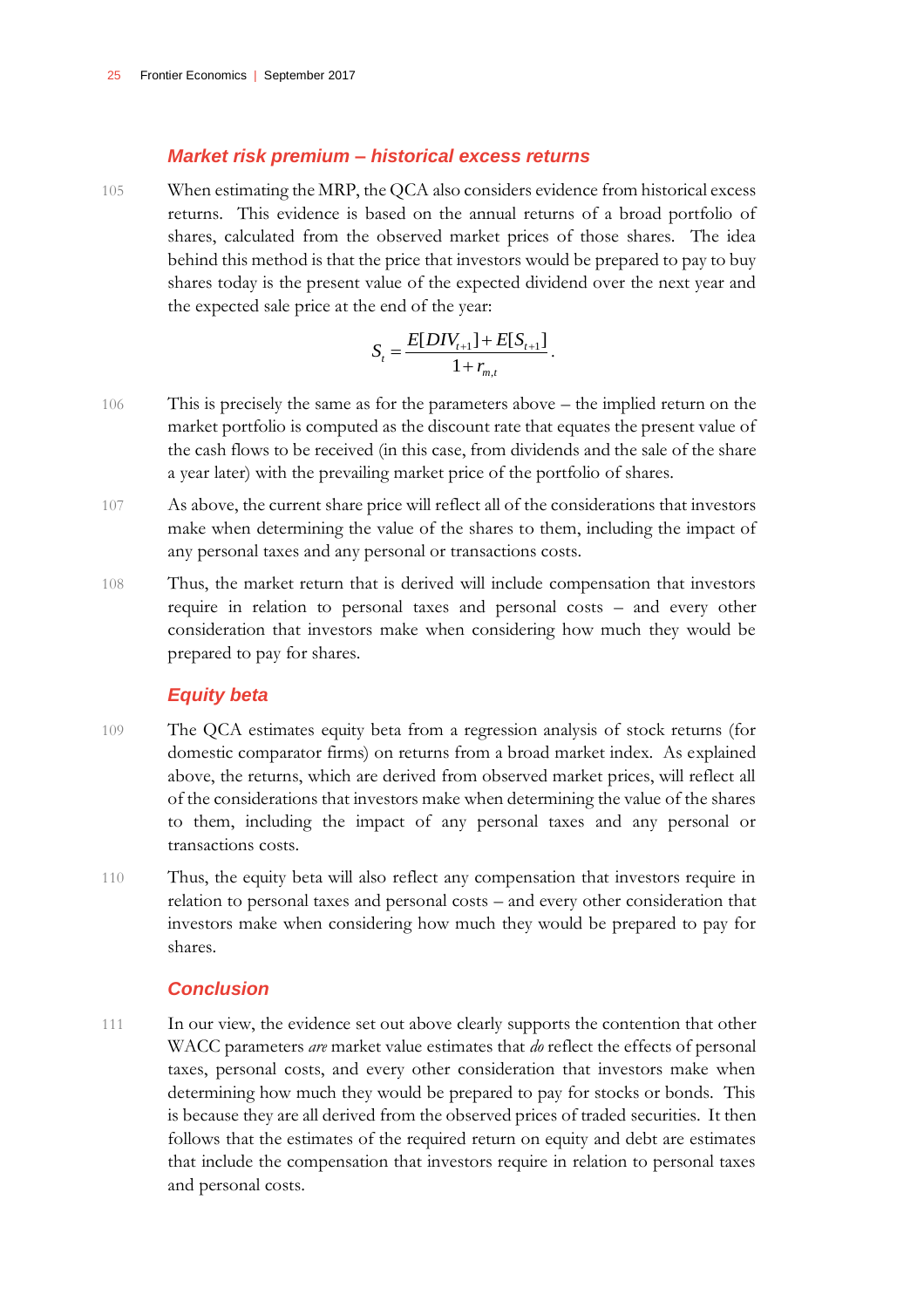- 112 That is, the AER recognises that its estimate of the required return on equity reflects the market value of credits to investors – investors will reduce the return on equity that they would otherwise have required by their valuation of credits. Having recognised this principle, instead of adding back that same market value of credits to obtain an internally consistent estimate of the total required return, the AER has proposed to add back the face amount of the credits. Thus, the result is a return on equity that has been reduced by one measure of "the value of imputation credits" and then grossed back up by an entirely different measure. The resulting blend has no meaningful economic interpretation or use and is internally inconsistent.
- 113 We agree that the estimate of the required return on equity has been reduced by the market value of imputation credits where that value reflects all considerations that investors would make, including personal taxes and costs. It follows from this that the *same* market value of imputation credits must be added back to obtain an appropriate estimate of the total required return on equity and the same market value must be used consistently throughout the regulatory process – the key element of the Federal Court decision.

### <span id="page-27-0"></span>**2.5 Are market value or "utilisation" estimates consistent with the regulatory framework?**

#### *Analysis*

- 114 In this section, we consider the question of whether consistency with the regulatory WACC framework requires:
	- a. a market value estimate of gamma that reflects all of the reasons why investors value credits less than the full face amount; or
	- b. a utilisation estimate of gamma that reflects only the extent to which non-residents are unable to redeem credits.
- 115 In our view, the best way to consider this question is in the context of Dr Lally's reports for the AER and QCA. Our earlier report<sup>31</sup> noted that Lally (2015 QCA) Equation (1) shows that what is relevant is the extent to which imputation credits are capitalised into the stock price:

$$
S_0 = \frac{DIV_1 + \theta \times IC_1 + S_1}{1 + R_e}.
$$

- 116 This equation shows that the price of a stock at the beginning of the year is equal to the present value of:
	- a. Dividends paid during the year;

<sup>31</sup> Frontier Economics, 2016, *Estimating gamma for regulatory purposes*, November, pp.16; 26.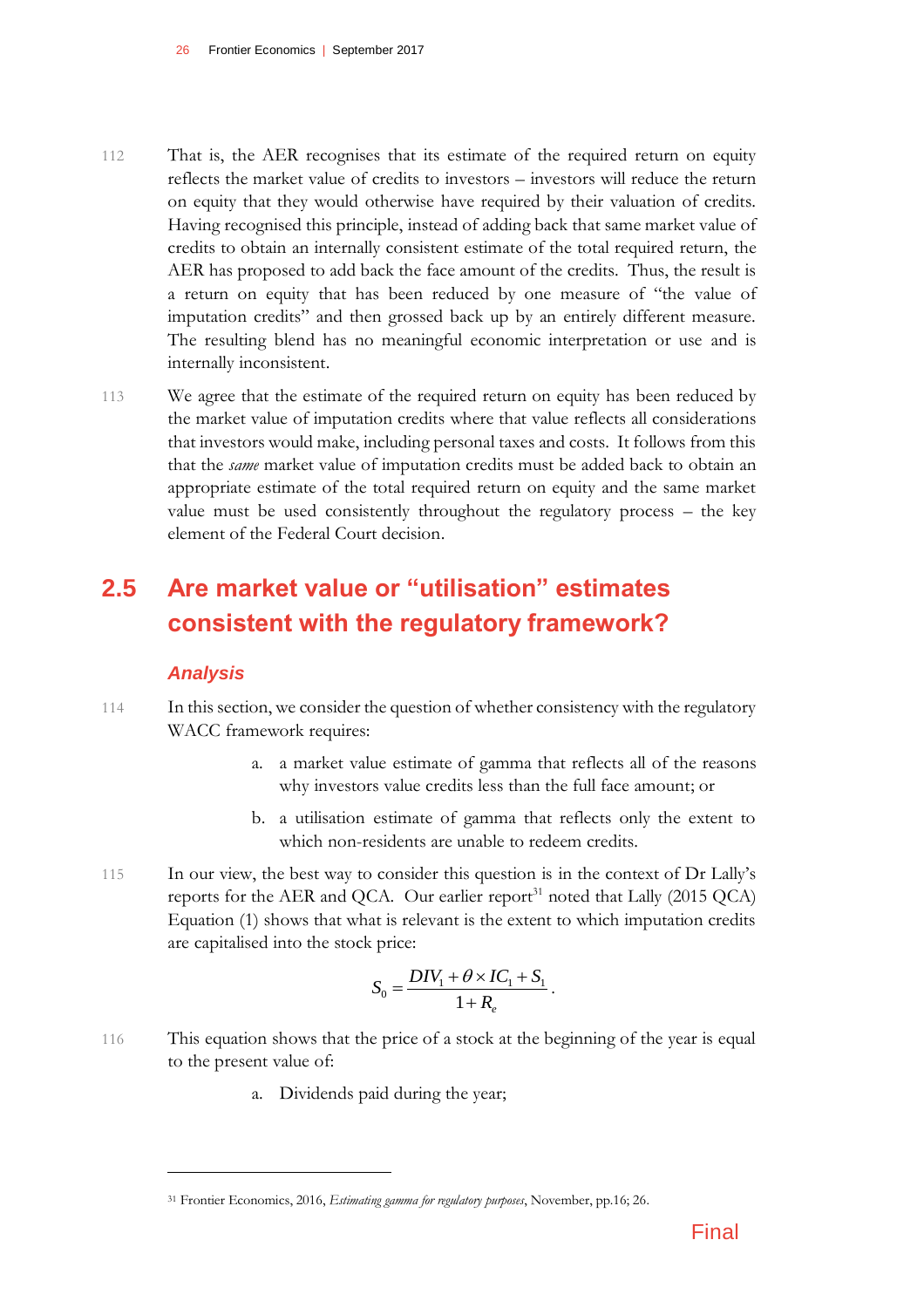- b. Theta times the face amount of imputation credits distributed during the year; and
- c. The stock price at the end of the year.
- 117 As set out above, the discount rate  $(R_e)$  includes the compensation that investors require in relation to personal taxes and personal costs on the allowed return on equity. That is,  $R_e$  is the discount rate that capitalises the face amount of dividends and the future stock price into the current stock price. In the example above,  $R_e$ is the 7% required return that includes the 2% compensation that investors require in relation to any personal taxes and personal costs.
- 118 Of course, we cannot simply capitalise the face amount of imputation credits using the same discount rate because credits are clearly less valuable to aggregate investors relative to other components of return. This is where theta comes in – it reflects the extent to which imputation credits are relatively less valuable to investors.
- 119 A list of reasons why investors value credits less than other forms of return is set out in Paragraph 81 above. One of those reasons is the fact that some credits are distributed to non-residents who do not value them at all, but there are many other reasons. In summary, theta is a relative valuation term – it will reflect only those reasons that cause credits to be less valuable relative to other forms of return.
- 120 In our view, theta should be estimated in a way that captures *all* of the reasons why credits are less valuable than the return on equity that the regulator allows the firm to provide to its equity holders, and we show below that the market value estimation approach does exactly that. By contrast, the redemption rate approach adopted by the AER and QCA reflects only the fact that some credits are distributed to non-residents but none of the other reasons why credits are less valuable to investors.

#### *Consistency with dividend drop-off analysis*

121 To show that dividend drop-off analysis properly estimates theta as the *relative* value of credits, we note that Dr Lally's formula can be rearranged slightly as follows:

$$
S_0(1 + R_e) - S_1 = DIV_1 + \theta \times IC_1.
$$

122 Dividing all terms by the current stock price gives:

$$
\frac{S_0(1+R_e)-S_1}{S_0} = \frac{DIV_1}{S_0} + \theta \frac{IC_1}{S_0}.
$$

123 This expression is entirely consistent with dividend drop-off regression analysis, which is performed as follows:

$$
\frac{S_0(1+R_e)-S_1}{S_0} = \delta \frac{DIV_1}{S_0} + \theta \frac{IC_1}{S_0} + \varepsilon.
$$

124 That is, in a dividend drop-off analysis, theta estimates the value of credits on a relative basis – exactly as required.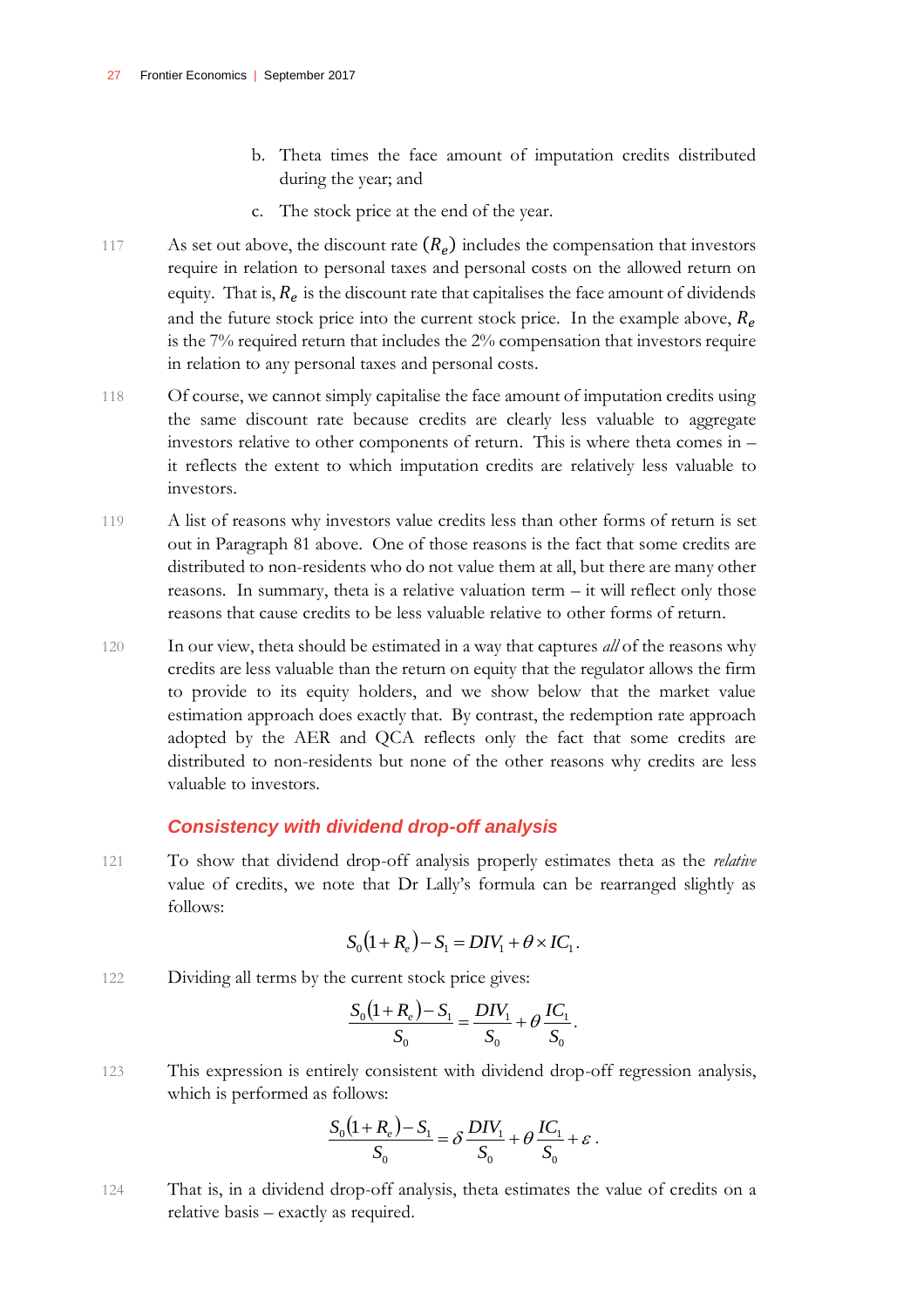125 Aurizon Network's UT5 submission used an estimate of theta that is based on the most recently available dividend drop-off analysis. We note that an academic version of that study has since been accepted for publication in a highly-ranked peer-reviewed international journal.<sup>32</sup> The resulting estimate of theta of 0.35, which leads to a gamma of 0.25, indicates that the aggregated effect of the personal costs set out in Paragraph 81 are material.

#### *Conclusion*

 $\overline{a}$ 

- 126 In the regulatory WACC framework, and within the PTRM, the return on equity  $(R_e)$  includes the compensation that investors require to cover the personal taxes and personal costs that relate to the allowed return on equity. It does not cover the additional reasons why imputation credits are relatively less valuable to investors. That is the role of theta (which recognises the extent to which distributed credits are less valuable than the allowed returns on equity) and ultimately gamma (which also recognises that some of the credits that are created will not be distributed to investors).
- 127 The regulatory framework serves to reduce the allowed return on equity for the assumed value of imputation credits. For investors to end up with appropriate compensation, it is essential than an appropriate relative valuation is used. What is required is an estimate of the ratio of the extent to which investors value imputation credits relative to the extent to which they value allowed equity returns. This provides the proper indication of the equity return investors would give up in order to obtain an imputation credit. This ratio is precisely what is estimated by dividend drop-off analysis.

### <span id="page-29-0"></span>**2.6 The October 2016** *SAPN* **Tribunal decision**

- 128 We note that the *SAPN* Tribunal has also held that it is open to the AER to adopt the redemption rate interpretation for theta. 33 The reason for this finding was based around that Tribunal's independent development of a distinction between "average investor" and "marginal investor" theoretical frameworks, which appears to be quite orthogonal to the issue at hand. In particular, neither the AER nor SAPN had made submissions on that point, and the AER's decision was not based on a distinction between average and marginal investors.
- 129 On this point, in the hearing before the Victorian Distribution Businesses (*Vic DB*) Tribunal, Counsel for the AER agreed with the proposition that:

<sup>32</sup> Cannavan, D. and S. Gray, 2017, Dividend drop-off estimates of the value of dividend imputation tax credits, *Pacific Basin Finance Journal*, forthcoming. The Pacific Basin Finance Journal (PBFJ) is an Aranked international journal on the Australian Business Deans Journal List, the main indicator of journal quality used in Australian business schools. PBFJ has a higher citation rate than other Aranked finance journals.

<sup>33</sup> Application by SA Power Networks [2016] ACompT 11, Paragraph 196.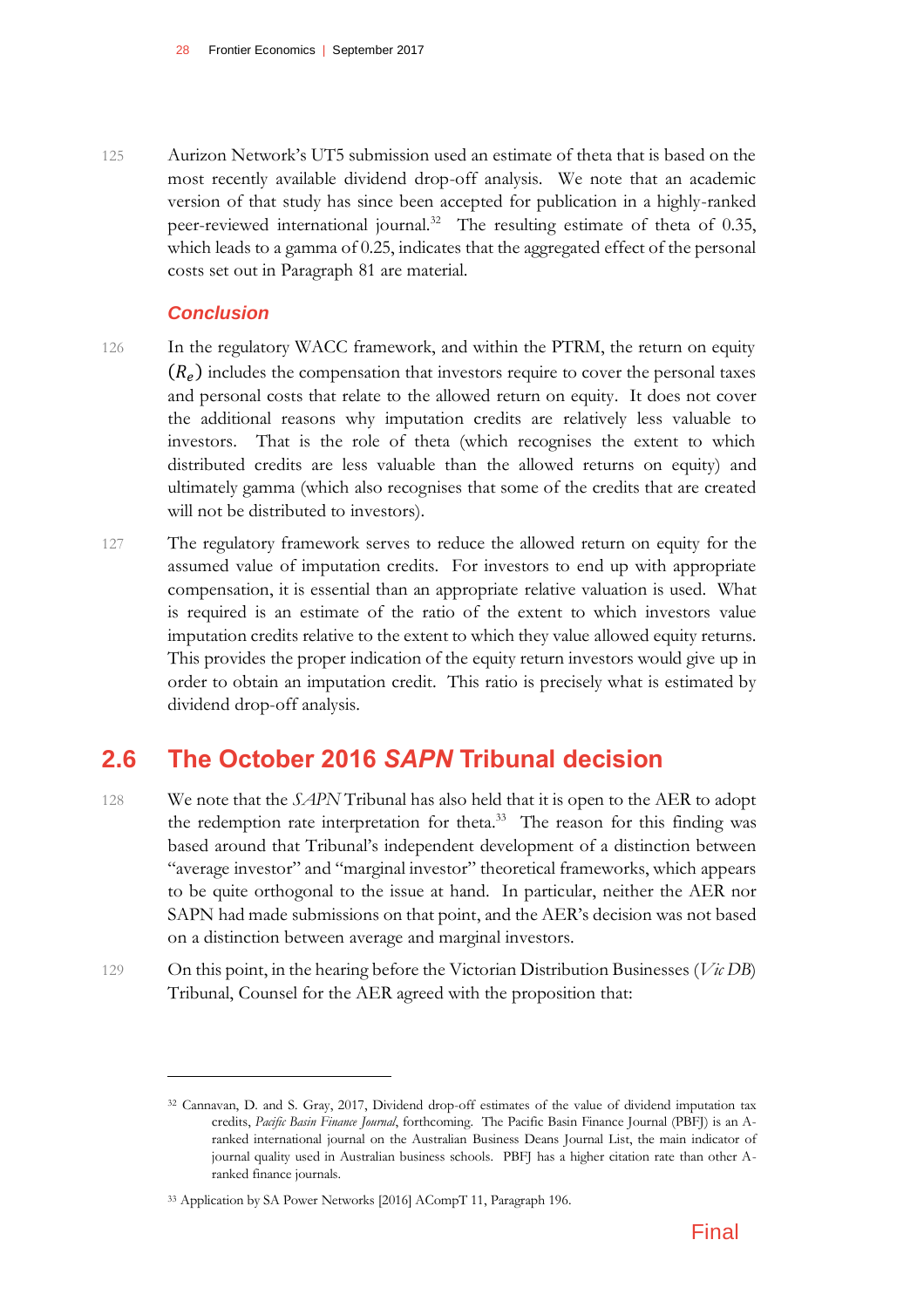…the discussion in SAPN about the distinctions between marginal and average investors is not of much assistance to us <sup>34</sup>

and also agreed with the proposition that:

…you seem to be relying rather a lot on the conclusions in SAPN, and not too much on the reasoning that gets them 35

and concluded that:

…the primary reasoning of the AER is not dependent upon that analysis, and I don't make any submissions about that analysis.<sup>36</sup>

- 130 Moreover, in its recent decisions the AER does not rely on the average vs. marginal investor distinction that was developed by the *SAPN* Tribunal. Consequently, it seems that the approach of the *SAPN* Tribunal is now redundant, so we do not consider it further in this report. Rather, it seems that there is now broad agreement (including by us) that the key issue is not around the theoretical excursion that was embarked upon by the *SAPN* Tribunal, but around the question of which estimate of theta is properly consistent with its role within the regulatory framework.
- 131 Similarly, in a report commissioned by the AER, Lally (2017) reviews a recent Frontier Economics report and concludes that:

Frontier (2016, section 1.3) presents an example to demonstrate the point that equilibrium prices are determined by all investors. This example was intended to rebut the claim by the ACT (2016) that, in respect of gamma, there is a choice between an average investor perspective and a marginal investor perspective. I fully concur with Frontier's example and the point being demonstrated.<sup>37</sup>

### <span id="page-30-0"></span>**2.7 Final conclusions and implications**

- 132 In our view, the answers to the two key questions that arise from the recent Federal Court judgment are as follows:
	- a. Any suggestion that other WACC parameters are anything other than market value estimates that *do* reflect the effects of personal taxes, personal costs, and every other consideration that investors make when determining how much they would be prepared to pay for stocks or bonds is clearly wrong. This is because other WACC parameters are all derived from the observed prices of traded securities. It then follows that the estimates of the required return on equity and debt are estimates that include the compensation that investors require in relation to personal taxes and personal costs; and

<sup>34</sup> *Vic DB* Transcript, p. 653.

<sup>35</sup> *Vic DB* Transcript, p. 653.

<sup>36</sup> *Vic DB* Transcript, p. 654.

<sup>37</sup> Lally, M., Review of Frontier report on Gamma, 13 June, p. 2.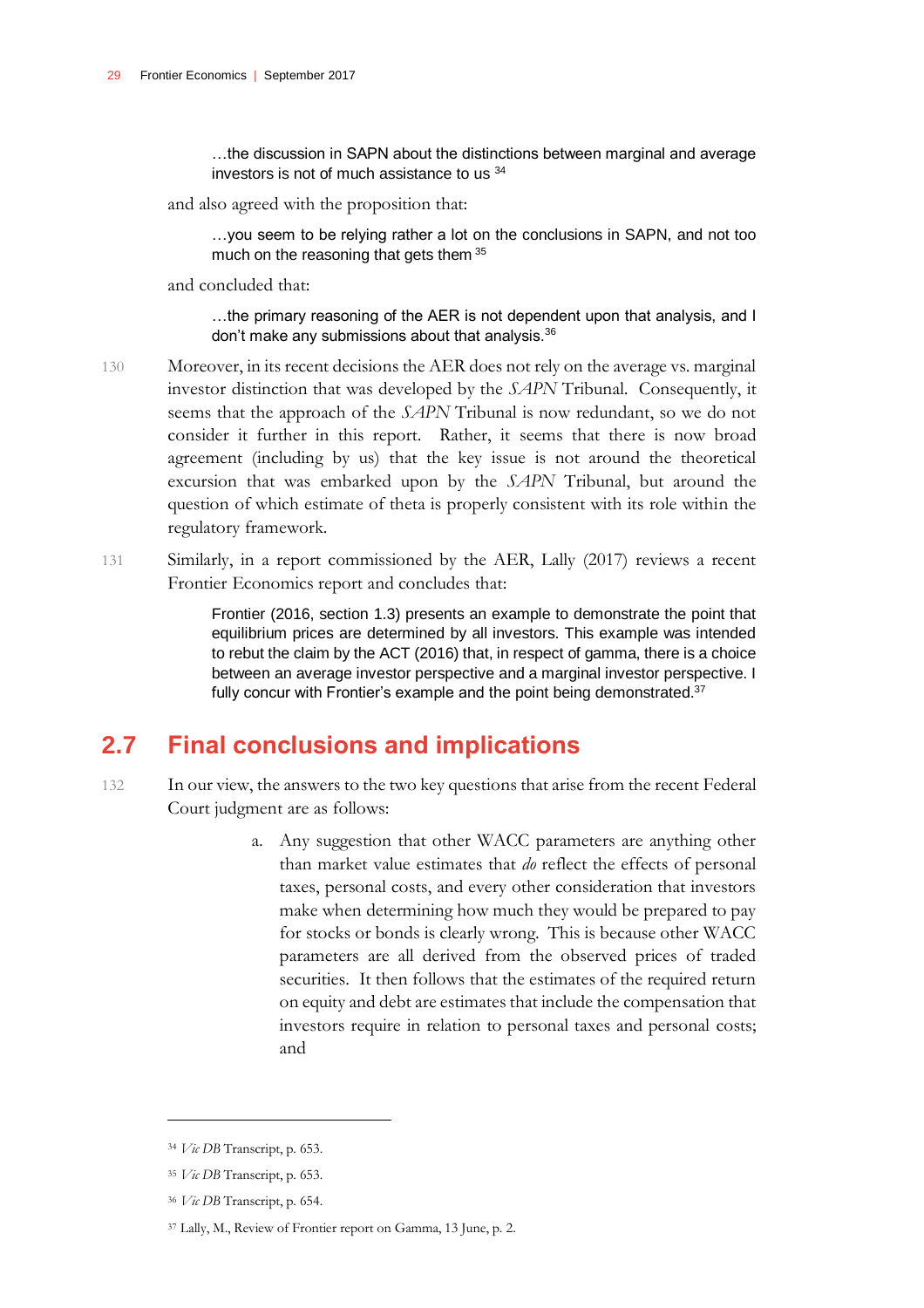- b. Under the regulatory WACC framework and PTRM, theta is an estimate of the ratio of the extent to which investors value imputation credits relative to the extent to which they value allowed equity returns. This provides the proper indication of the amount of equity returns investors would give up in order to obtain an imputation credit. Only if theta is interpreted and estimated in this way will investors be appropriately compensated.
- 133 The main implication of these answers is that theta should be estimated using dividend drop-off analysis. As noted above, that method provides a direct estimate of the extent to which investors value imputation credits relative to the extent to which they value the allowed equity returns that those credits are deemed to replace.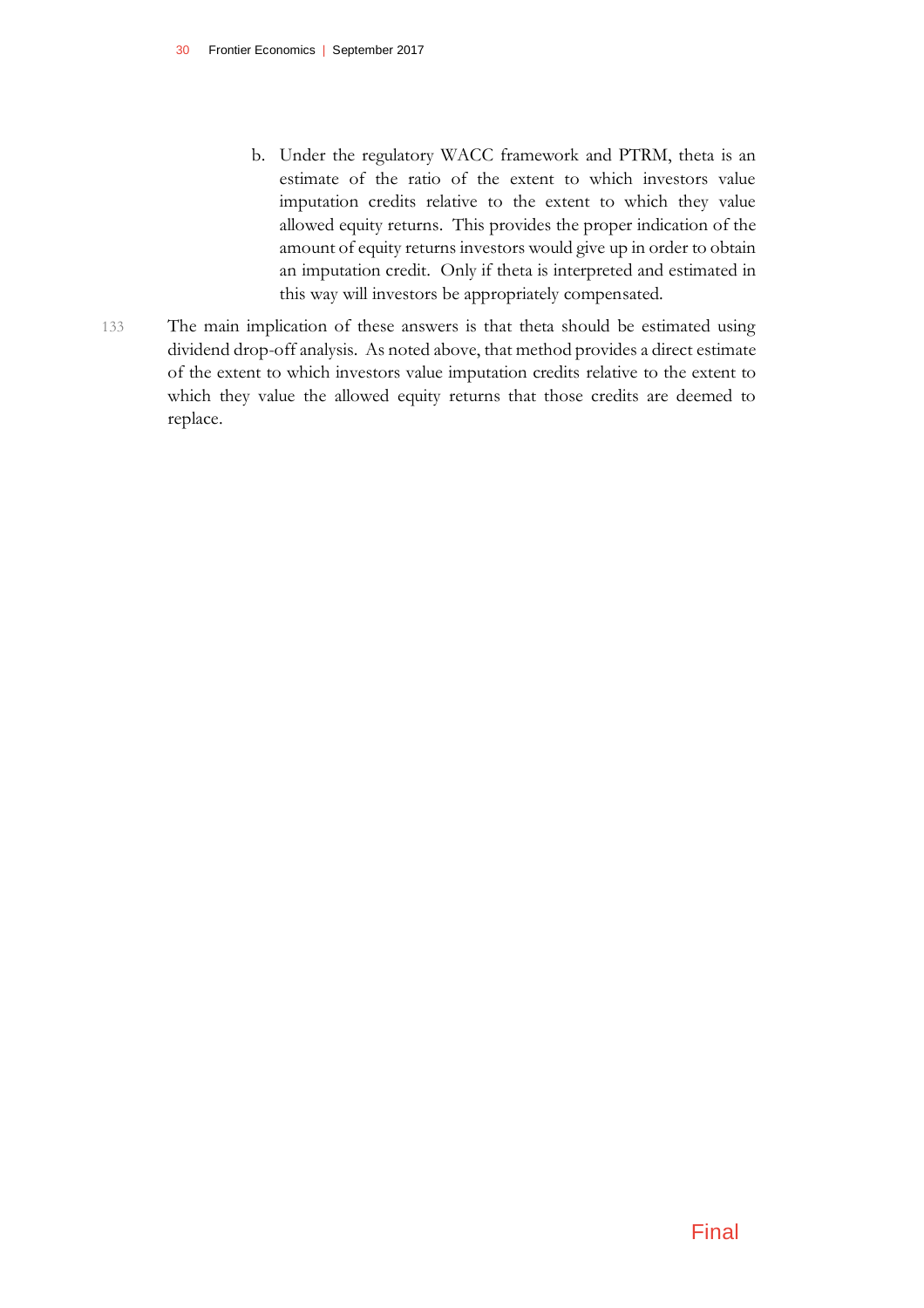# <span id="page-32-0"></span>**3 Two rationales for the utilisation rate**

### <span id="page-32-1"></span>**3.1 Overview**

- 134 Although the recent set of litigation in relation to gamma has related to AER decisions, the QCA has followed the AER in key relevant respects. Thus, the QCA may consider these cases to be relevant to its approach to gamma. In particular, the key issue in these cases has been the question of how the value of distributed credits (which the AER and QCA both refer to as the "utilisation rate") should be interpreted and estimated.
- 135 In its 2014 Market Parameters decision, the QCA stated that:

#### The QCA agrees with the AER's interpretation of the utilisation rate.<sup>38</sup>

136 Moreover, the QCA also uses the same primary method as the AER to estimate the utilisation rate – the equity ownership approach:

> The QCA prefers an estimate of the utilisation rate of 0.56 based on equity ownership of Australian listed companies.<sup>39</sup>

- 137 Thus, the recent litigation involving the AER is of relevance to the QCA's approach to gamma as set out in the Market Parameters Decision.
- 138 In this section, we note that the AER has provided two mutually exclusive rationales for interpreting and estimating theta as a utilisation/redemption rate, rather than as an estimate of investors' relative valuation between credits and dividends or capital gains. In particular:
	- a. The AER's first rationale was that the first step of the regulatory framework estimates the before-personal-tax and before-personalcosts return on equity that investors would require in the absence of any imputation credits, so the second step of the process must subtract the before-personal-tax and before-personal-costs value of imputation credits. Thus, any additional personal costs that apply only to imputation credits (making them relatively less valuable than allowed equity returns) are not considered. This was the line of argument run by the AER before the *PIAC-Ausgrid* Tribunal.
	- b. The AER's second rationale is that the additional personal costs that apply only to imputation credits *are* relevant, but they have already been taken into account in the return on equity, so to also take them into account when estimating the value of imputation credits would amount to double counting. This is the line of argument run by the AER before the *Vic DB* Tribunal in November 2016 and in the appeal of the *SAPN* proceedings to the Federal Court in June 2017. This approach also appears in recent

<sup>38</sup> QCA, 2014, Market parameters decision, p. 102.

<sup>39</sup> QCA, 2014, Market parameters decision, p. 29.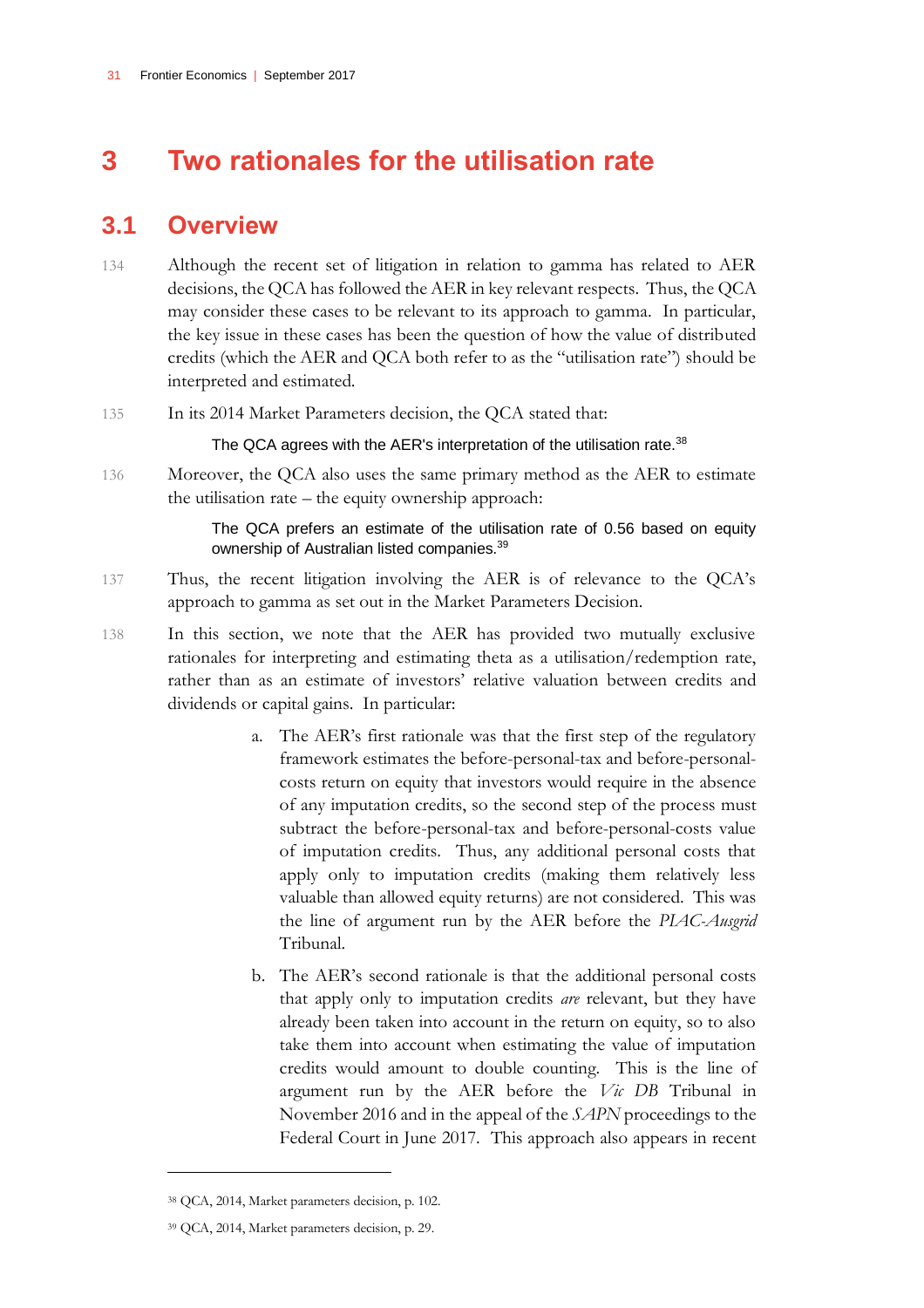AER decisions. See, for example, the AusNet Gas Draft Determination on gamma.<sup>40</sup>

- 139 Clearly, these two rationales are mutually exclusive. The additional personal costs that affect the market value of credits cannot be simultaneously irrelevant and already taken into account. The AER currently relies on Rationale 2.
- 140 This is an important consideration because:

 $\overline{a}$ 

- a. Rationale 2 was not raised before the Federal Court, which considered only Rationale 1. If Rationale 2 applies, which appears to be the AER's approach in its decisions and submissions over the last year, it must be the case that Rationale 1 does not apply, so the AER appears to have moved past the Federal Court's consideration of gamma; and
- b. In its Market Parameters Decision, the QCA's consideration of gamma was based on Rationale 1.
- 141 Our view is that Rationale 2 is correct insofar as it accepts that the estimated return on equity will reflect the market value of imputation credits, but that the AER has misapplied that fact in concluding that the same market value of credits should not be used consistently throughout the regulatory process. As set out above, we consider that theta is an estimate of the ratio of the extent to which investors value imputation credits relative to the extent to which they value allowed equity returns. If that is right, *all* of the reasons why credits are less valuable than allowed equity returns would have to be considered, not just the extent to which credits are distributed to non-resident investors.
- 142 That is, if the "utilisation" interpretation of theta is wrong, the reason for proposing it is moot. However, if the utilisation interpretation of theta is proposed, it would be necessary to clearly state the rationale on which that proposal is based.

### <span id="page-33-0"></span>**3.2 Rationale 1: A pre-personal-tax and pre-personal costs regulatory framework**

143 In its Ausgrid Final Decision the AER sets out the rationale for its utilisation approach to estimating theta as follows:

> …to be consistent with the Officer framework (and therefore the building block framework in the NER/NGR) the utilisation rate should reflect the beforepersonal-tax and before-personal-costs value of imputation credits to investors. On a before-personal-tax and before-personal-costs basis, an investor that is

<sup>40</sup> AER, July 2017, AusNet Services Gas access arrangement 2018-2022: Draft Decision, Attachment 4, p. 4- 133.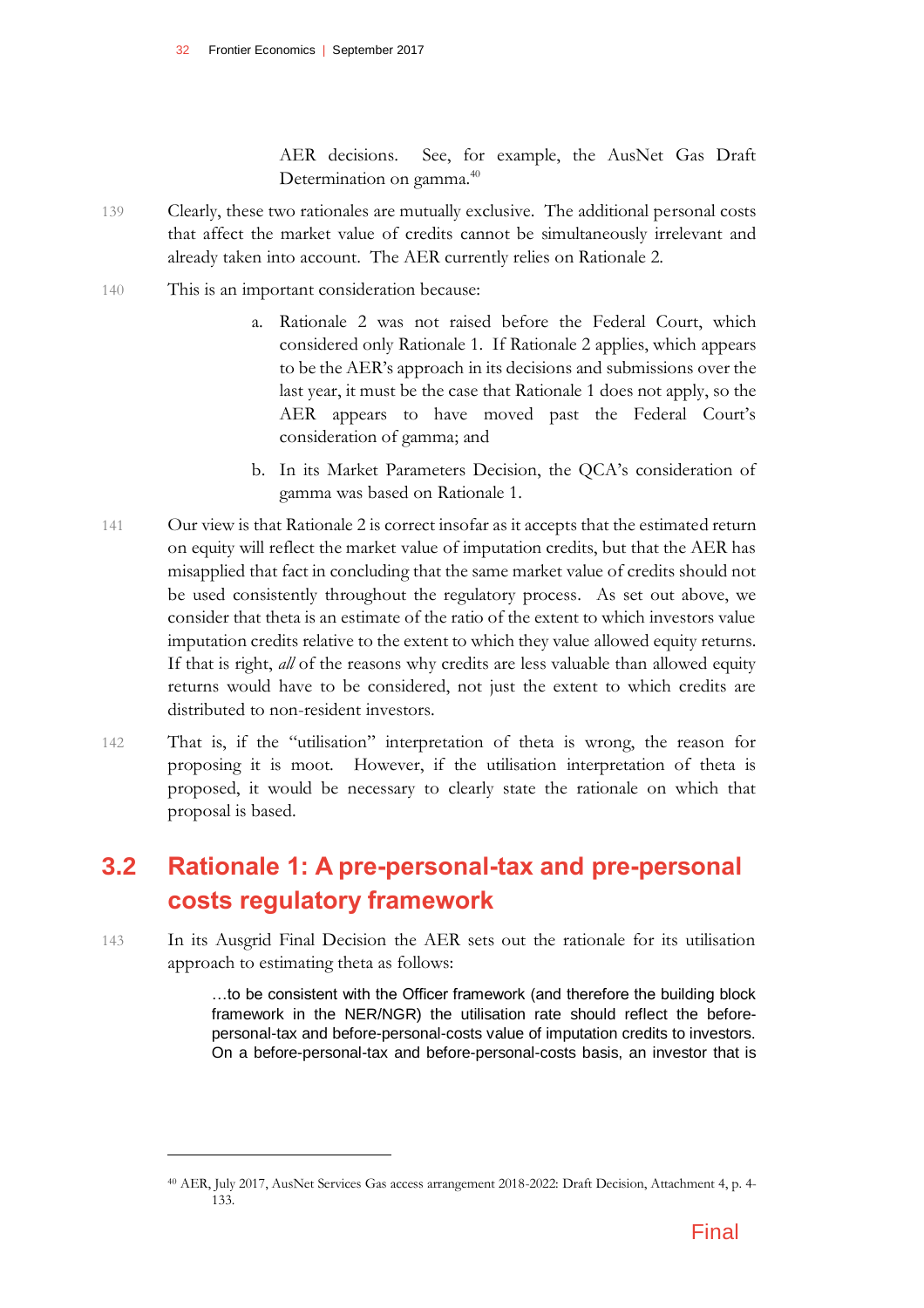eligible to fully utilise imputation credits should value each dollar of imputation credits received at one dollar (that is, have a utilisation rate of 1). $41$ 

144 It was this rationale – that the value of imputation credits must be estimated on a pre-personal-tax and pre-personal cost basis to be consistent with the regulatory framework in which it is used – that formed the basis of the Court's judgment in the *PIAC-Ausgrid* appeal. The court held that:

> We accept the AER's submission that the Rules require consistency in the way the relevant building blocks interact, that is, a post-company tax and prepersonal tax and personal costs basis…we accept the AER's submission the Tribunal's approach to gamma was underpinned by a misunderstanding on its part about how return to investors was conceptualised in a WACC framework.<sup>42</sup>

145 For the reasons set out above, our view is that the fact that it would be wrong for theta to reflect any personal taxes or costs that *equally* affect allowed equity returns does not imply that theta should reflect *no* personal costs or taxes at all – even those that apply only to credits. This leaves a hole in the regulatory allowance whereby the additional personal costs that apply to imputation credits are uncompensated.

## <span id="page-34-0"></span>**3.3 Rationale 2: Personal taxes and personal costs**  *are* **relevant, but the allowed return on equity has already taken them into account**

#### *The allowed return on equity only reflects some personal taxes and personal costs*

- 146 In the *Vic DB* Tribunal hearing, the AER introduced a new rationale for its "utilisation" approach to theta. This rationale appears to recognise that other WACC parameters *do* reflect the effects of personal taxes and personal costs. It posits that personal taxes and personal costs *are* relevant (including those that apply to credits), but they have already been taken into account in the return on equity, so to also take them into account when estimating the value of imputation credits would amount to double counting.
- 147 Counsel for the AER began the explanation of this rationale as follows:

Obviously, the amount of dividends is observed as well but they're observed at their dollar value, but the market values are the asset prices, and they do – that's quite right, that they already incorporate the effects of the differences in investors' tax positions and transaction costs.<sup>43</sup>

148 We agree entirely with this statement. As we have set out above, the return on equity that the AER estimates will reflect the personal taxes and personal costs that pertain to that allowed return on equity. For example, if the AER estimates a

<sup>41</sup> Ausgrid Final Decsion, April 2015, Attachment 4, pp. 44-45.

<sup>42</sup> AER v ACT, Paragraphs 752, 755.

<sup>43</sup> *Vic DB* Tribunal hearing transcript, p. 650.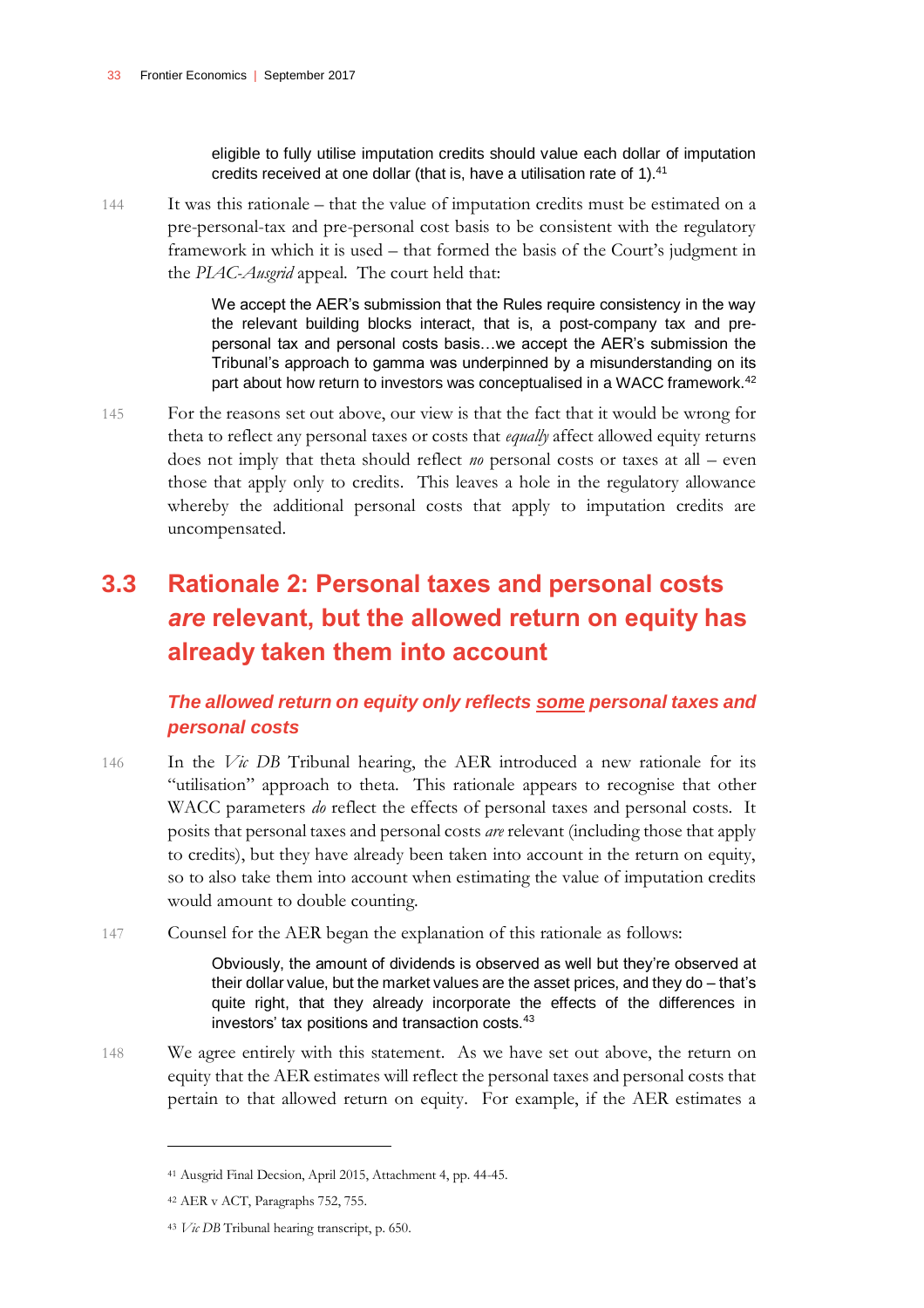required return on equity of 7%, that return includes any compensation required to cover the effects of personal taxes and personal costs.

- 149 For example, if there were no personal taxes or personal costs, investors may have required a return of only 5%. In this case, the additional 2% is compensation to cover the effects of personal taxes and personal costs. If a regulated business had \$1,000 of equity capital, it would be allowed to charge prices so that it was able to provide a \$70 allowed return on equity to its shareholders, of which \$20 (the additional 2% return) is to compensate investors for the personal taxes and personal costs that relate to that allowed return on equity.
- 150 The AER's submission then continued as follows:

But that's where we depart with the applicants because those matters are incorporated into the asset prices and, therefore, they are incorporated into the allowed rate of return and, therefore, they are incorporated into the allowed revenues for the service provider…these personal costs, personal valuation matters will be reflected in the return on equity, will be included in the allowed revenues, to then undertake an exercise of seeking to value imputation credits in the allowance for company tax to reduce it by these matters, does bring about an inconsistency in the logic of the post-company tax model and, effectively, provides a second form of compensation for precisely the same costs.<sup>44</sup>

- 151 In our view, this submission fundamentally misunderstands the role of theta. Theta represents the rate at which investors would be willing to give up allowed equity returns in order to receive imputation credits. It does *not* double count any compensation in relation to personal taxes and personal costs. Theta represents only the extent to which the personal costs in relation to credits *exceed* those in relation to allowed equity returns. It represents only the *additional* costs. Any suggestion that it double counts the *same* costs is simply wrong.
- 152 That is, the AER appears to have committed a logical fallacy. Having correctly identified that it would be wrong for theta to reflect any personal taxes or costs that have *already* been taken into account in the return on equity, the AER then concludes that theta should reflect *no* personal costs or taxes at all – even those that have not yet been taken into account in the allowed return on equity.
- 153 For example, as explained in Paragraph 55 above, the effect of personal taxes has already been taken into account in the allowed return on equity, so it would be wrong to again take it into account when estimating the value of imputation credits. This is precisely why theta must represent only those matters that are unique to imputation credits and which have not yet been taken into account when the AER estimates the allowed return on equity.

#### *The incorporation of the market value of credits*

154 In its submissions to the Court in relation to the appeal of the *SAPN* Tribunal's decision, the AER appears to submit that even the personal costs that relate only

<sup>44</sup> *Vic DB* Tribunal hearing transcript, p. 650.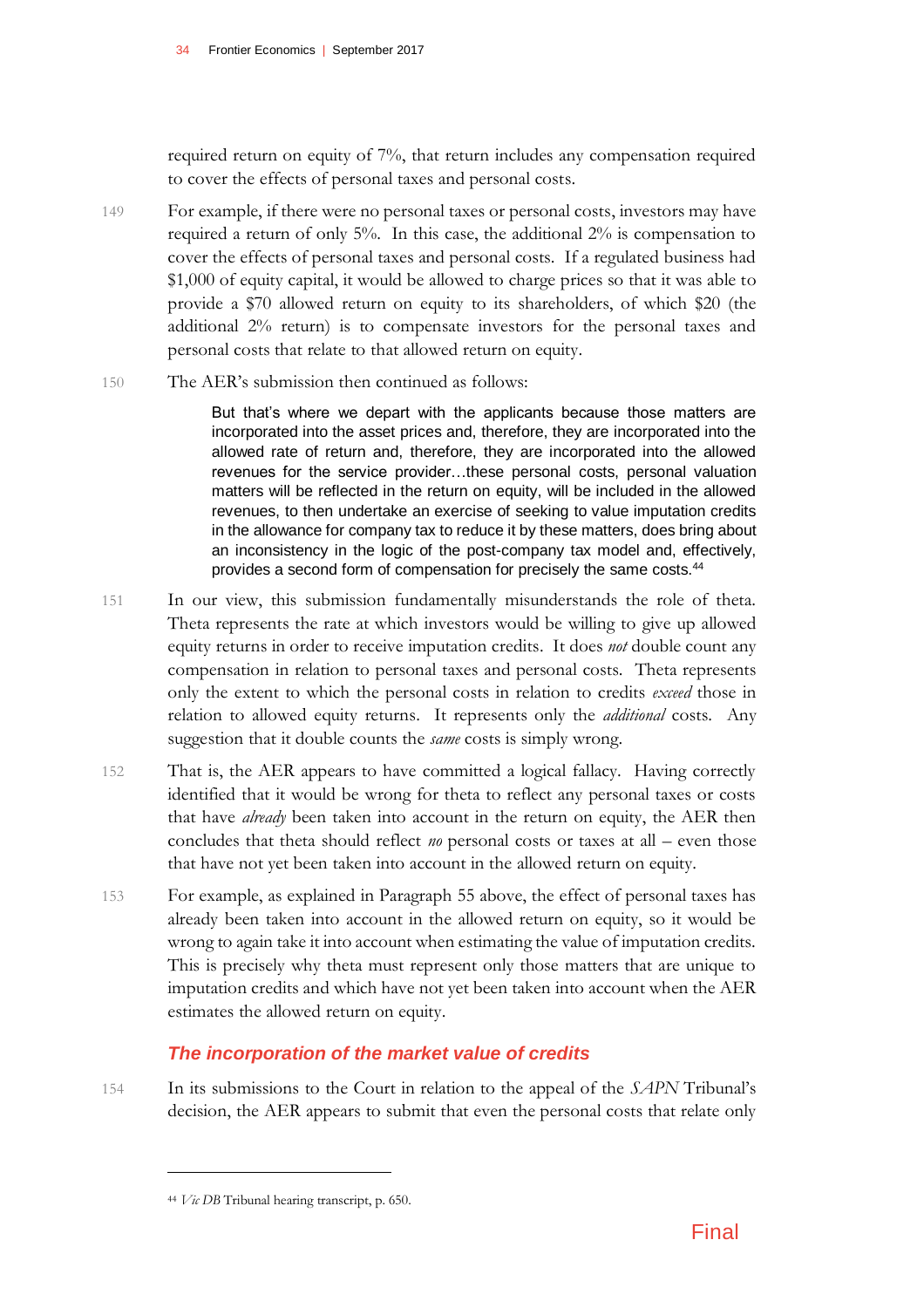to imputation credits (over and above those that relate to allowed equity returns) are already incorporated into the allowed return on equity.

- 155 Our understanding of the AER's argument is as follows. Suppose that, in the absence of imputation, investors would require a return on equity of 7%. As set out above, this would include the compensation that investors require to cover the personal taxes and costs that apply to that allowed return. Now suppose that, in line with our earlier example, that:
	- a. Imputation credits with a face amount of 1% are distributed to investors;
	- b. 55% of those credits are distributed to resident investors; and
	- c. Investors in aggregate value imputation credits at 35% of the value of the face amount. (That is, for the reasons set out in Paragraph 81 above, investors would only be prepared to give up \$35 of allowed return on equity to receive the \$55 of imputation credits that is distributed to resident investors.)
- 156 In this case, investors will reduce their requirement for allowed equity returns by 0.35% to a level of 6.65%. Thus, when the AER uses market data to estimate the required return on equity, they will see that the market requires an allowed return on equity of 6.65%. This 6.65% reflects the personal costs that apply only to imputation credits – if those personal costs were lower, the credits would be relatively more valuable and investors would require a lower allowed return on equity.
- 157 The AER uses data from 1883 to estimate the required return on equity. For the period up to 1987 there were no imputation credits, so there was no reduction in the required return on equity in relation to the value investors receive from imputation credits. Thus, in our numerical example, the estimate of the required return on equity will be 7% for the period up to 1987 and 6.65% for the period after 1987. These figures cannot be averaged because they are estimates of different things – the 7% figure reflects the total required return on equity and the 6.65% figure is net of the value of imputation credits. It is for this reason that the regulatory framework requires, via a process known as "grossing up," that the value of any imputation credits must be added back to the return from dividends and capital gains to produce an estimate of the total return on equity. In this case  $6.65\% + 0.35\% = 7\%$  for the post-1987 period. Now the estimates from both sub-periods are comparable and they can be assessed together. The AER explains this point in its submissions in relation to the SAPN appeal:

The return on equity must be grossed up by the value of distributed imputation credits. The increase reflects the fact that the return on equity is estimated from observed returns in the market (the returns comprise dividends and capital gains and are divided by the stock price to derive a rate of return). However, the observed returns in the market reflect the payment of a proportion of personal taxes at the company level - under an imputation system, the returns received by equity investors include three components: capital gains, dividends and imputation credits. Imputation credits are personal tax paid at the company level. Asset prices (and the resulting "market observed" return on equity) will reflect the value of those three components of return. In other words, asset prices will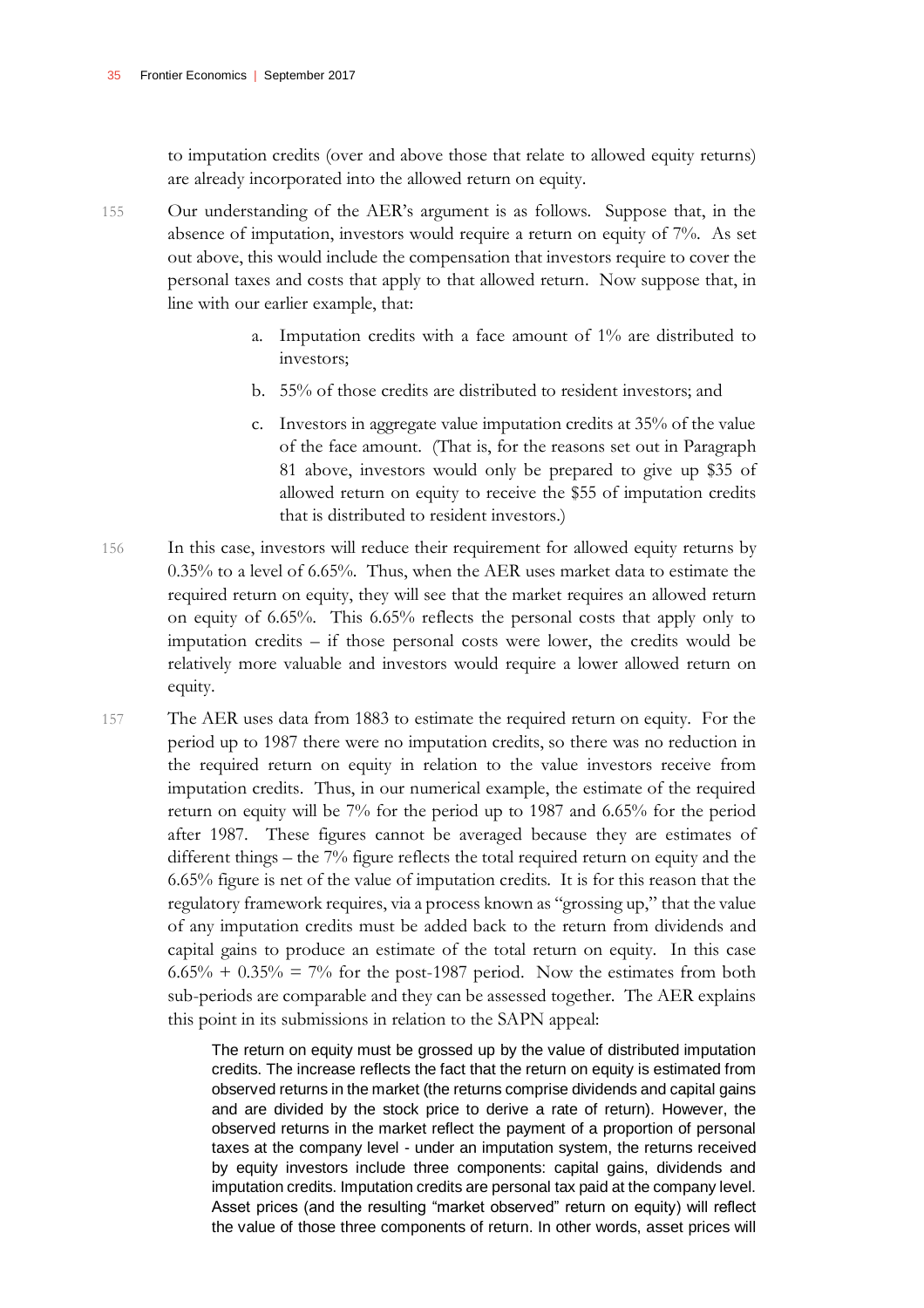be higher, and the resulting rate of return on equity that is observed from those asset prices will be lower, in the presence of imputation credits than without them. To derive a nominal vanilla return on equity, that is, on a post company tax pre personal tax basis, an adjustment must be made to the return on equity to take account of the effect of imputation credits. That is done by grossing up the return on equity by the value of imputation credits. The grossed up return on equity is then a rate of return on a post company tax pre personal tax basis. Under the NER, that adjustment is made in accordance with cl  $6.5.2(d)(2).^{45}$ 

158 The AER now accepts that the reduction in the allowed return that investors require (0.35% in the example above) reflects all of the personal costs that cause investors to value credits less than the allowed equity returns that they are replacing:

> The observed returns in the market in terms of asset prices are assumed to reflect the full range of personal taxes and personal costs that affect investors' valuations of the asset. In other words, to the extent that personal taxes and personal costs associated with returns on the asset (capital gains, dividends and imputation credits) diminish the value of an equity investment, that will be reflected in the asset price and thereby reflected in the resulting return on equity. The resulting (and required) return will be higher as a result.<sup>46</sup>

- 159 Consequently, it must be the very same market value of credits that is added back in the grossing-up step of the regulatory process. If anything other than the same market value of credits is added back, the result will be meaningless – it certainly will not produce an estimate of the  $(7%)$  total required return on equity that is commensurate with the pre-1987 data.
- 160 However, the AER has submitted that because the (0.35%) reduction in the market's required return reflects the market value of credits, using the same market value of credits in the grossing-up step of the regulatory process would amount to double counting:

…the AER adjusts the return on equity estimated from the market by the amount of personal tax paid at the company level, ie the value of distributed imputation credits. It would be incorrect to use the "market" value of imputation credits to make that adjustment because the "market observed" return on equity already incorporates the effects of any personal costs (time value of money, transaction costs etc). The AER adopts the same approach to the allowance for company tax $47$ 

- 161 In our view, this is exactly wrong. It is precisely *because* the reduction in the market's required return on equity reflects the market value of credits that the same market value of credits *must* be used in the grossing-up step of the regulatory process.
- 162 The correct approach is as follows:

<sup>45</sup> AER submissions in relation to SAPN appeal, Paragraph 32(c).

<sup>46</sup> AER submissions in relation to SAPN appeal, Paragraph 32(e).

<sup>47</sup> AER submissions in relation to SAPN appeal, Paragraph 32(g).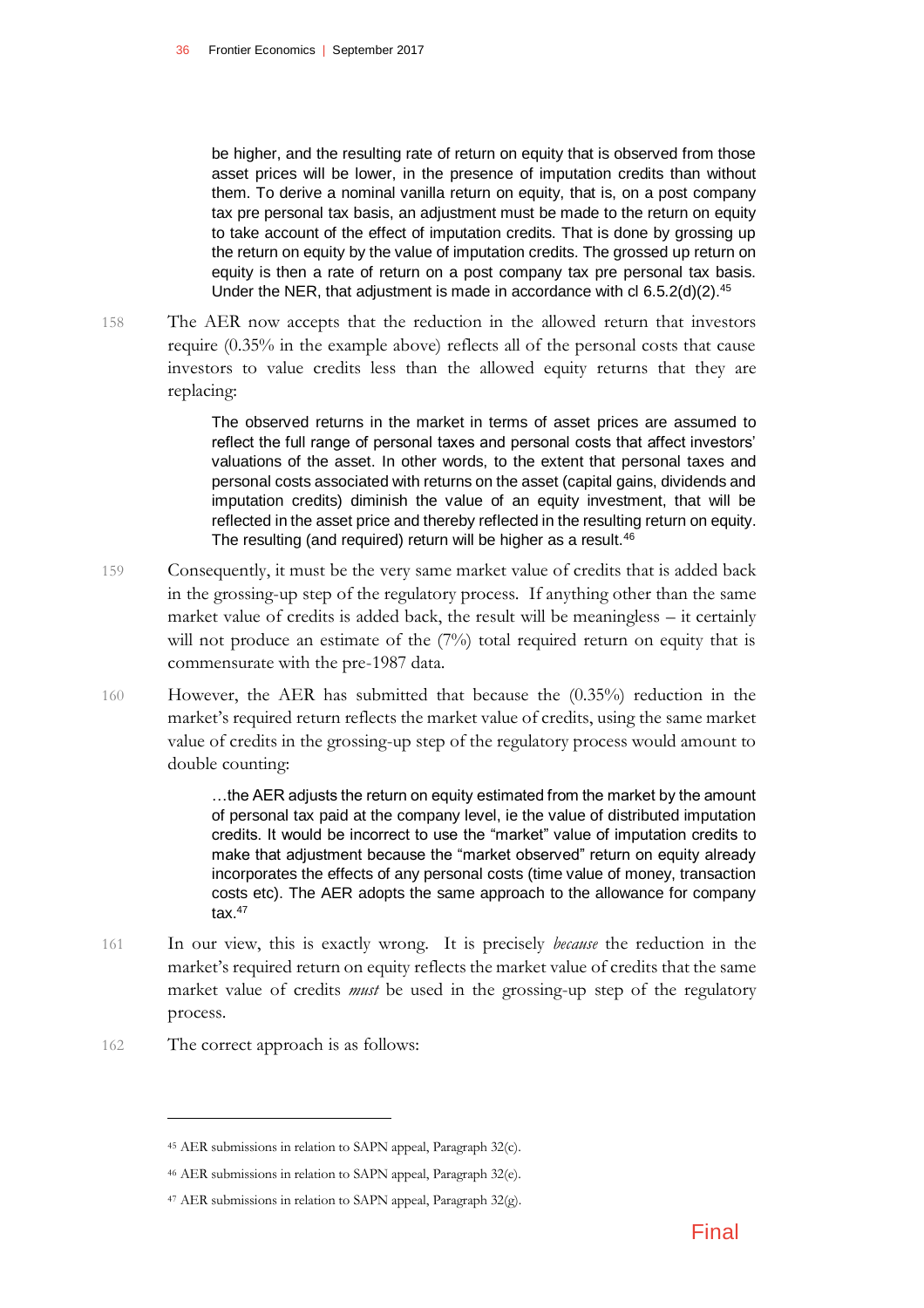- a. Estimate the total required return on equity from the pre-1987 data as 7%.
- b. Estimate the total required return on equity from the post-1987 data as 6.65% and gross-up for the market value of credits of 0.35% to obtain a grossed-up estimate of 7%.
- c. Average the estimates over the two periods, as like with like, to produce an average estimate of 7%.
- d. Deduct the market value of credits of 0.35% and set the allowed return on equity to 6.65%.
- 163 By contrast, the AER's proposed approach, which results in investors being undercompensated, is as follows:
	- a. Estimate the total required return on equity from the pre-1987 data as  $7\%$ .
	- b. Estimate the total required return on equity from the post-1987 data as 6.65% and gross-up for the proportion of credits distributed to resident investors of 0.55% to obtain a grossed-up estimate of 7.2%.
	- c. Average the estimates over the two periods to produce an average estimate of  $7.04\%$ .<sup>48</sup>
	- d. Deduct the proportion of credits of distributed to residents of 0.55% and allow revenues to provide an allowed return on equity of 6.49%, which is less than the 6.65% return that they require.
- 164 The result is an internally inconsistent implementation of the regulatory model whereby investors are properly compensated for all personal taxes and costs that apply to allowed equity returns, but not compensated at all for the additional personal costs that apply to imputation credits.

## <span id="page-38-0"></span>**3.4 The QCA's rationale for a "utilisation" approach to gamma**

- 165 As noted above, in its 2014 Market Parameters decision, the QCA followed the rationale that the AER had adopted at that time.
- 166 In the Market Parameters decision, the QCA also states that its conceptual "utilisation" definition of gamma relies on the theoretical model developed by Lally and van Zijl (2003):

Relevantly, the definition applied by the QCA is also consistent with the formal definition derived in the models of Monkhouse (1993) and Lally and van Zijl (2003). In the latter two studies, the value of imputation credits is derived as a weighted average across investors in the defined market with the weights

<sup>48</sup> There are 105 years of data prior to imputation and 29 years post imputation.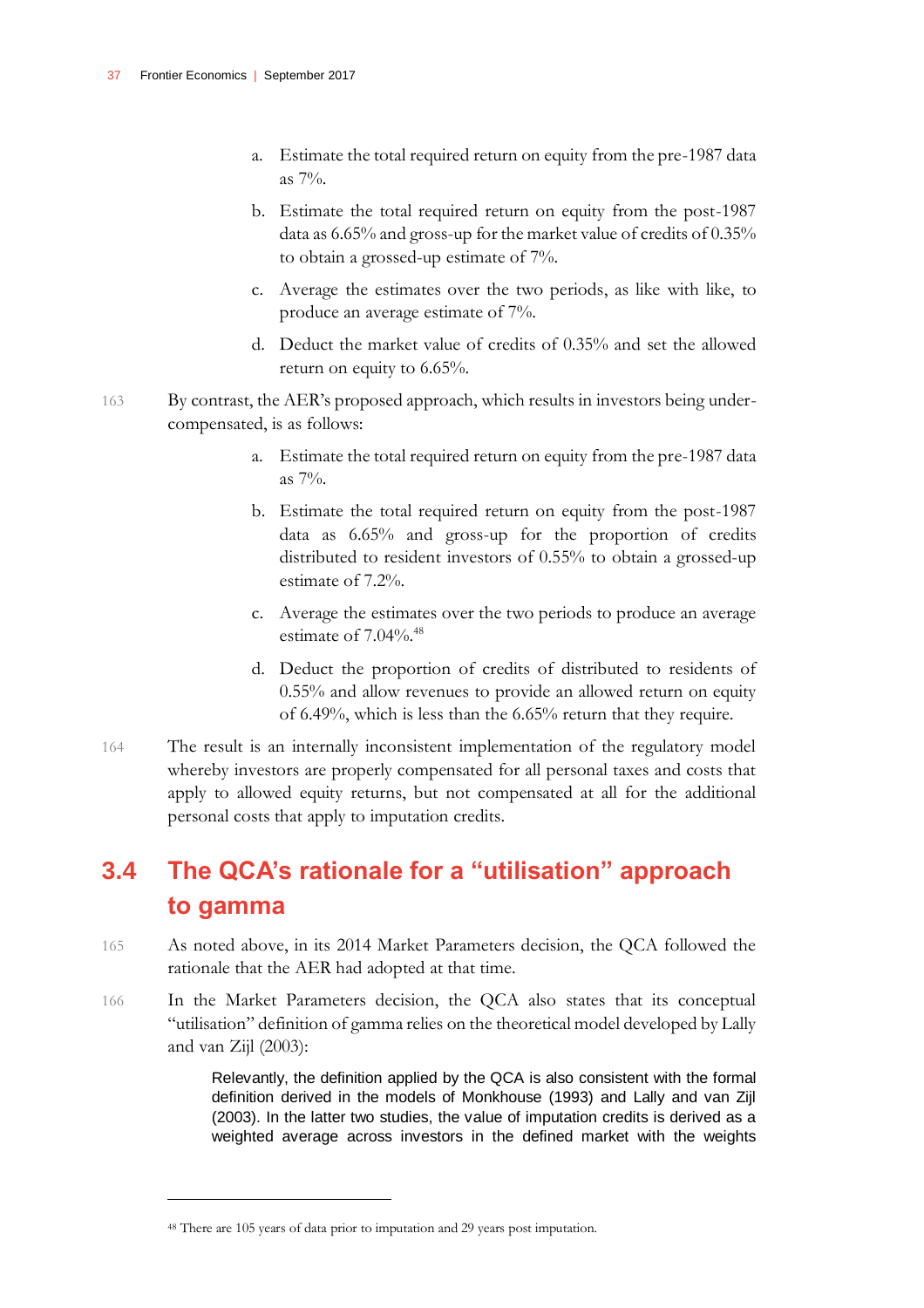reflecting both their investment in risky assets and their degree of risk aversion (Lally and van Zijl, 2003; AER 2013d: 166).<sup>49</sup>

#### 167 and that:

Two groups of investors are recognised — domestic and foreign.<sup>50</sup>

168 However, Lally and van Zijl (2003) specifically state that their model assumes away all foreign investors. They state that they:

> …assume that national share markets are fully segmented. Consequently the utilisation rate should be 1 other than for the market weight of Australian investors unable to use the credits.<sup>51</sup>

and:

Since national capital markets are assumed to be segregated, it would be inconsistent to recognise foreign investors. Accordingly, we omit them from consideration.<sup>52</sup>

169 But of course foreign investors *do* exist in Australian equity markets and their trading *does* have an effect on equilibrium prices. To assume them away to simplify the theoretical analysis would result in outcomes that do not accord with real world realities.

#### 170 In summary:

- a. The QCA has stated that its approach to gamma follows the AER's previous rationale, from which the AER has now departed; and
- b. The QCA also relies on the theoretical model of Lally and van Zijl (2003), who do not consider the existence of foreign investors.
- 171 In our view, this raises real questions about the foundations for the QCA's utilisation approach to gamma. It would be beneficial for the QCA to clarify the basis for its approach to gamma at the time of each decision.

<sup>49</sup> QCA, 2014, Market Parameters Decision, p. 93.

<sup>50</sup> QCA, 2014, Market Parameters Decision, p. 93.

<sup>51</sup> Lally and van Zijl (2003), p. 197.

<sup>52</sup> Lally and van Zijl (2003), pp. 197-198.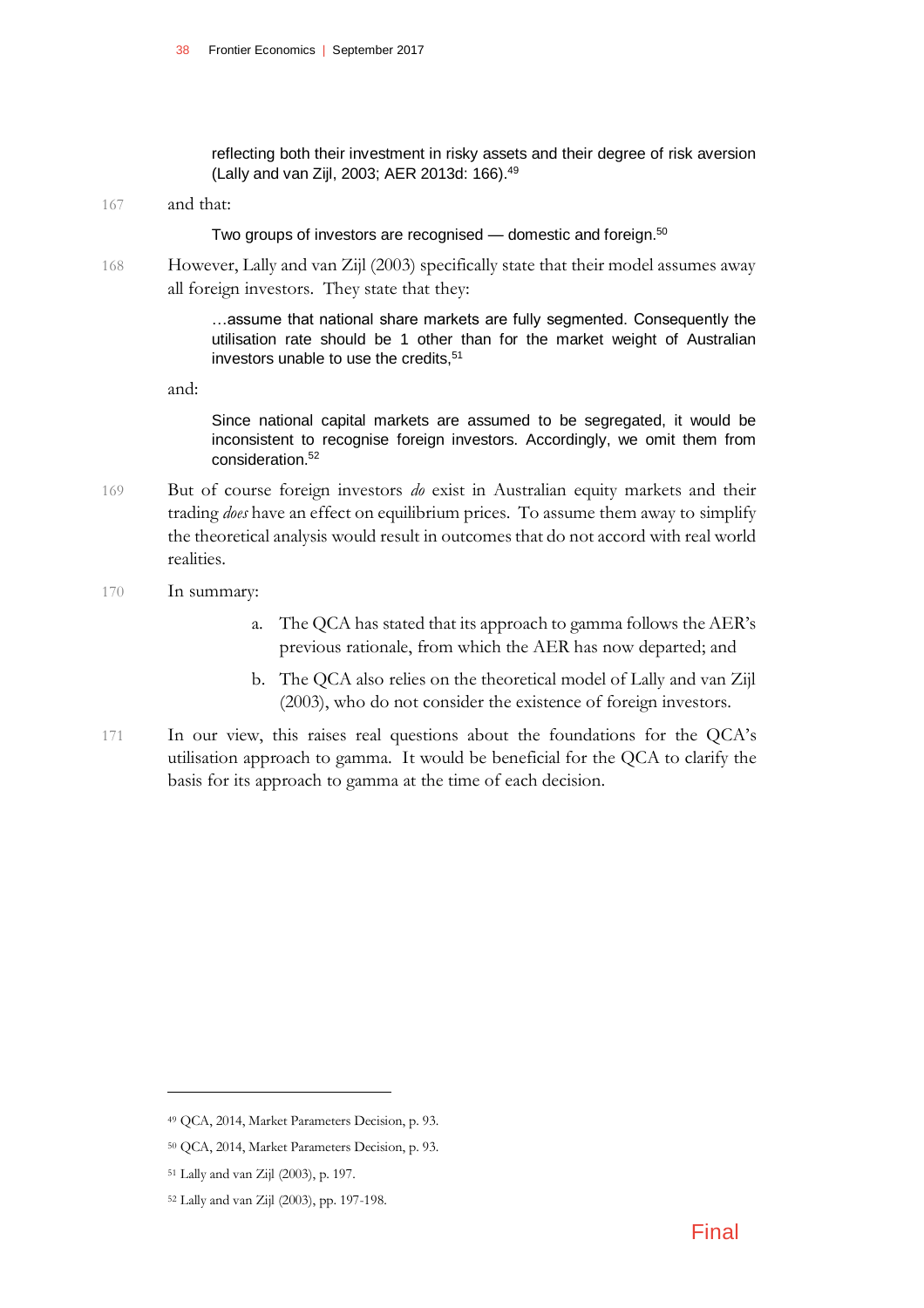# <span id="page-40-0"></span>**4 The interpretation of redemption rate estimates**

### <span id="page-40-1"></span>**4.1 Point estimates or upper bounds?**

- 172 In the sections above, we have demonstrated that, in the context of the regulatory framework, theta represents the extent to which investors would reduce their required return on equity in relation to the imputation credits that they receive. In Paragraph 81 above, we set out a number of reasons why investors in aggregate would value imputation credits less than allowed equity returns. In relation to those reasons:
	- a. The equity ownership approach provides a noisy estimate of the effect of (a) only – the fact that some credits are distributed to nonresidents who obtain no value from them;
	- b. ATO tax statistics provide an estimate of the effects of  $(a)-(c)$  that approach produces a direct estimate of the proportion of credits that are *actually* redeemed from the Tax Office; and
	- c. The dividend drop-off approach provides a direct estimate of the extent to which investors value imputation credits relative allowed equity returns. This estimate includes of all of the effects set out in Paragraph 81, and any other reasons why investors would value credits less than allowed equity returns.
- 173 Consequently, if one accepts that theta does properly represent the rate at which investors would exchange allowed equity returns for imputation credits, dividend drop-off analysis would provide a direct estimate and the other approaches would only serve as upper bounds – because they include the effects of only a sub-set of the reasons why investors would value credits less than allowed equity returns.
- 174 However, if one concludes (contrary to the analysis above) that theta should be interpreted as the proportion of credits that are redeemed, the ATO approach would provide a direct estimate, the dividend drop-off approach would provide a lower bound (as it includes the effects of additional factors) and the equity ownership approach would provide an upper bound (because it does not consider the effects of the 45-day rule or indeed *any* reason why investors would not redeem credits other than their ineligibility as foreign investors).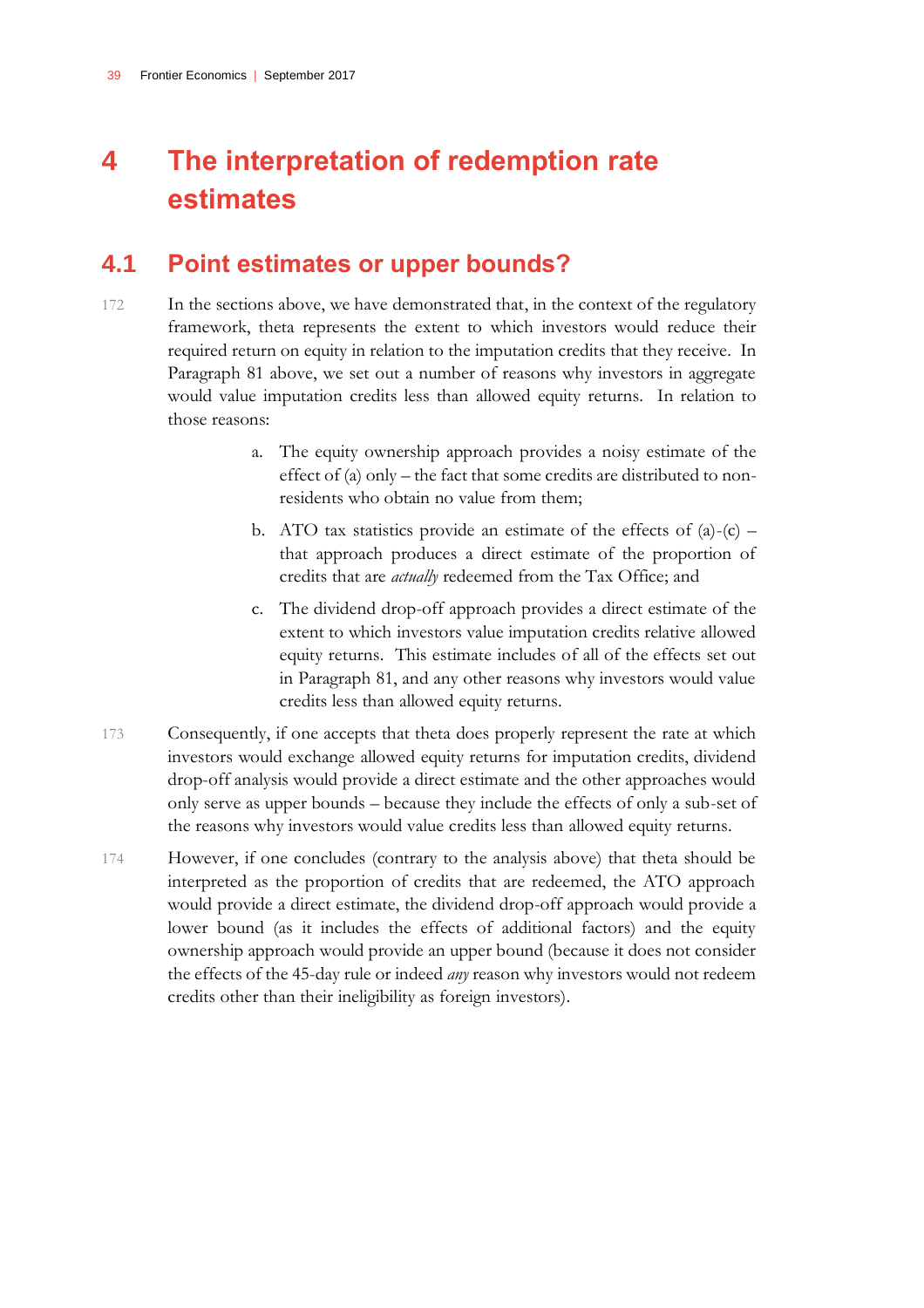### <span id="page-41-0"></span>**4.2 The reliability of ATO tax statistics**

- 175 The Market Parameters Decision questioned the reliability of ATO tax statistics.<sup>53</sup> The AER has also questioned the reliability of this evidence.<sup>54</sup> The issue is as follows:
	- a. Each year a certain amount of credits are created, some of those are distributed to shareholders, and some of those distributed credits are redeemed by shareholders.
	- b. The ATO provides data on the quantum of credits that are created each year and on the quantum of credits that are redeemed each year. There has never been any dispute about either of these items.
	- c. The ATO does not provide direct data on the number of credits that are distributed each year – so that quantity has to be derived. Two approaches have been proposed:
		- i. The franking account balance (FAB) approach whereby the amount of distributed credits is derived as the sum of all credits created less those that are retained by firms as reported in the firms' franking account balances;<sup>55</sup> and
		- ii. The dividend approach whereby the amount of distributed credits is estimated by tracking dividend payments and making assumptions about the flow of dividends between companies, trusts and life offices.
	- d. The FAB and dividend approaches produce different estimates of the amount of credits that are distributed each year.
- 176 The difference between the FAB and dividend estimates of the amount of credits distributed was first identified by Hathaway (2013).<sup>56</sup> His estimates are summarised in Figure 1 below.

<sup>53</sup> QCA, 2014, Market Parameters Decision, p. 92.

<sup>54</sup> CitiPower Final Decision, Attachment 4, p. 13.

<sup>55</sup> A firm's 'franking account balance' is a record of the face amount of imputation credits the firm has available for distribution.

<sup>56</sup> Hathaway, N., 2013, "Franking credit redemption ATO data 1988 to 2011," Capital Research, September.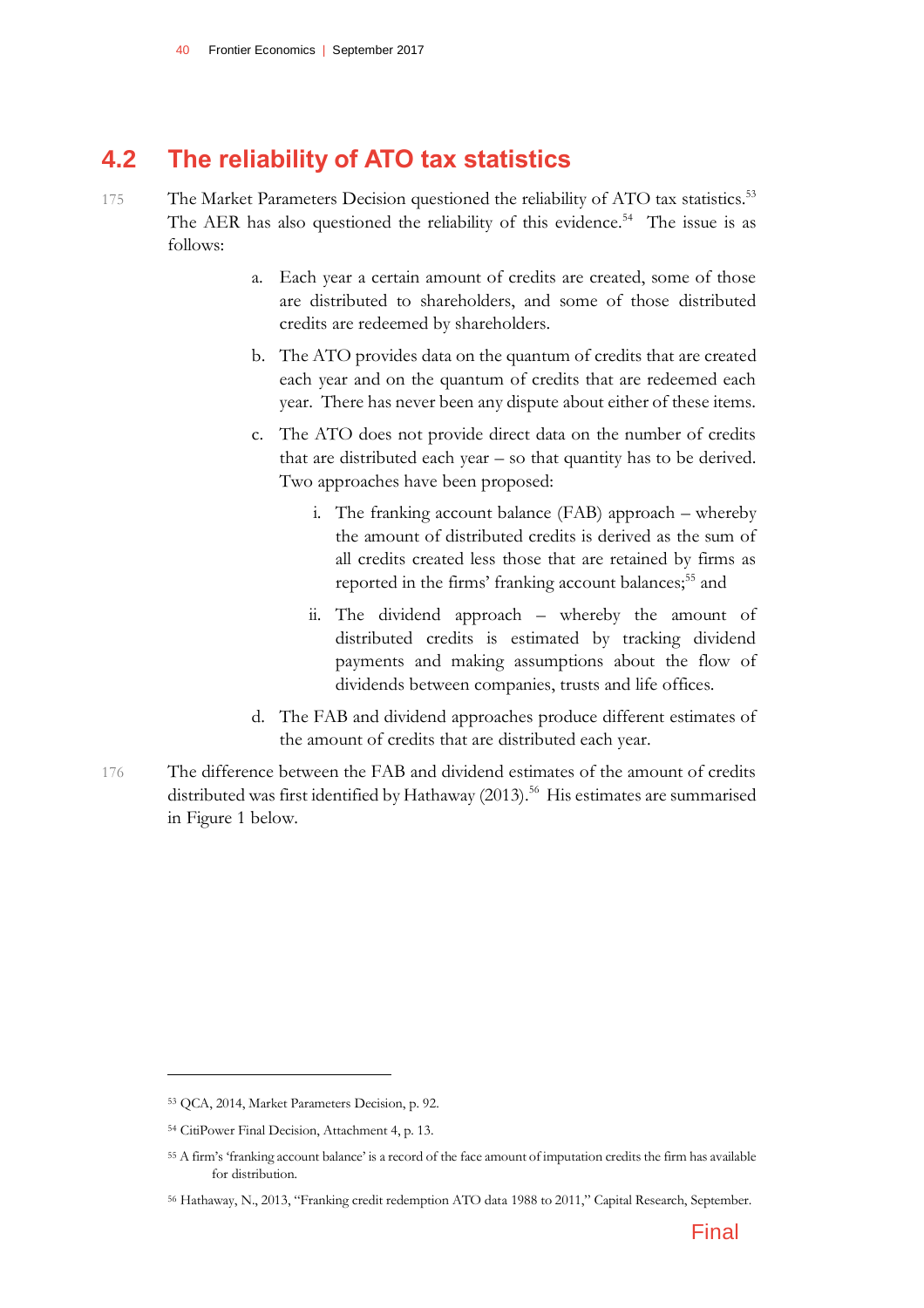

Figure 1: Summary of ATO tax statistics

- 177 Figure 1 shows that the FAB method indicates that 71% of created credits are distributed, whereas the dividend method produces a distribution rate of 47%.
- 178 Under the QCA's contention that theta should be interpreted as the proportion of distributed credits that are redeemed, the ATO tax statistics can be used to estimate theta, and consequently gamma. Under this approach:

$$
\gamma = F \times \theta = \frac{\text{Credits Distributed}}{\text{Credits Created}} \times \frac{\text{Credits Redeemed}}{\text{Credits Distributed}}.
$$

179 Note that the amount of credits distributed cancels out, so we are left with:

$$
\gamma = \frac{Credits \ Re deemed}{Credits \ Created}.
$$

180 In this case, there is no issue with the measurement of either term, so no reason to consider the estimate to be unreliable. Hathaway (2013) recognises this point and reports that the proportion of credits redeemed to credits created is 30%.<sup>57</sup> He notes that Credits Redeemed is \$127.6 million and that Company Tax Paid is \$421.5 million, producing a ratio of 30%. He concludes that:

> This overall approach is reasonable as the tax statistics are unlikely to be in major error for amounts of tax paid and the amounts of tax credits claimed.<sup>58</sup>

181 Moreover, it is clear from Figure 1 above that the same outcome would be obtained whether one adopted the FAB approach:

$$
\gamma = F \times \theta = \frac{\text{Credits Distributed}}{\text{Credits Created}} \times \frac{\text{Credits Redeemed}}{\text{Credits Distributed}} = \frac{71}{100} \times \frac{30}{71} = 0.30
$$

<sup>57</sup> Hathaway (2013), Paragraph 99.

<sup>58</sup> Hathaway (2013), Paragraph 100.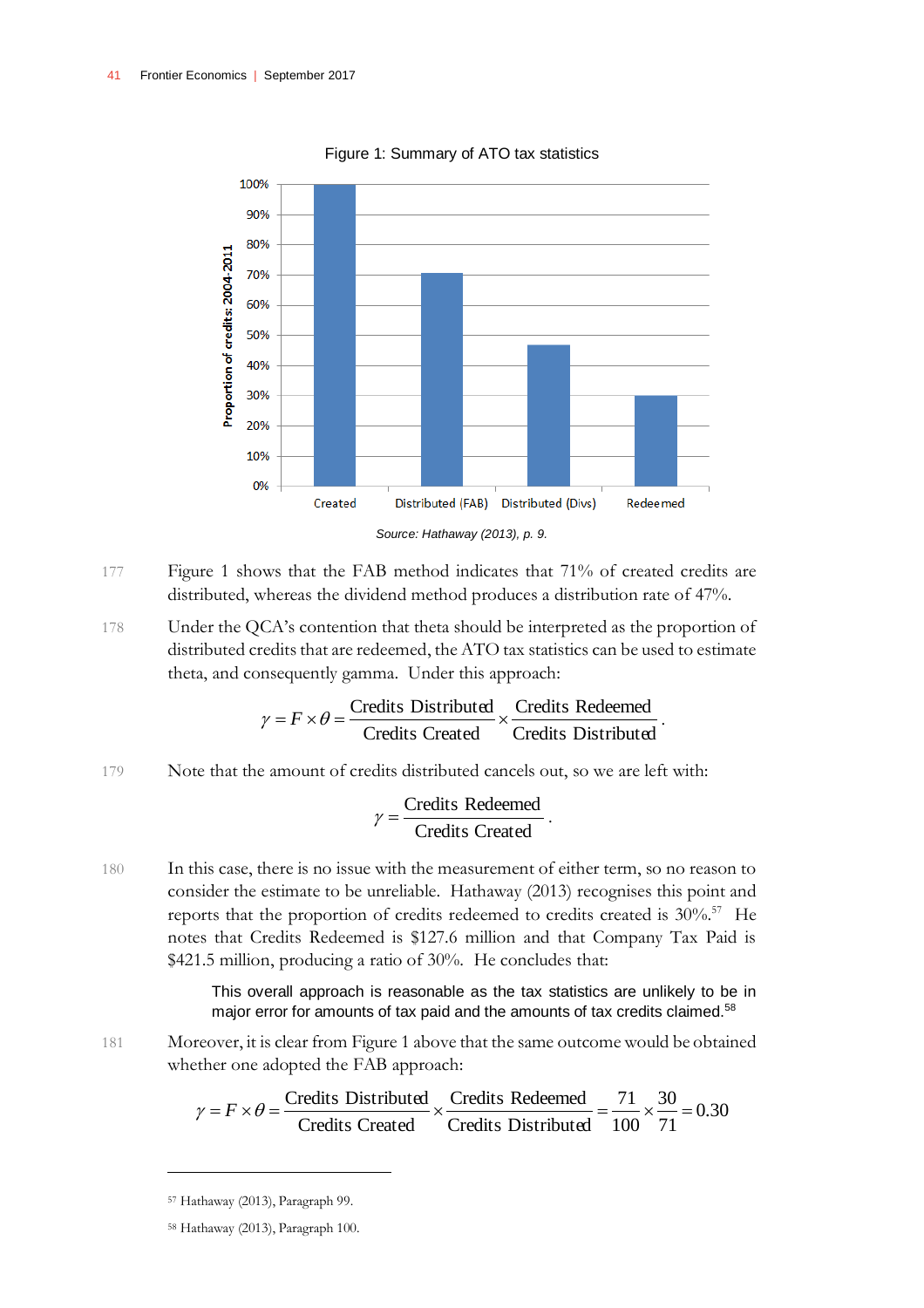or whether one adopted the dividend approach:

$$
\gamma = F \times \theta = \frac{\text{Credits Distributed}}{\text{Credits Created}} \times \frac{\text{Credits Redeemed}}{\text{Credits Distributed}} = \frac{47}{100} \times \frac{30}{47} = 0.30 \,.
$$

- 182 In its October 2015 Final Decisions, the AER recognised that it must adopt the same estimate of credits distributed in the two places it appears in the above equation.<sup>59</sup> The AER favoured the FAB method and adopted a gamma estimate of 0.31 based on that approach, $60$  and would clearly have arrived at the same estimate of gamma if it had used the dividend approach in both places in the above equation. The AER has since updated that estimate to  $0.34$ .<sup>61</sup>
- 183 As set out above, if it is accepted that theta properly represents the value of credits relative to the value of allowed equity returns, the ATO tax statistics will only produce an upper bound, which implies that  $\gamma$  < 0.34.
- 184 The fact that it is generally accepted that there are two different estimates of the amount of credits distributed does not mean that the ATO data should be abandoned entirely. The 0.34 upper bound does not require an estimate of the amount of credits distributed. It is a ratio of redeemed credits to created credits, and there has been no question raised about the reliability of either of these quantities.
- 185 Whereas the ATO has no direct reason to monitor the number of "Credits Distributed" in a given year, it would be extraordinary to suggest that either:
	- a. The ATO does not know how much corporate tax was paid in a given year, this being the "Credits Created" figure; or that
	- b. The ATO does not know how many credits were redeemed from them in a given year, this being the "Credits Redeemed" figure.
- 186 In our view, the 0.34 figure is relevant evidence that is unaffected by any concerns about the estimate of the quantum of distributed credits. The issues raised about the unreliability of tax statistics are not relevant to the calculation of the 0.34 figure, which is independent of the estimate of the quantum of credits distributed (which is the only figure about which concerns have been raised).

### <span id="page-43-0"></span>**4.3 The role of the equity ownership estimate**

187 The equity ownership approach provides an upper bound for the proportion of credits that are redeemed. Whereas the ATO data provides a direct estimate of the proportion of credits that are actually redeemed from the Tax Office, the equity ownership approach (at best) captures the effect of non-residents, but no other

<sup>59</sup> See, for example, SAPN Final Decision, Attachment 4, p. 18.

<sup>60</sup> See, for example, SAPN Final Decision, Attachment 4, p. 18.

<sup>61</sup> AER, July 2017, AusNet Services Gas access arrangement 2018-2022: Draft Decision, Attachment 4, p. 4- 15.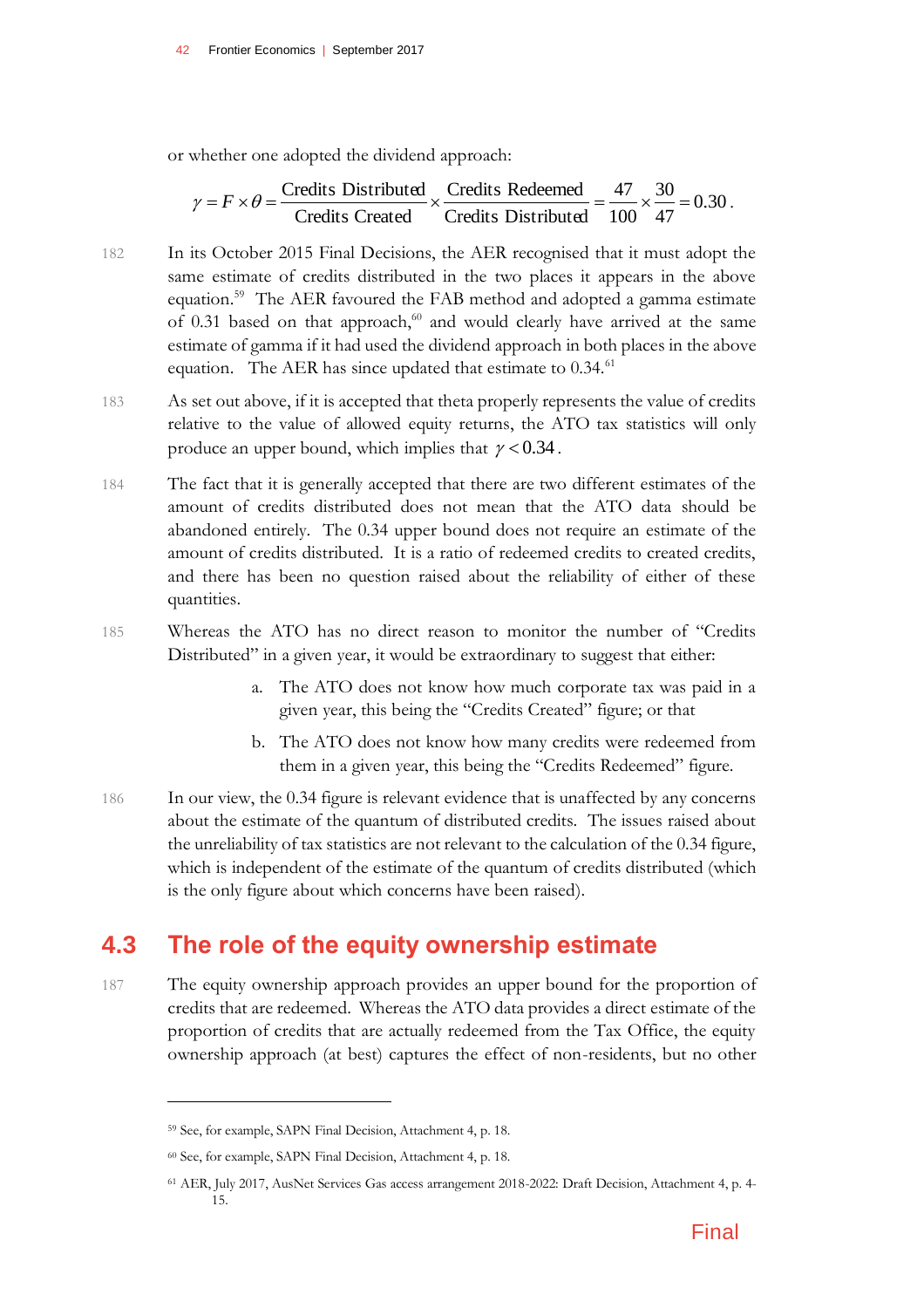reason why credits might not be redeemed. That is, if any credit is not redeemed for any reason other than it being distributed to a non-resident, the equity ownership estimate will be overstated. Consequently, it should be interpreted as an upper bound for the redemption rate.

- 188 In summary:
	- a. If one accepts that theta does properly represent the value of credits relative to allowed equity returns, dividend drop-off analysis would provide a direct estimate, ATO tax statistics would provide an upper bound, and the equity ownership estimate would be of little relevance because the ATO estimate provides a tighter upper bound.
	- b. If one concludes that theta should be interpreted as the proportion of credits that are redeemed, the ATO approach would provide a direct estimate and the equity ownership approach would provide an upper bound (because it does not consider the effects of the 45 day rule or indeed *any* reason why investors would not redeem credits other than their ineligibility as foreign investors).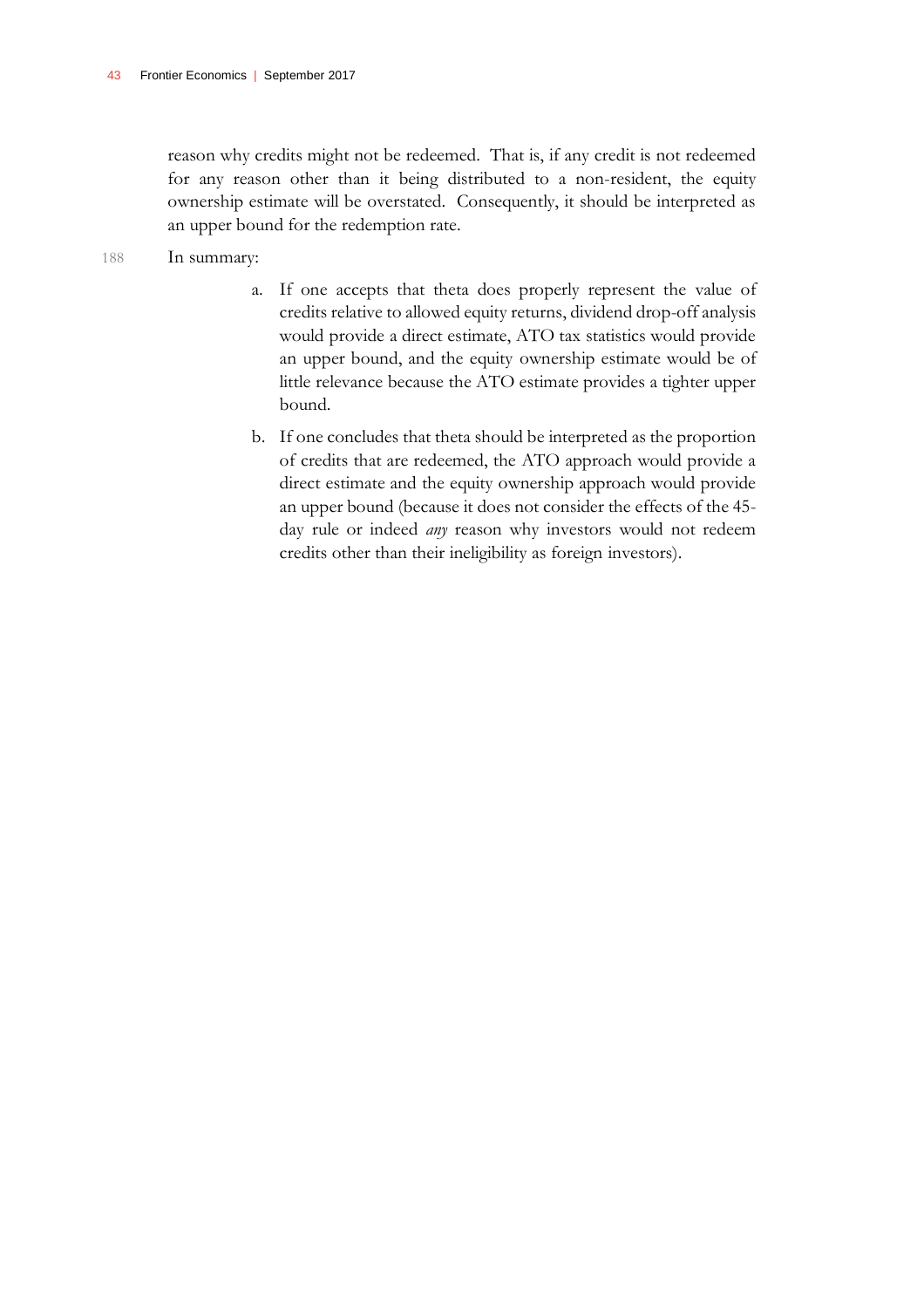# <span id="page-45-0"></span>**5 Conclusions and key questions for the QCA to consider**

- 189 Since Aurizon's UT5 submission, the Federal Court has released its decision in the *PIAC-Ausgrid* appeal proceedings, wherein the AER had also adopted a "utilization" approach rather than a market value approach. In those proceedings, the Australian Competition Tribunal had ruled that the National Electricity Rules (NER) required the AER to estimate the market value of imputation credits. The Federal Court decided that the Tribunal had been too quick to focus on the word "value" in the NER and had not properly considered the role of gamma within the regulatory framework. In making its decision, the Court did not hold that the AER's approach to the determination of gamma was the correct approach. Rather it determined that the Tribunal had erred in its focus on the word "value" that appears in the National Electricity Rules, giving too little weight to the role and purpose of gamma within the regulatory framework. It is for the AER to now consider how gamma should be determined in the context of the Court's decision. We comment further below on how the AER has recently considered this matter.
- 190 This report demonstrates that, within the regulatory framework, gamma represents the value of imputation credits relative to allowed equity returns. That is, applying the "regulatory context" test set out by the Federal Court affirms that gamma must be estimated in terms of the market value of credits relative to the allowed return on equity they are replacing. This interpretation, in turn, affirms the market value estimate of 0.25 in Aurizon's submission.
- 191 This report raises a number of questions for the QCA to consider and clearly address in its UT5 determination. In our view it would benefit stakeholders in the interests of regulatory transparency for the QCA to provide clear responses to the following questions:
	- a. Does the QCA agree that its allowed return on equity includes compensation that investors require for the personal taxes and personal costs that apply to that allowed return on equity?

*In our view it clearly does – investors set their overall required return after considering what proportion of that return they will lose in personal taxes and costs.*

- b. Does the QCA consider that its allowed return on equity should also include compensation for any additional personal costs that apply to imputation credits (beyond those which apply to the allowed return on equity)?
	- i. If not, why not?
	- ii. If so, where in the regulatory model is such compensation accounted for?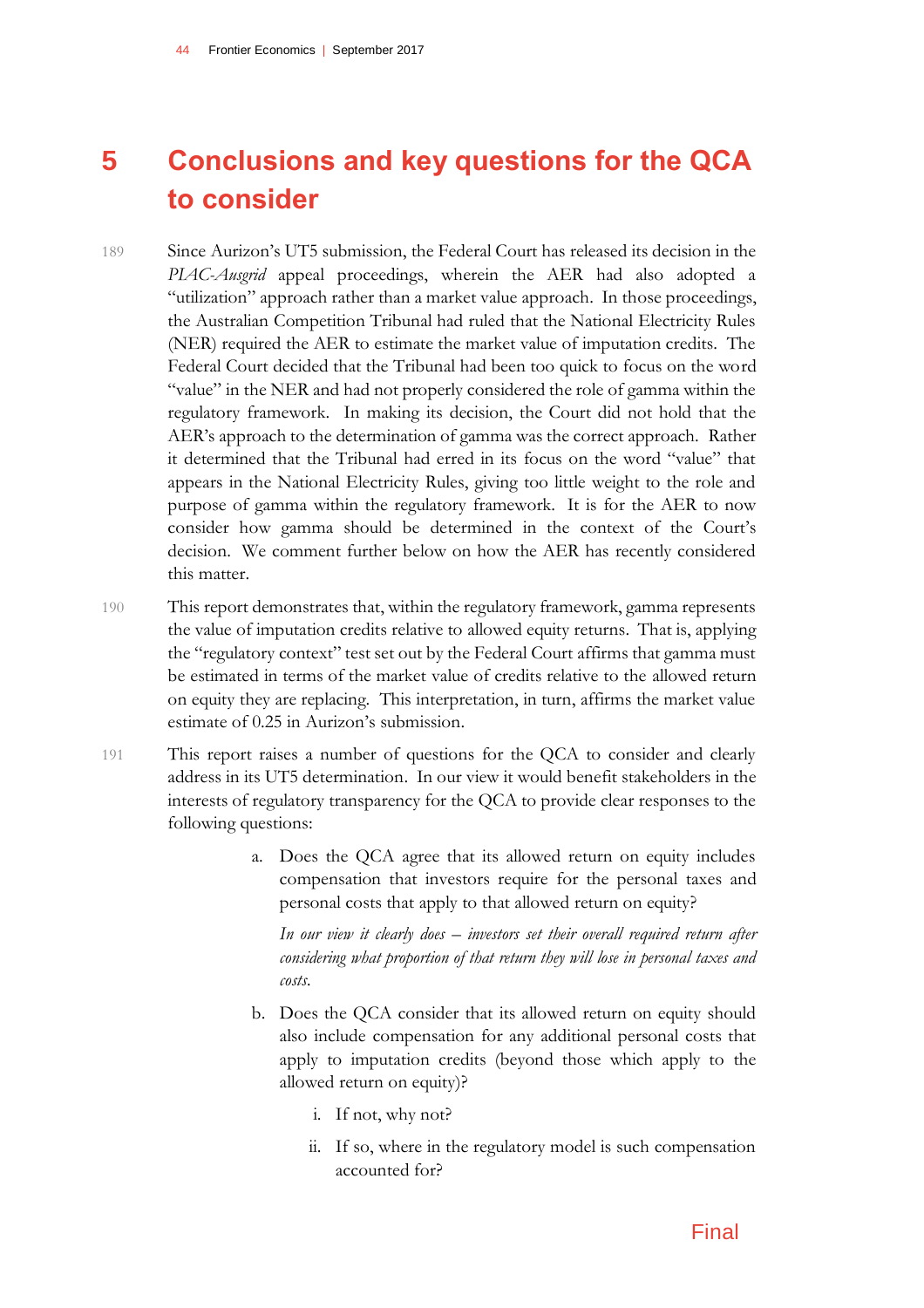In our view, in the same way that the allowed return on equity includes *compensation for personal costs and taxes in relation to those allowed equity returns, it should also include compensation for any additional personal taxes or costs that apply to imputation credits.*

c. If investors reduce the allowed return on equity that they would otherwise require by the market value of imputation credits (i.e., reflecting any additional personal costs that apply only to imputation credits), and if the QCA then applies a different definition of value in the grossing-up step, how should the resulting figure be interpreted? In particular, can total return on equity estimates computed in this way for post-1987 data be averaged with return on equity estimates from pre-1987 data as like with like?

*In our view, investors in the post-imputation period will reduce their requirement for allowed equity returns by the market value of credits. If the QCA added back the market value of credits in its grossing-up step, the resulting total return on equity would be comparable to the pre-imputation period. If the QCA added back any other definition of value in its grossingup step, it would obtain something other than the total required return on equity and the resulting figure could not be aggregated with the pre-imputation period estimates of the total return on equity.*

- d. Does the QCA:
	- i. Continue to endorse the AER's original rationale, which the AER's recent submissions contradict, being that the regulatory model derives required cash flows before personal taxes and costs, and therefore WACC parameters (including gamma) should be estimated on that basis; or
	- ii. Now accept, as the AER does, that return on equity calculations are indeed based on market values that do fully reflect personal taxes and costs, and indeed every consideration that investors make when determining the return on equity that they would require from the regulated firm – in which case a different rationale is required to justify the "utilisation" approach to gamma?

*In our view, there is no reasonable argument against the proposition that the regulatory estimates of the required return on equity include compensation for personal costs and taxes. To the extent that personal taxes and costs are higher, asset prices will be lower and required returns estimated from financial market data will be higher.*

- e. Does the QCA maintain the same basis for its approach to gamma in light of the fact that:
	- i. The QCA has previously stated that its approach to gamma follows the AER's previous rationale, from which the AER has now departed; and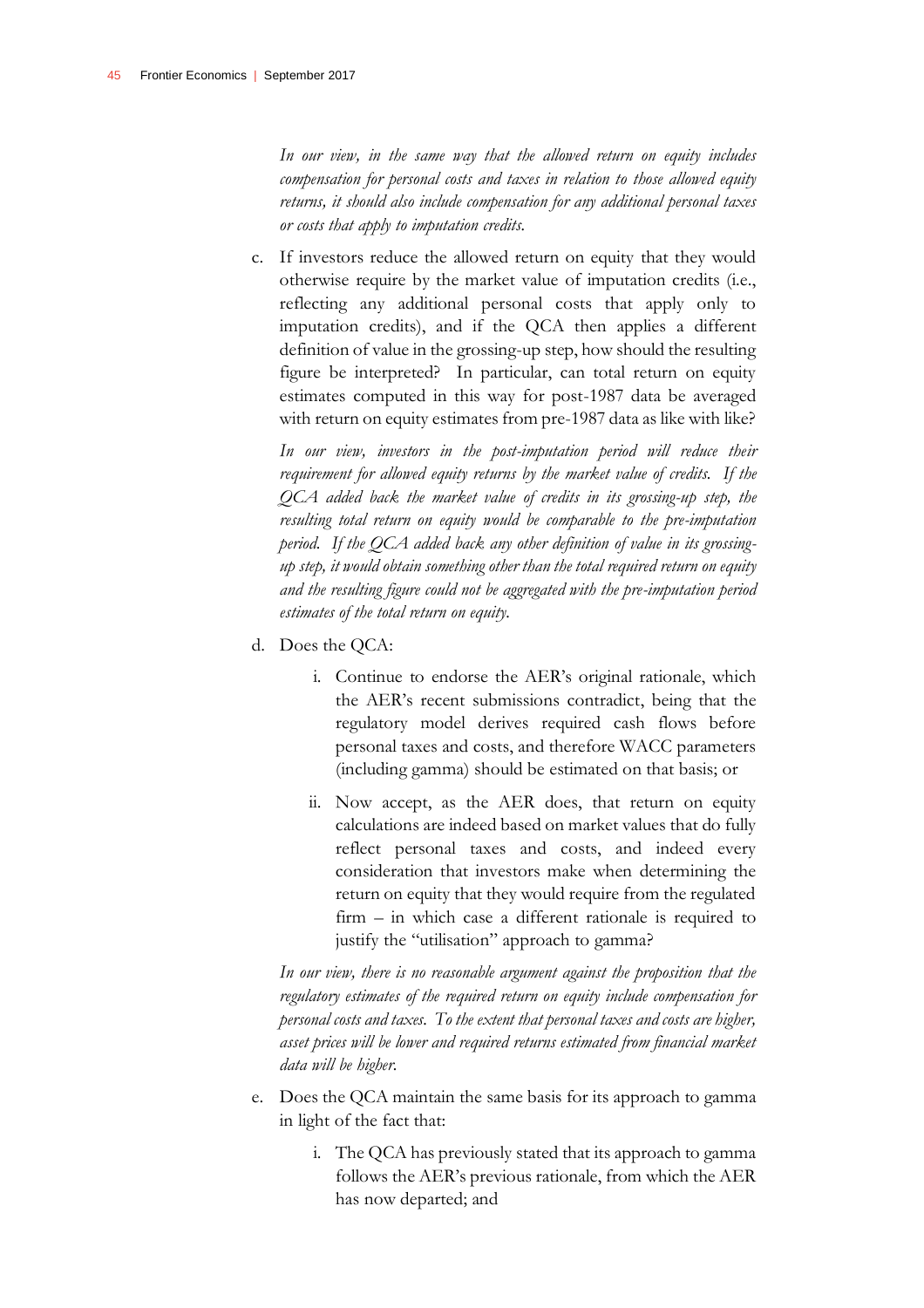ii. The QCA also relies on the theoretical model of Lally and van Zijl (2003), who do not consider the existence of foreign investors?

*In our view, any argument that is based on the proposition that the regulatory estimates of the required return on equity do not include compensation for personal costs and taxes is unreasonable. We note that the AER itself has departed from that rationale.*

*We also consider that setting regulatory allowances on the basis that there are no foreign investors in the Australian market is also unreasonable.*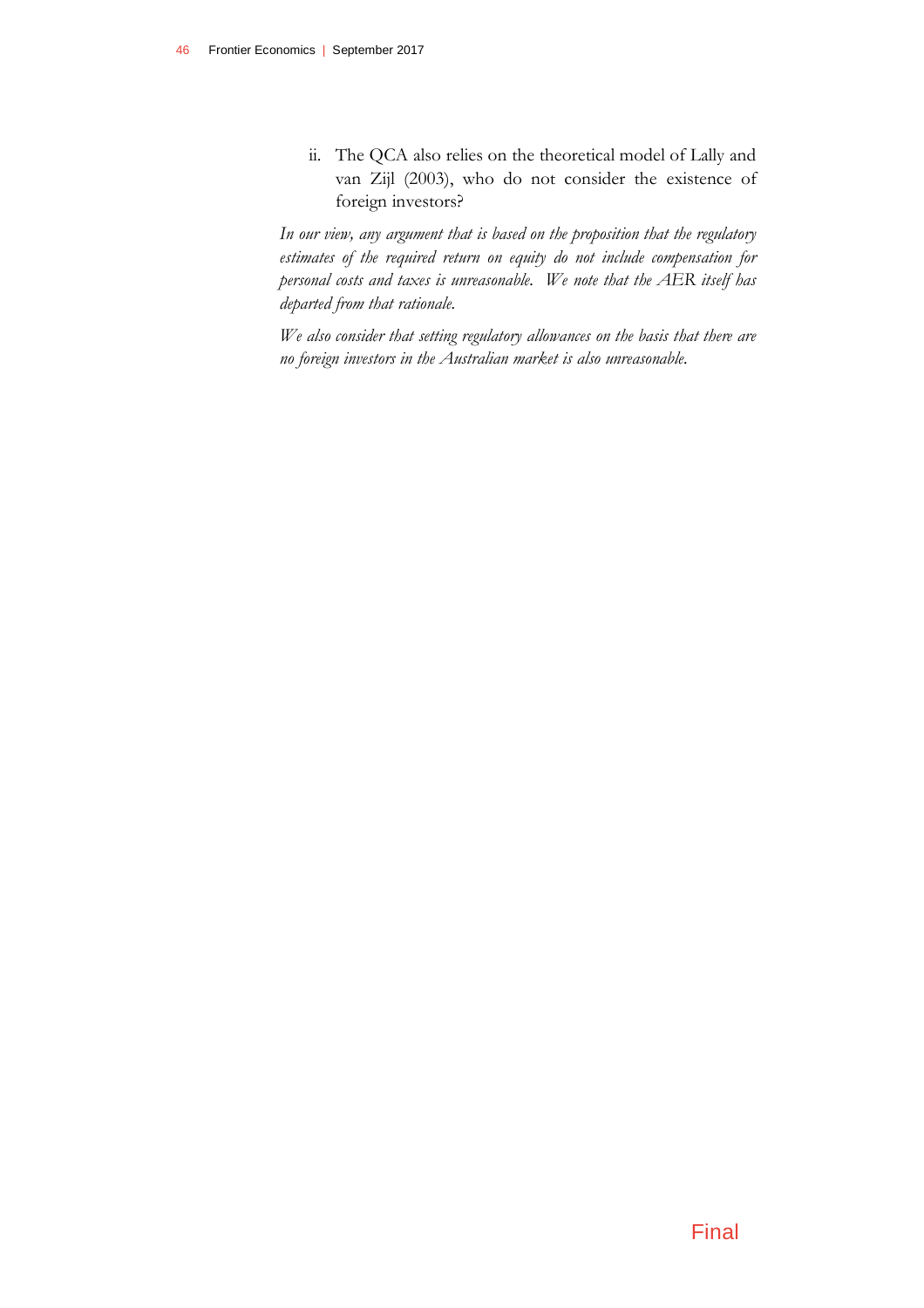# <span id="page-48-0"></span>**6 Appendix: Numerical example**

- 192 Consider a regulated firm with \$10 billion of assets in place. The regulator estimates that the required return on equity is 8%, the required return on debt is 5%, the proportion of debt financing is 60%, and the corporate tax rate is 30%. The regulator estimates the vanilla WACC and then sets allowed cash flows accordingly. Suppose the regulator sets gamma to 0.47, but the true value of imputation credits is only 25% of the face amount. To what extent are the equity holders undercompensated?
- 193 The vanilla WACC is:

$$
WACC_3 = r_e^L \frac{E}{V} + r_d \frac{D}{V}
$$
  
= 8% × 0.4 + 5% × 0.6 = 6.2%.

194 The total allowed return is:

 $6.2\% \times 10$  billion = 620 million.

195 Within the regulatory model, the cash flow that corresponds to the vanilla WACC is given by:

$$
\mathcal{C}-(\mathcal{C}-r_{d}D)\tau(1-\gamma)=620
$$

so

$$
C - (C - 5\% \times 6 \, billion)0.3(1 - 0.25) = 620 \, million
$$

in which case  $C = 712.90$ . Thus, to properly compensate the equity holders, the firm would have to charge its customers prices so that it generates a pre-tax profit of 712.90 million. This would then be distributed as follows:

| А               | Pre-tax profit         | 712.90 |
|-----------------|------------------------|--------|
| в               | Interest               | 300.00 |
| $C = A - B$     | Taxable income         | 412.90 |
| $D=0.3xC$       | Tax paid               | 123.87 |
| $E = A - B - D$ | Dividend paid          | 289.03 |
| $F=0.25xD$      | Value of credits       | 30.97  |
| $G = E + F$     | Total return to equity | 320.00 |
|                 |                        |        |

196 The equity holders would then have a return of  $320/4,000 = 8\%$ , as required.

197 But suppose the regulator sets gamma to 0.47. In that case, the total allowed pretax profit would be set so that:

 $C - (C - 5\% \times 6 \, billion)0.3(1 - 0.4) = 620 \, million$ 

in which case  $C = 680.50$ . Thus, the allowance would be as follows: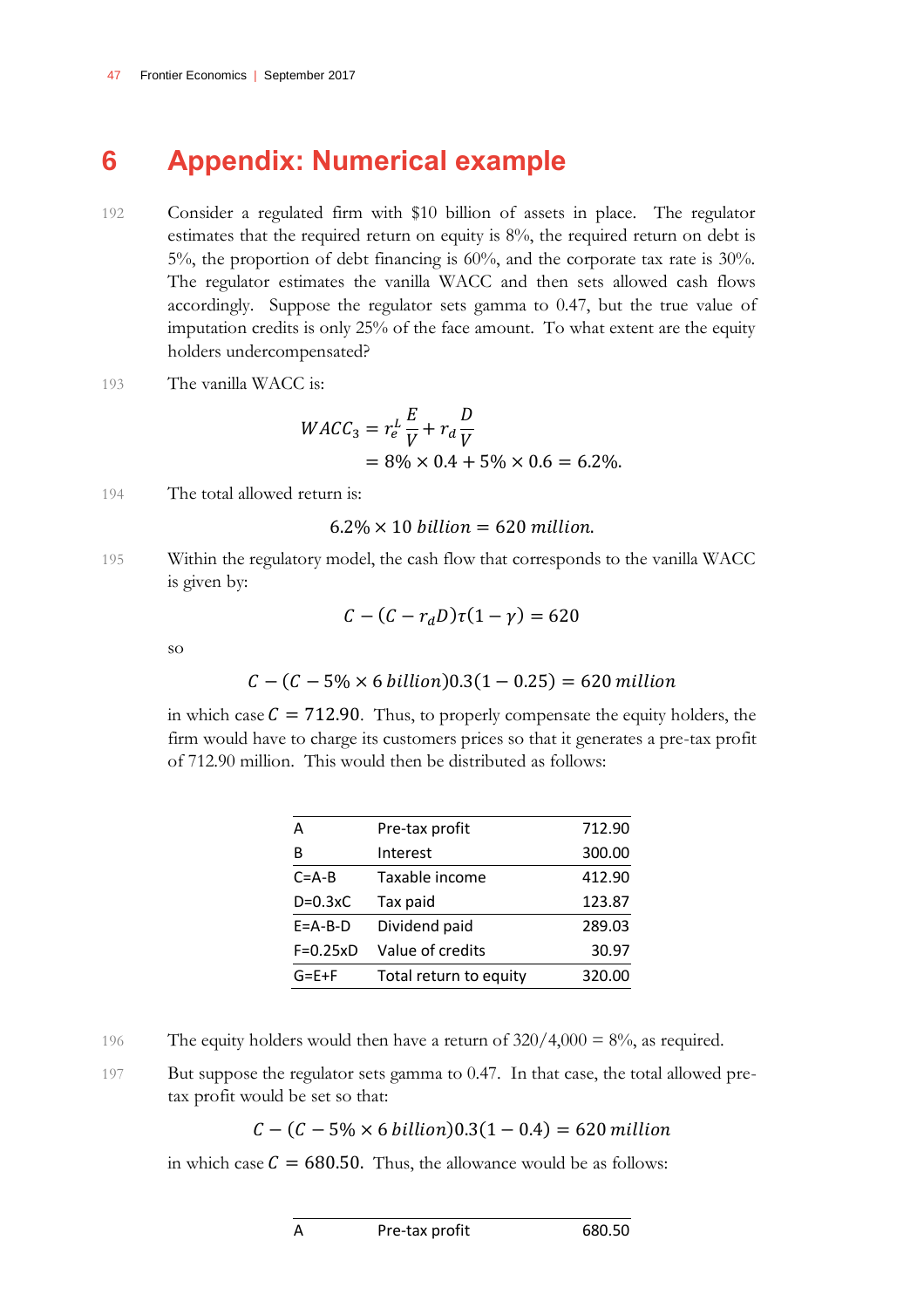| R               | Interest               | 300.00 |
|-----------------|------------------------|--------|
| $C = A - B$     | Taxable income         | 380.50 |
| $D=0.3xC$       | Tax paid               | 114.15 |
| $E = A - B - D$ | Dividend paid          | 266.35 |
| $F=0.25xD$      | Value of credits       | 28.54  |
| $G = E + F$     | Total return to equity | 294.89 |

198 The equity holders would be undercompensated by 320-294.89=25.11. The return to equity holders would be  $294.89/4,000 = 7.37\%.$